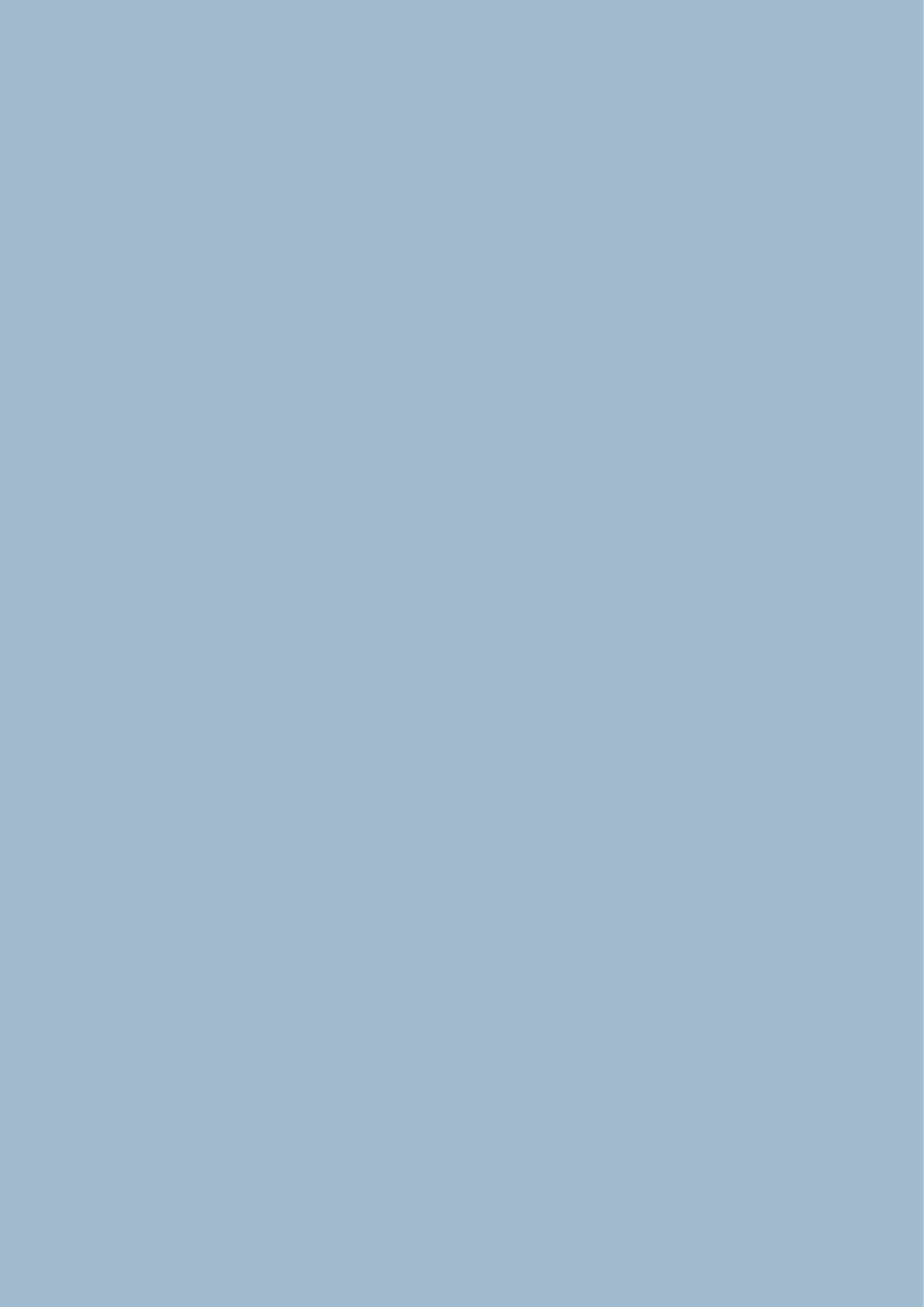# 6 Climate change impacts, adaptation measures and vulnerability assessment

# 6.1 Climate projections for Finland

Climate change projections are based on simulations performed using 28 global climate models for the Fifth Assessment Report of the Intergovernmental Panel on Climate Change (IPCC). The future climate cannot be predicted accurately due to uncertainties in (i) the future emissions of greenhouse gases and aerosols (referred to as the "forcing" of the climate), (ii) natural climatic variability, and (iii) the incomplete representation of the climate system in the models. Figure 6.1 shows multimodel mean estimates and the associated uncertainty (90 per cent confidence intervals) for the future evolution of annual mean temperatures and precipitation rates in Finland for two forcing scenarios, with the RCP4.5 scenario representing fairly moderate emissions and the RCP8.5 scenario representing high emissions. The solid curves give estimates for the change related to future emissions, hatching the uncertainty caused by modelling uncertainties and natural variability.

The temperature change in Finland is expected, on average, to be 2.5°C by mid-century and 3.3°C by the end of the 21st century under the RCP4.5 scenario, and 3.5°C

#### Figure 6.1

Projected temporal evolution of annual mean temperature (left) and precipitation (right) in Finland by 2085, relative to the means for the period 1981 to 2010. The thick solid lines represent the multi-model means, hatching the 90 per cent confidence interval of the projection. Both are given separately for the moderate-emission scenario, RCP4.5 (blue), and the high-emission scenario, RCP8.5 (red)

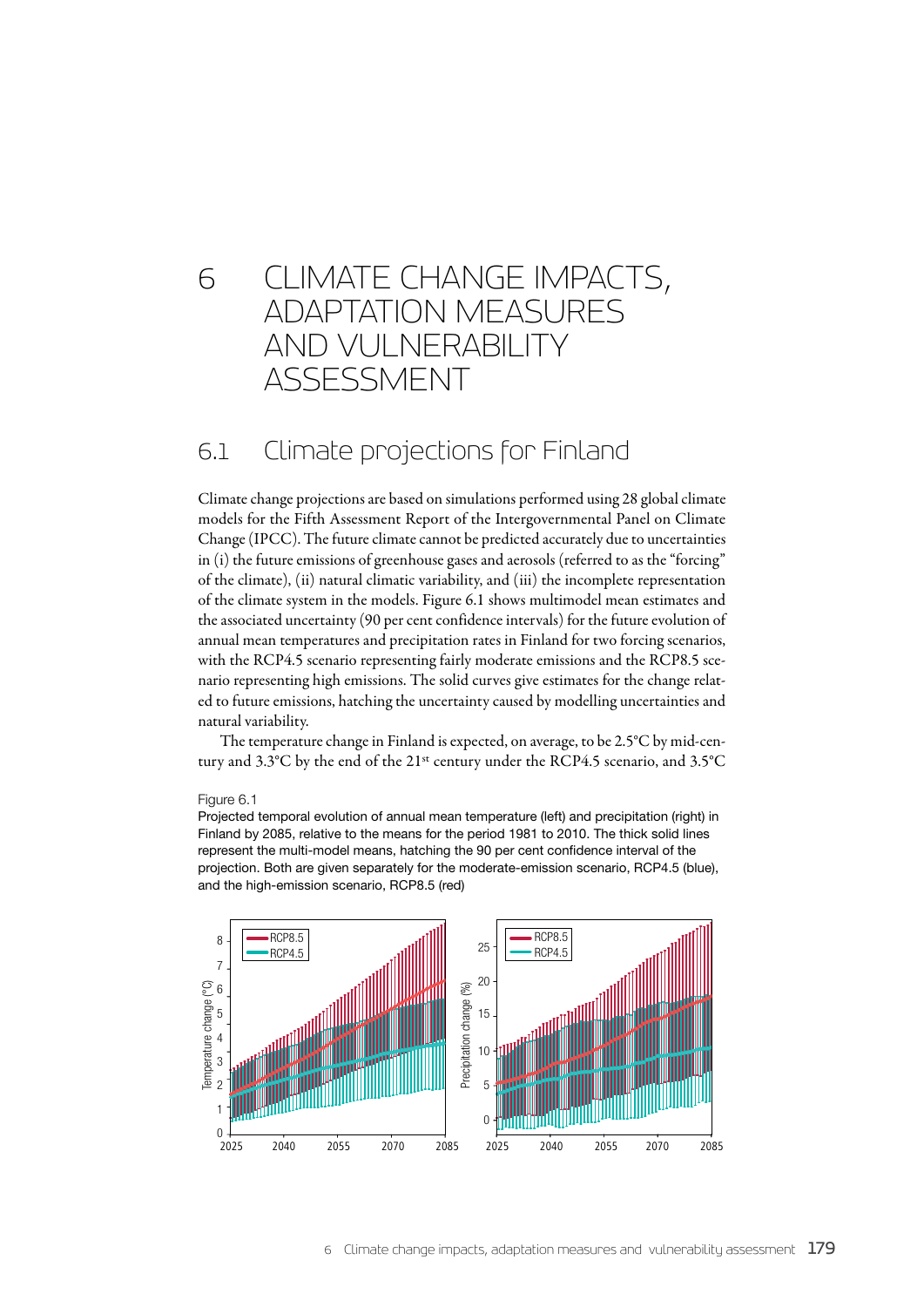and 5.6°C under the RCP8.5 scenario, respectively. The average temperature increase in Finland is expected to be 1.5 to 2 times as large as mean warming globally. The projected increase in precipitation is substantial as well. Both forcing scenarios lead to quite a similar evolution of temperatures and precipitation rates until about the 2030s. During the latter half of the 21st century, by contrast, climatic changes will depend strongly on the emission path. The uncertainty associated with the model differences and natural variability is also fairly large.

Both the increases in temperatures and precipitation rates will be larger in winter than in summer (Figure 6.2). If the RCP8.5 scenario were realized, the January mean temperature would increase by 4 to 11°C and precipitation by 10 to 60 per cent by the end of the 21st century. If emissions are reduced (e.g. in accordance with the RCP4.5 scenario), the seasonal distribution of the response will be qualitatively similar, but the magnitude will be smaller. The same characteristic can be seen when studying less distant future periods.

Compared to the climate scenarios generated by the previous model ensemble (which was used to prepare the IPCC's  $4<sup>th</sup>$  Assessment Report), the present mean summer temperature projections are as much as 1°C higher. This can be deduced by comparing the RCP4.5 and SRES B1 scenarios; the evolution of greenhouse gas concentrations is nearly equal in both scenarios. Conversely, winter temperature projections and precipitation scenarios for all seasons are fairly similar in the two groups of models.

The new temperature and precipitation projections were not published until February 2013, and hence most of the adaptation research described in this chapter still makes use of the older scenarios.

Other examples of projected climatic changes in Finland (mainly based on the older models) include the following:

- Heatwaves will become longer and more frequent, whereas severe cold spells will gradually diminish.
- Heavy precipitation events will intensify in summer.
- The number of days with precipitation will increase in the winter.
- The snow season will become shorter and the snow water equivalent will decrease on average, particularly in southern Finland.

#### Figure 6.2

Projected temperature (left, °C) and precipitation (right, per cent) changes in Finland during the various calendar months  $(J = January, F = February, etc.).$  The circles and the curve denote the multi-model mean projection. The 90 per cent confidence interval for the change is denoted by vertical bars. The changes are presented for the period 2070 to 2099, relative to 1981 to 2010, under the RCP8.5 scenario.

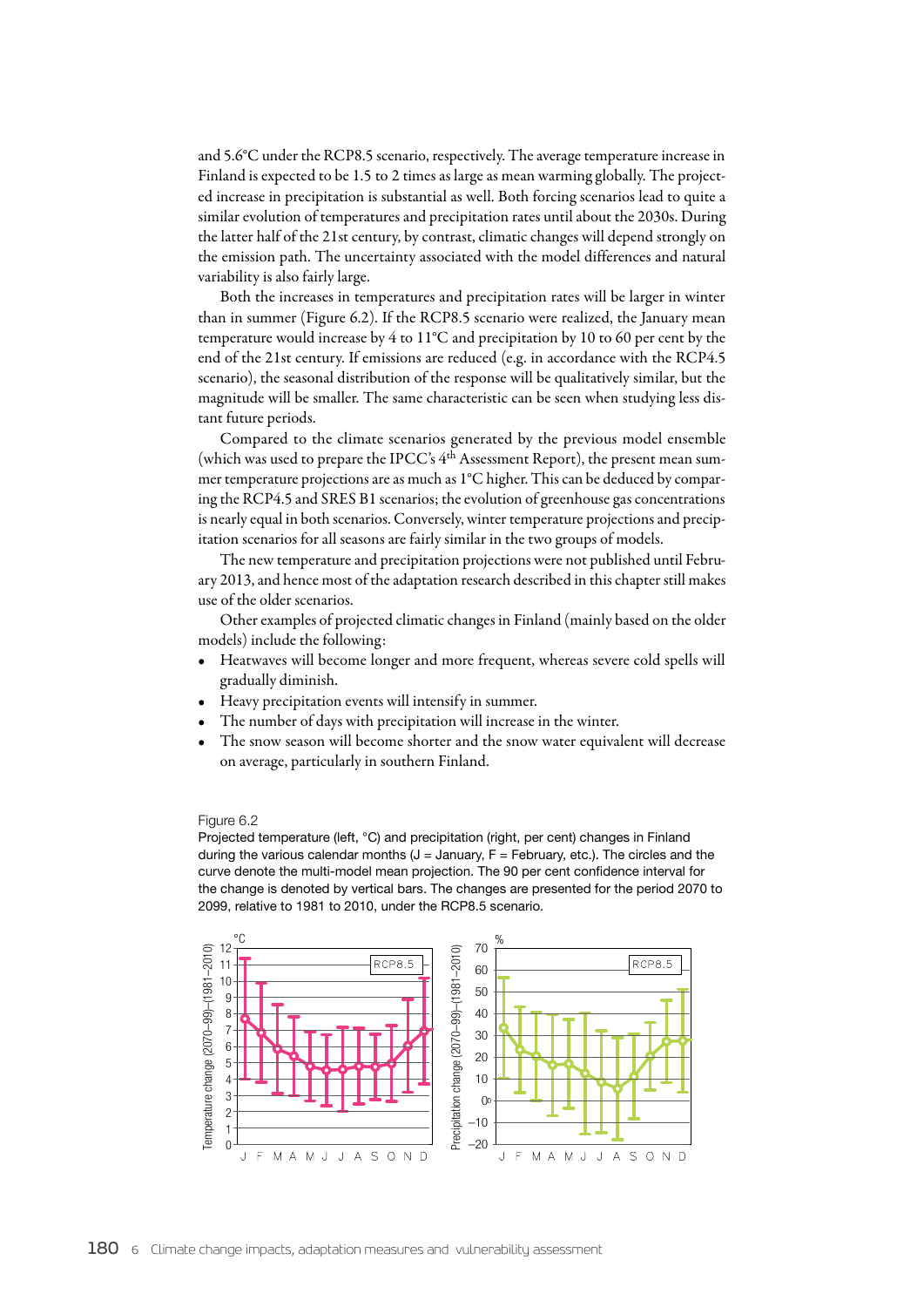- The duration and depth of soil frost will decrease, particularly in snow-free areas like roads and airports. This will also hold true for sea and lake ice cover.
- Winters will become cloudier and solar radiation will decrease.
- Wind speeds may remain nearly unchanged but inter-model scatter is large. This does not rule out the possibility of increasing frequency of strong winds, especially in the coastal areas.

# 6.2 Assessment of risks and vulnerability to climate change

This section provides an overview of recent activities in assessing risks and vulnerabilities to climate change in Finland. It provides a foundation for the following section 6.3 that describes adaptation actions in response to both observed and anticipated climate impacts, risks and vulnerabilities in different sectors of the society. This section is primarily based on recently completed and ongoing research activities (see also Chapter 8).

Risk and vulnerability assessments have been carried out in national research projects and programmes, and as part of Nordic and European research efforts. Research outputs contribute to a better understanding of key vulnerabilities and risks related to climate change. This type of knowledge is instrumental as a basis for adaptation measures, as is also called for by the National Plan for Adaptation to Climate Change 2022.

Completed national research programmes include the National Climate Change Adaptation Research Programme (ISTO, 2006 to 2010) that funded 28 studies on the vulnerability and a number of synthesis studies, and the Academy of Finland funded Finnish Research Programme on Climate Change (FICCA, 2011 to 2014) that included five projects specifically addressing climate change risks and vulnerability. A recently completed national project on Proactive management of weather and climate related risks (ELASTINEN, 2015 to 2016) generated new information on climate risk management particularly for urban areas and the energy, water and agriculture sectors. The project also assessed costs and benefits of climate risk management and cross-border impacts of climate change on Finland. A follow-up project is currently ongoing (SIETO, 2017 to 2018).

Other recent and ongoing studies of risks and vulnerability include the following:

- Water: mapping of significant flood hazard and risk areas (legal requirement based on national implementation of the EU Floods Directive); hydrological and climate modelling (FICCA research project ClimWater).
- Forest: impacts of high winds, heat spells, drought, snow and frozen ground, and winter temperatures, also research projects on uncertainties, and risks to forests and forestry (ADAPT and ongoing FORBIO projects).
- Biodiversity: species and dynamic vegetation modelling of butterflies and birds; adaptation options available for conservation planning including legal and economic constraints (FICCA research project A-LA-CARTE)).
- Agriculture: studies on changes in cultivated areas of crop species, introduction of novel crops for cultivation and changes in crop rotations at regional and national level (PeltoOptimi and OPAL-Life projects). An international network of crop science experts working within the context of climate impact research has studied the sensitivity of crop production to climate change. A recently completed research project focused on means to improve resilience to climate change and variation induced risks in agriculture (ILMAPUSKURI).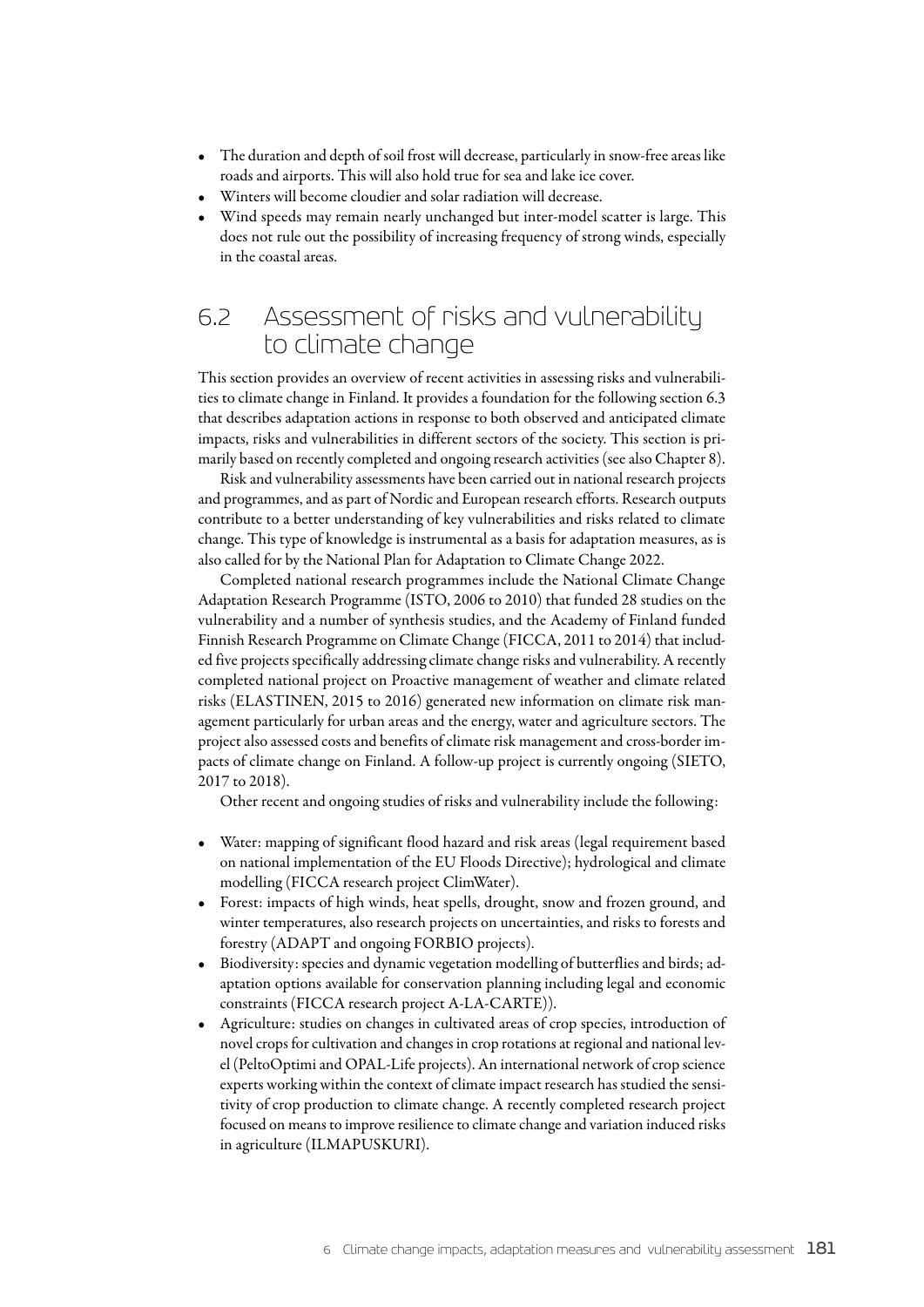- Natural resource sectors: thorough analysis of vulnerability of natural resources sectors (agriculture, forestry, game and fisheries and reindeer management) was carried out as a part of the State of Adaptation Assessment project (SOPEUTUMISEN TILA project).
- Infrastructure and the built environment: variability in hydropower reservoirs and predictability of hydropower production in the Nordic countries; sensitivity of urban real estate price formation to changes in exposure to climate risks; forecasting methodology for extreme weather event frequencies (FICCA research project RE-CAST).
- Health: studies on the health effects of heatwaves, including identification of vulnerable population groups and evaluation of preparedness in health care facilities; evaluation of health risks posed by compromised drinking water quality due to climatic and other factors (CONPAT project); ongoing work on vulnerability of the elderly to climate change (PLUMES project).
- Arctic region: identifying different risks (posed by climate change but also geopolitical and security-related risks) and opportunities for marine transport and tourism in the Arctic; socio-economic scenario-based assessment for the Eurasian Arctic (MERMAID research project); impacts of climate change on the Artic environment, ecosystems and societies (FICCA research project CLICHE). The Arctic region and in particular the Barents Region was also studied in a recently completed project Adaptation Actions for a Changing Arctic (AACA).
- Social vulnerability at local level: Analysis of social vulnerability to climate change in the Helsinki metropolitan area (Helsinki Region Environmental Services Authority, HSY).
- Uncertainties: improving the treatment of key uncertainties in climate change impact, adaptation and vulnerability analysis, with a focus on Finland and two sectors, agriculture and human health (ongoing PLUMES project).

Finnish research institutes have participated in numerous European funded research projects that have generated relevant information for developing adaptation policies and measures in Finland. These include EU FP7 projects BASE, ToPDAd, EWENT, OPENNESS and IMPRESSIONS. Finnish researchers also contributed to joint work between the MEDIATION project and UNEP's Global Programme of Research on Climate Change Vulnerability, Impacts and Adaptation (PROVIA) to develop the PROVIA/MEDIATION Adaptation Platform for climate change adaptation methods and tools. Finnish research institutes have participated in several European Joint Programming Initiatives ( JPIs), for example, work on agricultural model intercomparison and improvement for studying climate risks to agriculture and adaptation responses (MACSUR). Finnish research institutes also participate in Nordic Centres of Excellence (NCoE) with relevance to risk and vulnerability, such as the NCoE NORDRESS on societal security and natural hazards.

Tools to help actors consider possible impacts and vulnerabilities have been developed and have also been made available through the web portal Climateguide.fi. The most recent feature is a vulnerability mapping tool (based on results of the MAVERIC project) that illustrates how vulnerable cross-country skiing or the elderly population could be to impacts of climate change in different parts of Finland. For example, indicators of projected future exposure of the elderly to heat, cold and slippery conditions under a changing climate in different parts of the country can be combined with indicators of adaptive capacity and mapped nationally. Climateguide.fi also allows stakeholders to get access to spatially disaggregated information on climate projections and projected impacts.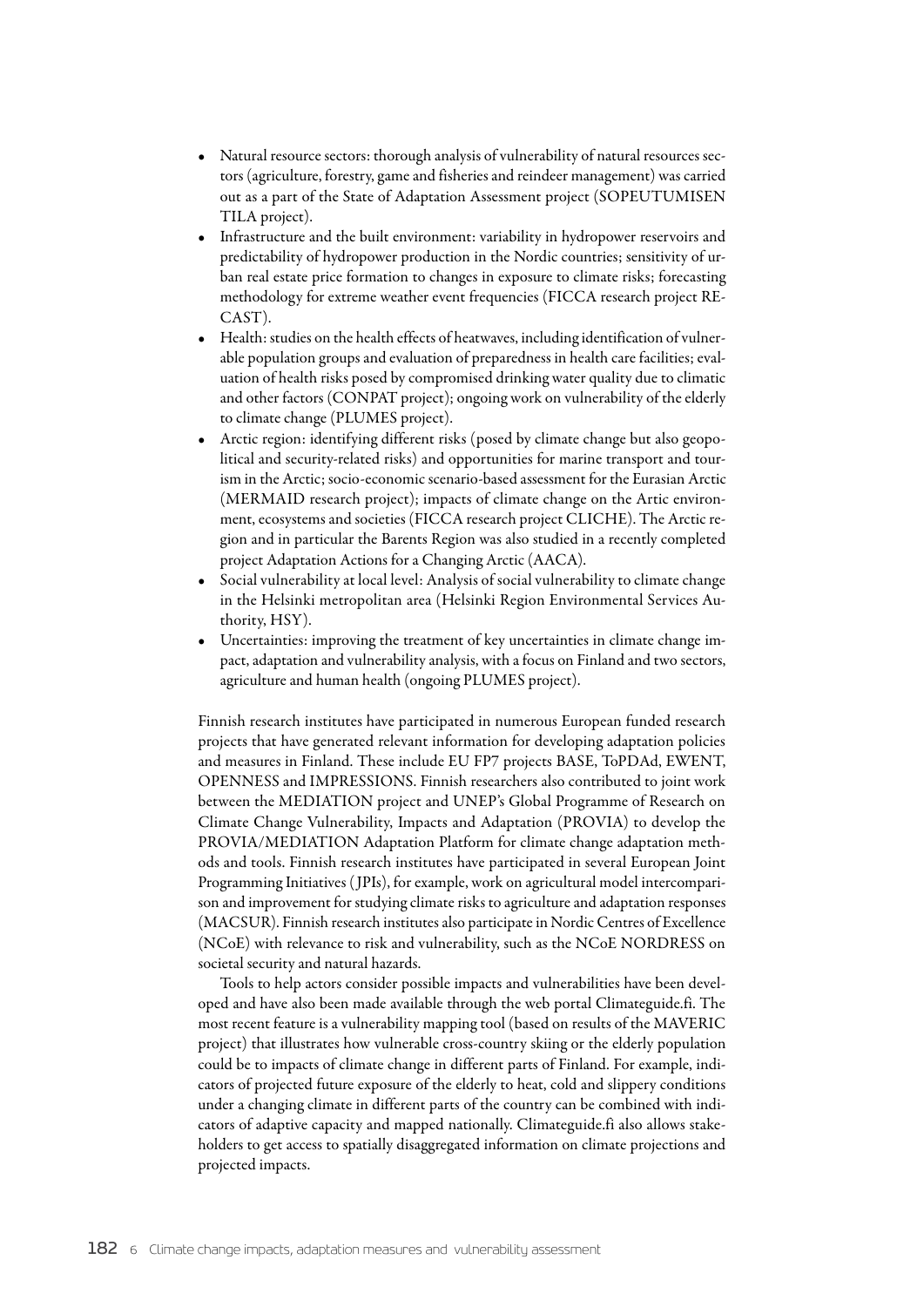# 6.3 Climate change impacts and adaptation measures

This section is an update of Finland's Sixth National Communication under the UN-FCCC, and it utilises the recent results from various studies and research projects on adaptation. Adaptation research done in recent years (see Section 8.2) has increased our understanding of climate change impacts and vulnerabilities, as well as the adaptation measures required for different sectors, while also highlighting sectoral differences.

## 6.3.1 Economic impacts

Climate change has a direct impact on nature, industries dependent on natural resources, the built environment and human well-being; as such, it will result in advantages and opportunities, as well as disadvantages and threats for Finland. There are still considerable uncertainties and information gaps when assessing the potential costs of the impacts and adaptation measures. Cross-border effects of climate change is one area where economic impacts are likely to be notable in the future. Section 6.4 describes the pathways through which such indirect impacts are expected to affect Finland. According to a study, economic impacts of climate change have been estimated to be considerable for different sectors in Finland (Table 6.1.) although significant uncertainties need to be taken into

Table 6.1

Sectoral estimates of the economic impacts of climate change in Finland from a study on 'How to adapt to inevitable climate change – A synthesis of Finnish research on adaptation in different sectors' (Ruuhela et al. 2012), updated with recent research results.

| Sector                                           | Economic impacts                                                                                                                                                                                                                                                                                                                                                                                                                                                                                                                              |  |  |
|--------------------------------------------------|-----------------------------------------------------------------------------------------------------------------------------------------------------------------------------------------------------------------------------------------------------------------------------------------------------------------------------------------------------------------------------------------------------------------------------------------------------------------------------------------------------------------------------------------------|--|--|
| Tourism                                          | If winter time tourists continue to highly prefer skiing, overnight stays in Lapland +11%,<br>i.e. annual net benefits ~ EUR 440 million by 2040 in RCP4.5. If winter time tourists<br>increasingly diversify outdoor activities, overnight stays in Lapland -15%, i.e. annual net<br>losses $\sim$ EUR 600 million by 2040 in RCP4.5. <sup>1)</sup><br>Overall macro-economic effect of improved relative attraction of Finland in summer and<br>winter amounts to $+1.8\%$ more annual tourist expenditures by 2050 in RCP8.5 <sup>2)</sup> |  |  |
| Insurance                                        | Weather and climate risks increasing,<br>no overall estimates on economic impacts.                                                                                                                                                                                                                                                                                                                                                                                                                                                            |  |  |
| Agriculture                                      | Annual net benefits:<br>• EUR 60 million in 2020; EUR 100 million in 2050; EUR 120 million in 2080<br>(changes in net value added) 3)<br>• About 0.1 per cent of GDP.                                                                                                                                                                                                                                                                                                                                                                         |  |  |
| Forestry                                         | Annual net benefits:<br>EUR 75 million in 2020; EUR 150 million in 2050; EUR 250 million in 2080 (changes in net<br>value added) 3)                                                                                                                                                                                                                                                                                                                                                                                                           |  |  |
| Biodiversity                                     | No economic estimates. An estimate of EUR 10,000 million regarding negative impacts<br>within Europe annually.                                                                                                                                                                                                                                                                                                                                                                                                                                |  |  |
| Health and welfare                               | No economic estimates.                                                                                                                                                                                                                                                                                                                                                                                                                                                                                                                        |  |  |
| <b>Built environment</b>                         | Costs due to rivers flooding:<br>in Pori, EUR 40-50, or up to EUR 100<br>million (for flooding events occurring once every 50 years)<br>• 0.2-0.4 per cent of GDP.                                                                                                                                                                                                                                                                                                                                                                            |  |  |
| Transport                                        | Without adaptation the costs of road accidents may rise by several million Euro in the<br>next few decades. Innovation and adaptation could more than compensate this effect.<br>Slipperiness for pedestrians constitutes a substantial health risk (50 000 needing medical<br>care; 30 000 hospital bed days) in current climate and climate change can worsen it. Also<br>road maintenance cost increase due to climate change, but no quantification available. <sup>4)</sup>                                                              |  |  |
| Energy sector                                    | Annual net impact: EUR -37 million in 2020; EUR -73 million in 2050; EUR -141 million<br>in 2080 (changes in net value added) $35$                                                                                                                                                                                                                                                                                                                                                                                                            |  |  |
| 1) Perrels et al. 2015a<br>2) Aaheim et al. 2015 |                                                                                                                                                                                                                                                                                                                                                                                                                                                                                                                                               |  |  |

2) Aaheim et al. 2015 3) More information in Perrels et al. 2005 4) Perrels et al. 2015b, Pilli-Sihvola et al. 2016, Hippi et al. 2017

5) negative net impacts include the effect of the decreased demand for heating among other things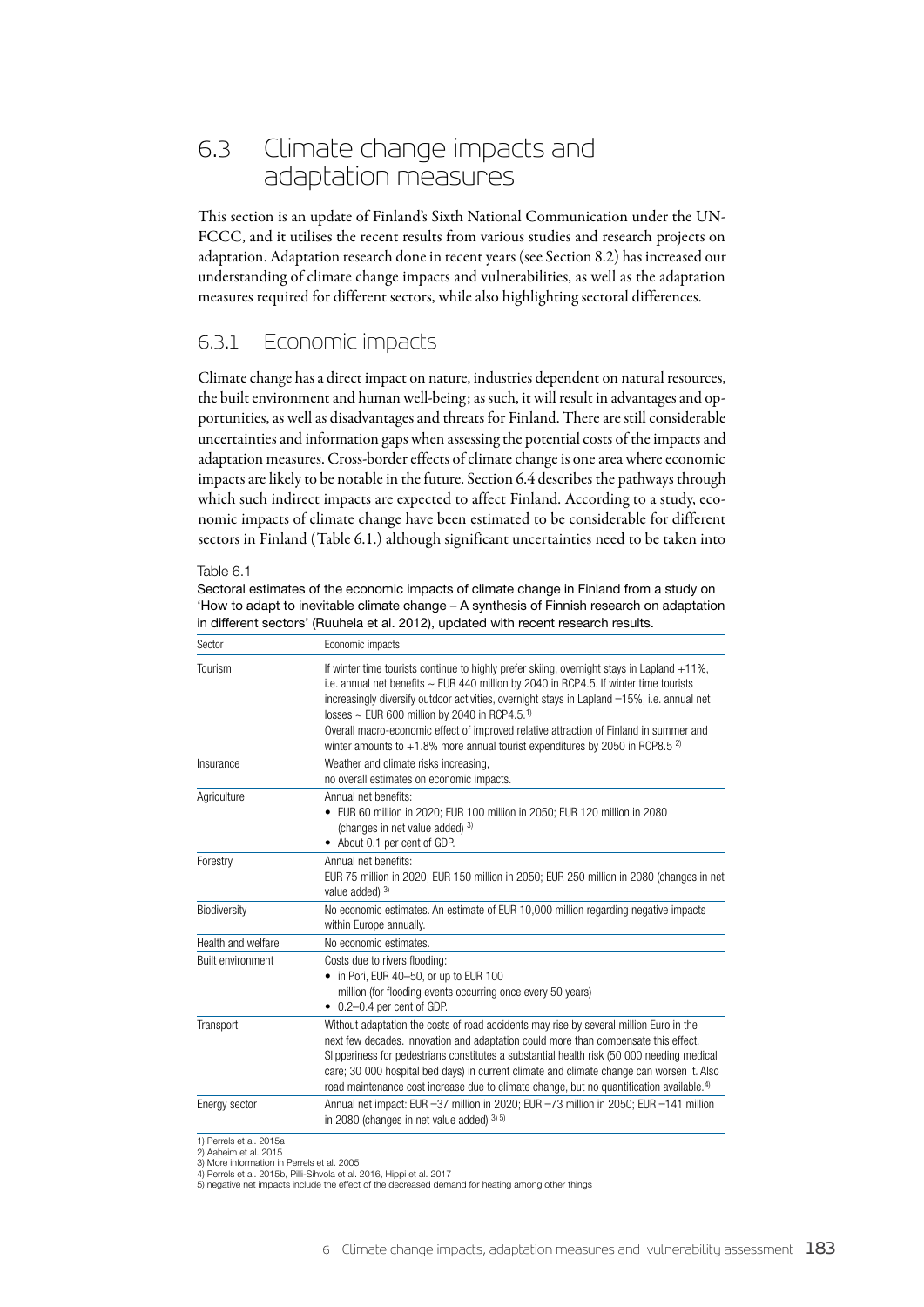account. These estimated impacts are potentially beneficial for some sectors, however, it must be noted that active adaptation is required to realise such opportunities. For example, it is estimated that gradual changes, such as the increase in average temperatures, may benefit some natural resource sectors, such as agriculture, forestry and outdoor recreation business and tourism. Active and proactive adaptation are needed in these sectors because uncertainties related to future variability of the climate and to impacts are considerable and risks are variable, e.g. risks of damages caused by invasive alien species, pests and diseases. The changes in biodiversity, for instance in the distribution patterns of species and habitats, may have a considerable impact on ecosystem services and also impact the operational conditions of different sectors.

The water sector is estimated to be most affected by the climate change impacts. In the current climate, the direct costs from heavy rain events, with a 10 per cent annual probability, have been calculated to amount to several million euros on average. More rare flood events, such as severe fluvial flooding, with a one per cent probability or less, have the potential to cause direct costs of EUR 100 million and over in the current climate. Climate change has been estimated to have the potential to add 15 to 20 per cent direct damage cost potential in some river basins in Finland over the next three decades in current built-up areas, while careless land use planning may aggravate the effect. Furthermore, the indirect economic costs of weather events may be higher than the direct costs, but these build up more slowly depending on how effectively an affected region recovers, and how strongly the affected region is interdependent with other regions. Additionally, droughts can cause major losses of up to EUR 100 million under the current climate in Finland (Table 6.3).

Storms that cause large damages will present challenges for the general functioning of society, as well as for rescue services, as storms may cut the power supply and communication links. Table 6.2 contain damages and economic losses due to some major storms and severe weather events experienced in 2010 to 2015. These weather events caused significant losses mainly due to damage to infrastructures, i.e. powerlines, buildings, and forests, and interruptions to vital services like electricity distribution and transport. The climate change impacts, economical and other, have been taken into account in the energy sector: For example, recent legislation on the electricity markets sets requirements for the maximum duration of interruptions in electricity supply for the distribution system operators, which will imply investments up to EUR 2,800 million in infrastructure. Im-

#### Table 6.2

| Name of the storm                              | Tapani storm      | Thunderstorms Asta. Eino storm<br>Veera, Lahja and Sylvi |             | Valio storm       |
|------------------------------------------------|-------------------|----------------------------------------------------------|-------------|-------------------|
| Duration                                       |                   | Dec 26-28, 2011 Jul 29 - Aug 8, 2010 Nov 17, 2013        |             | Oct 2-3, 2015     |
| Number of injured people                       |                   | $40 - 50$                                                | 2           | ٠                 |
| Volume of storm-felled trees (m <sup>3</sup> ) | 3.5 million       | 8.1 million                                              | 1.5 million | $0.5-1.5$ million |
| Value of storm-felled trees (EUR)              | 120 million       | not known                                                | 60 million  | $20 - 50$ million |
| Losses to forest owners (EUR)                  | $25 - 30$ million | not known                                                | 30 million  | not known         |
| Impacts to electricity distribution (number of |                   |                                                          |             |                   |
| households without electricity)                | 570.000           | 481.000                                                  | 200,000     | 232,000           |
| Compensations paid by the electricity network  |                   |                                                          |             |                   |
| companies (EUR)                                | 40 million        | 10.3 million                                             | not known   | 9 million         |
| Repair costs of electricity networks (EUR)     | 30 million        | 22 million                                               | not known   | 8 million         |
| Number of damaged buildings                    | 665               | not known                                                | 99          | 91                |
| Compensations paid by the insurance            |                   |                                                          |             |                   |
| companies (EUR)                                | 100 million       | 82 million                                               | 30 million  | not known         |
|                                                |                   |                                                          |             |                   |

#### Damages and costs of thunderstorms and wind storms in Finland in 2010 to 2015 (Gregow et al. 2016).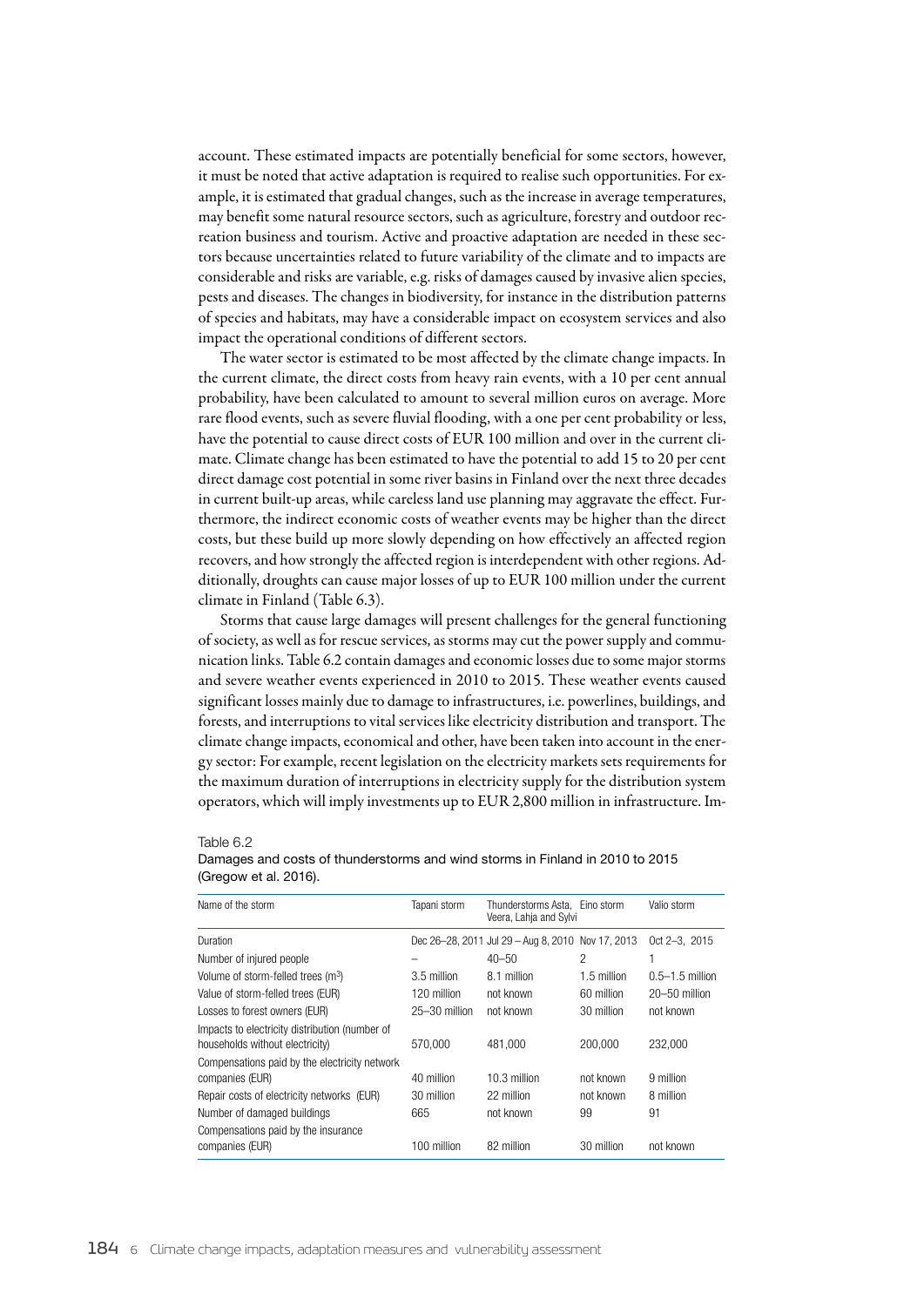| Drought            | Damages to<br>water supply | Damages to hydro- Damages to<br>power production | aariculture | Damages to<br>forestry | Damages to<br>building stock |
|--------------------|----------------------------|--------------------------------------------------|-------------|------------------------|------------------------------|
| Drought 2002-2003* | 8 million                  | 50 million                                       | 15 million  | 2 million              | million                      |

Table 6.3 Costs of the damages in euros caused by droughts in Finland in 2002 to 2003 (Gregow et al. 2016)

\* between August 2002 and April 2003 precipitation in southern Finland was less than half compared to the average

provement of power supply infrastructure has already began. Some of the general changes in society, such as the population ageing, will further alter e.g. health related climate risks, and need to be considered when planning adaptation measures.

# 6.3.2 National adaptation strategy and the current level of adaptation

Finland was one of the first countries in the world to adopt a policy to guide climate change adaptation (Finland's National Strategy for Adaptation to Climate Change 2005). The second evaluation of the implementation of the adaptation strategy in 2013 found that overall progress had been made compared to the first evaluation in 2009: Climate change impacts are recognized in most of the sectors and adaptation measures identified in the strategy have been launched. The 2013 evaluation included recommendations for the revision of the strategy such as further promotion of cooperation between authorities and other actors in different sectors and administrative levels, as well as further promotion of regional and local adaptation measures. The evaluation also recommended clarification of the division of labour and responsibilities between the state, municipalities and private sector. For the revision of the national adaptation strategy, a further study of the impacts of the climate change and vulnerability of sectors was conducted in 2013. Vulnerabilities were identified in all sectors, but the nature of the expected impacts and vulnerabilities varied. The recommendations from the evaluation of the previous strategy and the vulnerability analysis in 2013 were considered in the preparation of the National Climate Change Adaptation Plan 2022 (Government Resolution on 20 November 2014), which describes the current national adaptation policy framework.

The aim of the adaptation plan is that the Finnish society has the capacity to manage the risks associated with climate change and adapt to changes in the climate. Based on the aim, the following objectives are to be achieved by the year 2022:

- A. Adaptation has been integrated into the planning and activities of both the various sectors and their actors.
- B. The actors have access to the necessary climate change assessment and management methods.
- C. Research and development work, communication, and education and training have enhanced the adaptive capacity of society, developed innovative solutions and improved citizens' awareness on climate change adaptation.

The international repercussions of climate change are also taken into account in the national work. The Monitoring Group on Climate Change Adaptation was appointed in 2015 replacing the Coordination Group for Adaptation to Climate Change. The monitoring group is broadly-based, with representatives from the relevant ministries and other authorities, regional and local actors, research institutes, expert organisation in fire and rescue services, and financial services. Different research and development projects have produced essential implementation tools for the National Climate Change Adaptation Plan. The projects produced comprehensive knowledge on the impacts of climate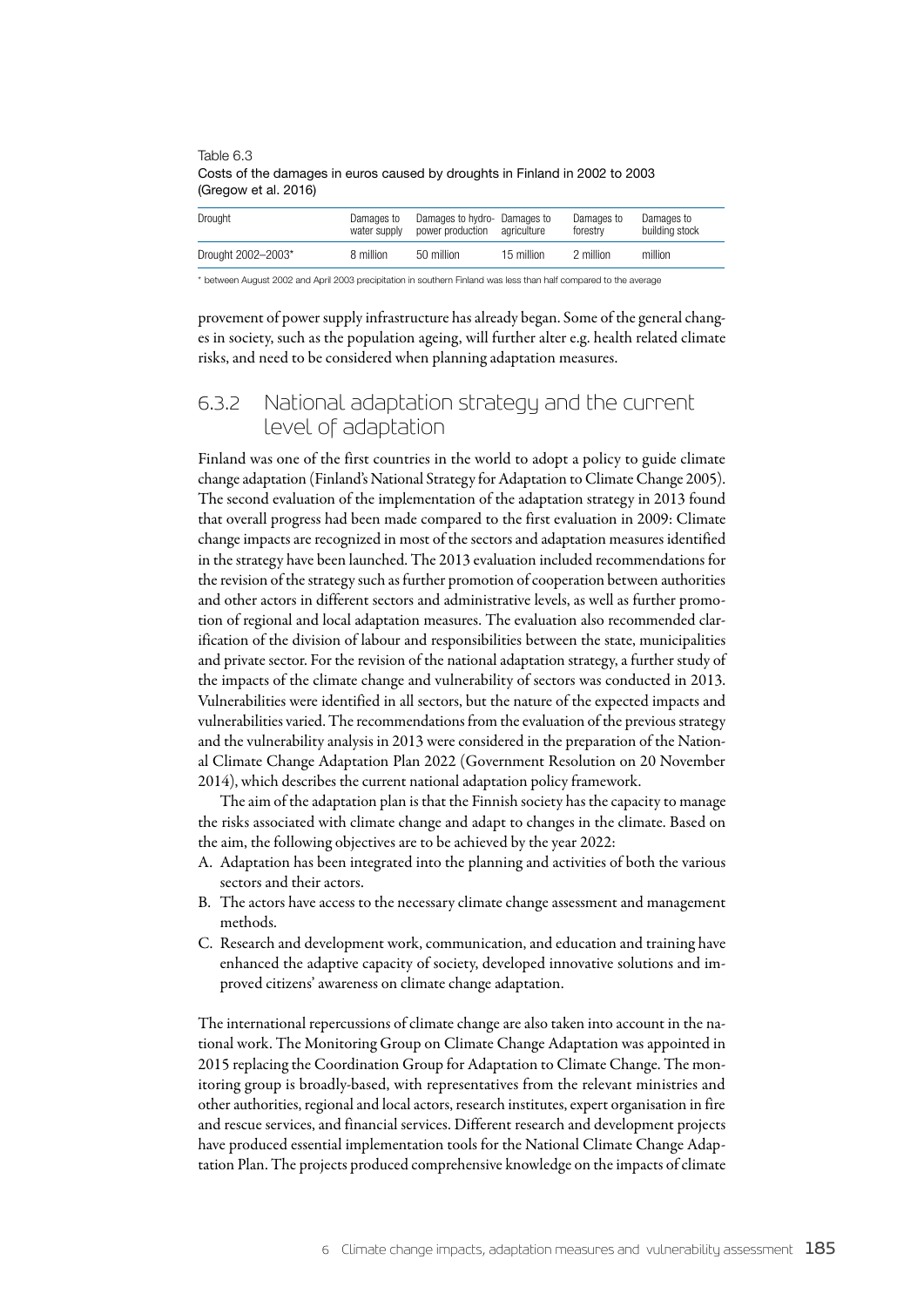change and vulnerability in different sectors (e.g. ISTO, ELASTINEN, SIETO, see Section 6.2 and Table 6.4). Table 6.4 summarises the status of the twelve main elements of the National Climate Change Adaptation Plan 2022 and includes short descriptions and examples of the current level of adaptation since 2014.

Finland's Climate Change Act<sup>1</sup> was approved on 6 March 2015. It provides a framework for planning, implementing and assessing climate policies and improves cooperation among government offices in mitigation and adaptation. The law stipulates that the Government approves long-term and medium-term strategic mitigation plans and at least every ten years a national plan on adaptation. Adaptation is also included in the National Energy and Climate Strategy for 2030.

The awareness of the climate risks and vulnerability of different sectors has increased recently (Chapter 6.2). Several sectors also have an action plan for adaptation (Table 6.4). For instance, the adaptation plan of the environmental administration was updated in 2016, covering the built environment, natural environment and water resources sectors.

#### Table 6.4

The fields of action in the National Climate Change Adaptation Plan 2022 and the current level/status of the work in 8/2017.

|    | The fields of action (main elements) in the adaptation Status                                                                                   |                                                | Description/examples                                                                                                                                                                                                                                                                        |
|----|-------------------------------------------------------------------------------------------------------------------------------------------------|------------------------------------------------|---------------------------------------------------------------------------------------------------------------------------------------------------------------------------------------------------------------------------------------------------------------------------------------------|
| 1. | Studies on climate resilience are conducted<br>at national level.                                                                               | In progress,<br>completed for<br>some sectors. | Vulnerability assessment of natural resources<br>(2017)<br>VAT* updated                                                                                                                                                                                                                     |
| 2. | Action plans for administrative sectors<br>are formed and implemented, taking<br>international repercussions of climate<br>change into account. | In progress,<br>needs more                     | • Climate Programme. for Finnish Agriculture -<br>Steps towards Climate Friendly Food (2014)<br>action, completed • Ministry of Environment Action Plan (2016)<br>for some sectors. • The Energy and Climate Programme of<br>The Finnish Defence Forces - objectives and<br>measures (2014) |
| 3. | Drafting of regional and local adaptation<br>studies is promoted.                                                                               | In progress,<br>completed for<br>some regions. | • Vulnerability analysis of HSY* 2016<br>• Flood risk maps<br>• Projects KUJA and KUJA2 (2014-2019) on<br>continuity management of municipalities                                                                                                                                           |
| 4. | Adaptation is promoted in international<br>cooperation.                                                                                         | In progress                                    | e.g.during the presidency of<br>the Arctic Council (2017-2019)                                                                                                                                                                                                                              |
| 5. | Adaptation is included in EU policies and<br>international region-based cooperation<br>projects.                                                | In progress                                    | Implementation of the EU Adaptation Strategy<br>(2013)<br>Council of the Baltic Sea States (The Baltic 2030<br>Action Plan 2017)                                                                                                                                                            |
| 6. | Climate risk assessment and management<br>are improved.                                                                                         | In progress                                    | Research projects ELASTINEN 2015 to 2016,<br>SIETO 2017 to 2018                                                                                                                                                                                                                             |
| 7. | Instruments applicable to the management<br>of financial risks caused by climate change<br>are developed.                                       | In progress,<br>completed for<br>some sector   | Study on Insurances (crop and flood)<br>by the Finnish Climate Change Panel 2016                                                                                                                                                                                                            |
| 8. | Adaptation research is reinforced.                                                                                                              | Coming 2017                                    | Plan for Research Programme 2017 (Tapio)                                                                                                                                                                                                                                                    |
| 9. | Business opportunities related to adaptation<br>are developed.                                                                                  | Needs more<br>action,<br>in progress           | Report 2016 (Tapio),<br>cooperation with FIBS* and CLC* 2017                                                                                                                                                                                                                                |
|    | 10. Tools to support regional adaptation<br>work are developed.                                                                                 | In progress,<br>completed for<br>some sectors  | Municipalities (ELASTINEN 2015 to 2016),<br>Climate resilience tools for the public and private<br>sector (Tapio 2016)                                                                                                                                                                      |
|    | 11. Communication on adaptation is developed.                                                                                                   | In progress                                    | Communication Action Plan 2017 by the Ministry<br>of Agriculture and Forestry                                                                                                                                                                                                               |
|    | 12. Education and training content on<br>adaptation is developed.                                                                               | Needs more<br>action                           | Study and teaching module Climate.now as<br>MOOC* platform                                                                                                                                                                                                                                  |

\* VAT = National land use guidelines, HSY = The Helsinki Region Environmental Services Authority, FIBS = Finnish corporate responsibility network, CLC= Climate Leadership Council,

MOOC = the Massive Open Online Course platform of University of Helsinki. http://www.ilmastonyt.fi/studies.html

1 609/2015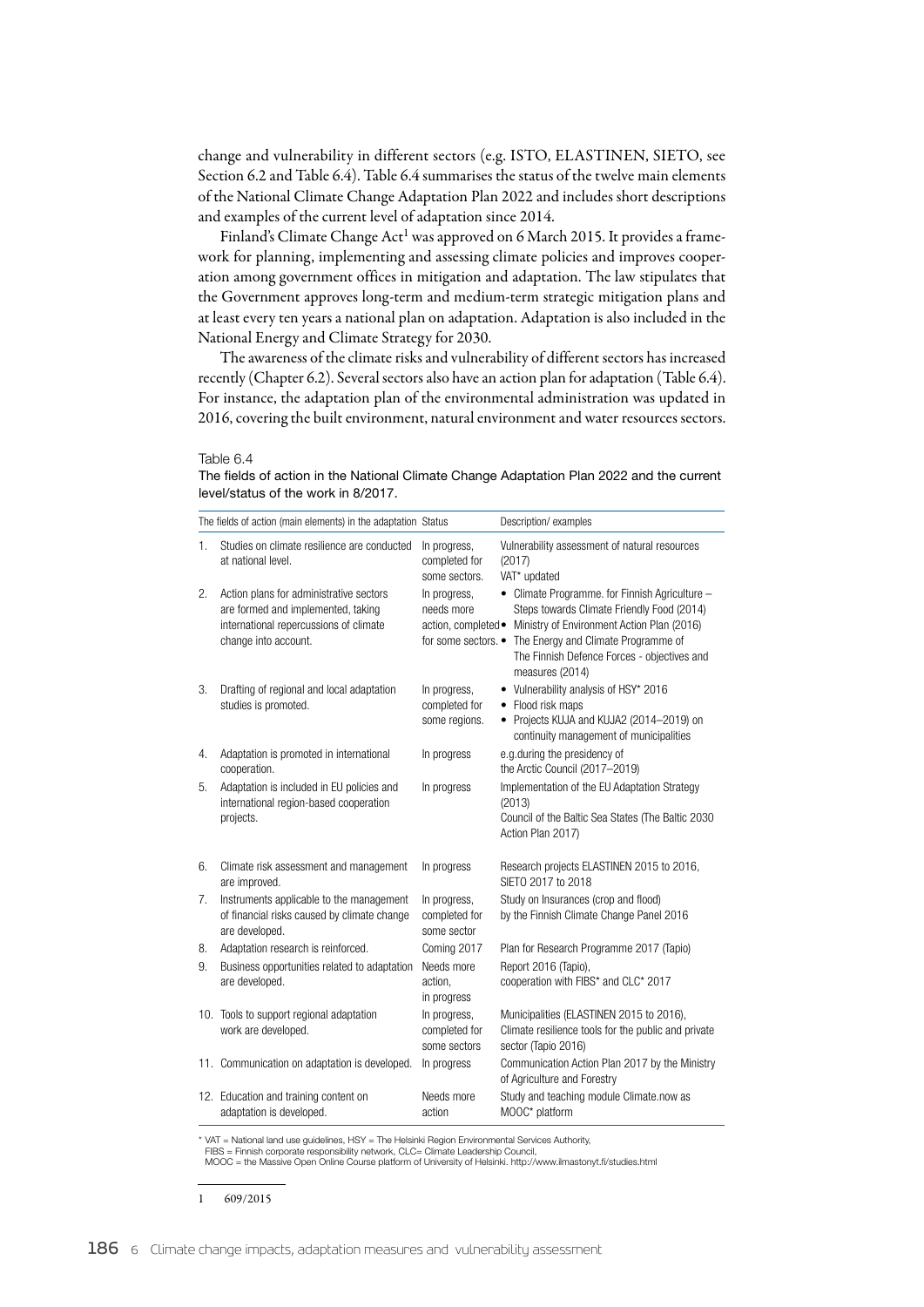The action plan for the adaptation to climate change of the Ministry of Agriculture and Forestry 2011 to 2015 will be revised in 2017 to 2018, building on a comprehensive study of vulnerability and adaptation in agriculture, forestry, fisheries, game and reindeer husbandry sectors that was completed in 2017.

A significant share of adaptation measures are implemented at the regional and local level. Various measures promoting the preparedness for climate change, such as flood protection, have already been implemented on regional or municipal level quite a long time ago, though they have not been seen as adaptation measures as such. 16 out of 18 regions have published a climate strategy, which include a certain degree of adaptation. Two regions have decided to include climate and energy issues directly in the regional program in order to give them more emphasis and thus to make resources more efficient. In 2017, most of the municipalities were undertaking systematic climate actions and, although their focus has been on climate change mitigation, climate change adaptation has also been promoted. In order to be able to advance effective adaptation measures, local and regional operations should be promoted further. By the end of 2015, regional flood risk management plans were published for every significant flood risk areas (16 areas), and currently the implementation of identified measures is going on. In addition, several bigger cities and municipalities have been active in adaptation especially in the area of HSY, i.e. the city of Helsinki (in vulnerability assessment) and the city of Vantaa (nature based solutions in runoff water management).

The monitoring of the National Climate Change Adaptation Plan 2022 has been developed together with various stakeholders. The monitoring and evaluation of adaptation to climate change has been promoted in 2015 to 2017 by building a national adaptation monitoring framework and its indicators in cross-sectoral work. In particular, climate change related risks to the society and its various functions are emphasized. Indicators include, e.g. risks to human health and adaptation measures executed in flood risk areas. Assembling of the indicators was completed and released in May 2017.

In Finland, climate change is relatively well recognised in different sectors. It is estimated that the different sectors (see Sections 6.3.3 and 6.3.4) are at different stages in the adaptation. The most advanced sector is water management, where adaptation has already been integrated into decision making, and digital monitoring and risk management process have been developed. In general, an understanding of climate change risks has increased due to the more frequent occurrence of extreme weather events and increasing adaptation research promoting the launching of adaptation measures. In addition, the recent study on vulnerability of natural resources sectors included assessment of various risks such as the risks of alien species and local weather and climate risks.

The target to improve climate resilience in terms of everyday actions also improves the level of preparedness for dealing with extreme weather conditions and weather fluctuation, thus promoting further adaptation measures in the longer run. By developing adaptation measures as an integral part of the existing operations, it is also possible to strengthen the other functions of the sector or organisation. For instance, adaptation measures in water management can improve water quality and/or water protection, while the adaptation measures adopted by rescue services for dealing with storm damage can improve climate and risk assessment in general.

In future, the awareness of the importance of climate change adaptation alongside mitigation needs to be increased. There is also an identified need for a more thorough analysis in relation to possible synergies and conflicting aspects of climate change adaptation and mitigation objectives in different sectors. Although the main elements of the National Climate Change Adaptation Plan 2022 have broadly facilitated implementation and follow-up of adaptation measures in different fields of the society, there is need for further cross-sectoral cooperation and stakeholders' action to enhance climate resilience.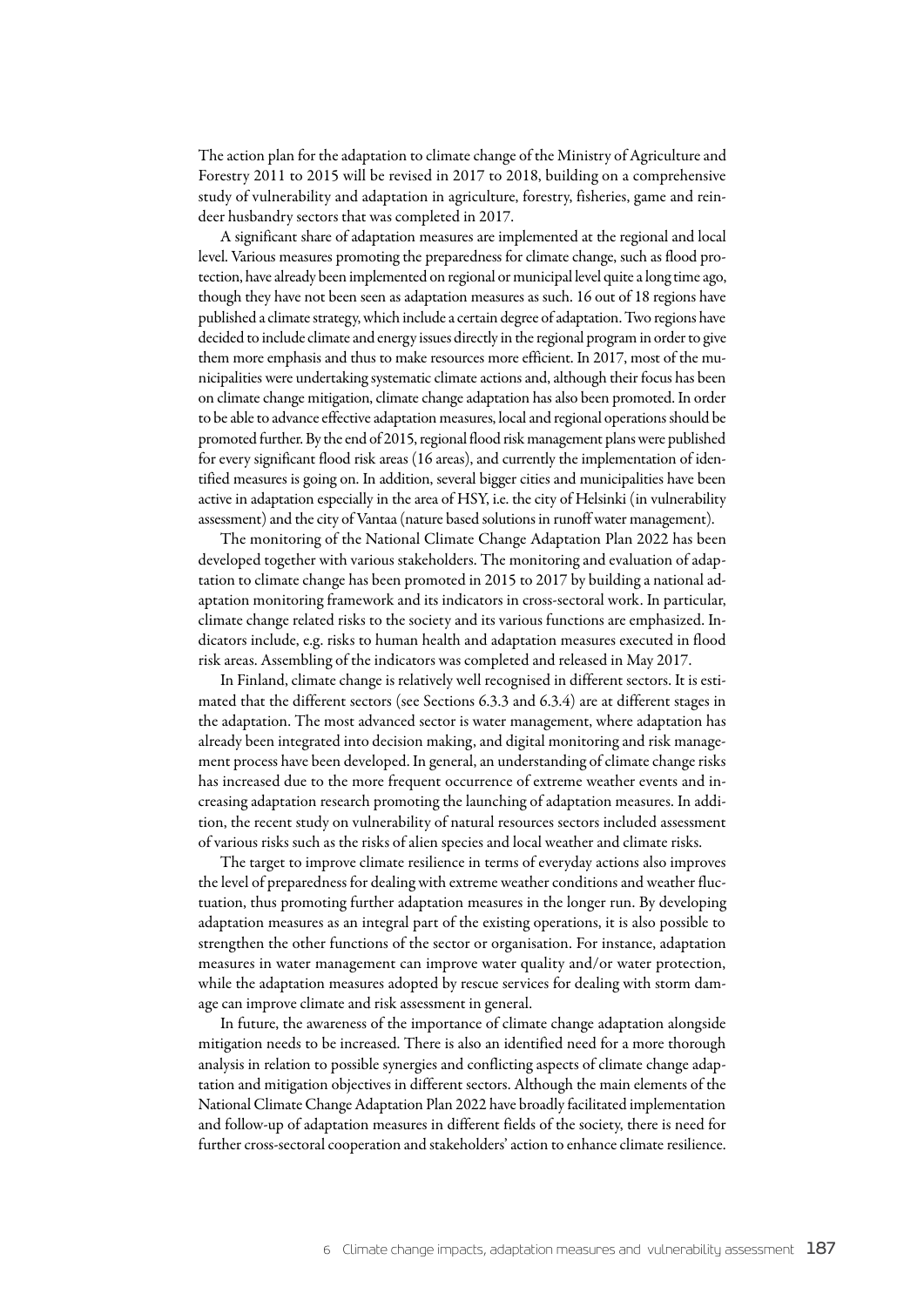# 6.3.3 Climate change impacts on and adaptation measures for nature and natural resources

#### **Biodiversitu**

Climate change is expected to increase the total number of species in the Finnish flora and fauna and will cause a turnover of species. Furthermore, considerable changes are likely to occur in the distribution patterns of species and habitats. Overall, the magnitude of warming in the boreal region is expected to be twice the global average, which will amplify the impacts for biodiversity and ecosystems in the region. Observed changes in species distribution are already aligned with the predictions of species-climate models.

A longer growing season and milder winters may lead to a rapid proliferation of a number of southern species that thrive in a warmer climate. Rare species currently living at the northernmost extreme of their distribution could become more common and many native species in the south could find favourable living conditions further north in the warming climate. In southern Finland, some invasive species could threaten the habitats of native species and the invasive species populations may expand rapidly if they lack natural enemies. However, many species may not be able to track changes in the climate due to low dispersal ability of individuals and fragmentation of preferred habitats. Northern species requiring cold conditions will suffer from the change as habitats suitable for them become rarer. In particular, climate change will threaten the habitats of the fell area (e.g. palsa mires), especially those habitats for which snow or ground frost is an essential factor. Northern boreal species of forests, mires and Arctic mountain habitats are threatened and predicted to decline due to the warming climate (see also Box 6.1).

The impacts of climate change on vegetation and forest composition will occur gradually. Under current forest management practices, the amount of decaying wood and forest litter is likely to increase, thus creating suitable habitats for a number of endangered species. However, the growing use of biomass to substitute for fossil fuels may increase the collection of residues and small diameter round wood and thus reduce the amount of wood left in forests after harvesting.

Climate change may threaten the pollination of plants by decreasing suitable habitats for different pollinators, which are essential in agricultural production. Additionally, some predatory insects that help to control agricultural pests are vulnerable to changes in the climate and their natural habitats.

Rising temperatures and runoff into aquatic environments, and the consequent changes in nutrient loading, may have a profound impact on, for example, phytoplankton and zooplankton, benthic fauna, fish stocks, water birds and the number of species in both lakes and marine waters. The spring peak of phytoplankton in lakes will occur earlier and will be considerably more pronounced than it is today. The littoral zone is likely to be more sensitive to the effects of climate change than the pelagic ecosystem.

Protected area networks of natural habitats alleviate the negative effects of climate change and provide resilience in preserving declining species of conservation concern. Intensive land use, such as forestry, strengthens the influence of climate change on biodiversity, because many species of natural habitats, such as mires and old-growth forests are negatively affected both by climate change and forestry. However, climate change also affects protected areas, which calls for consideration and anticipation of changes in conservation planning. A study on the viability of Finnish protected area networks in a changing climate is currently ongoing. Furthermore, ecological corridors are important for species adapting to climate change. The Green Belt of Fennoscandia (GBF) is one of Europe's most important ecological corridors and work is ongoing to promote ecological connectivity in the GBF.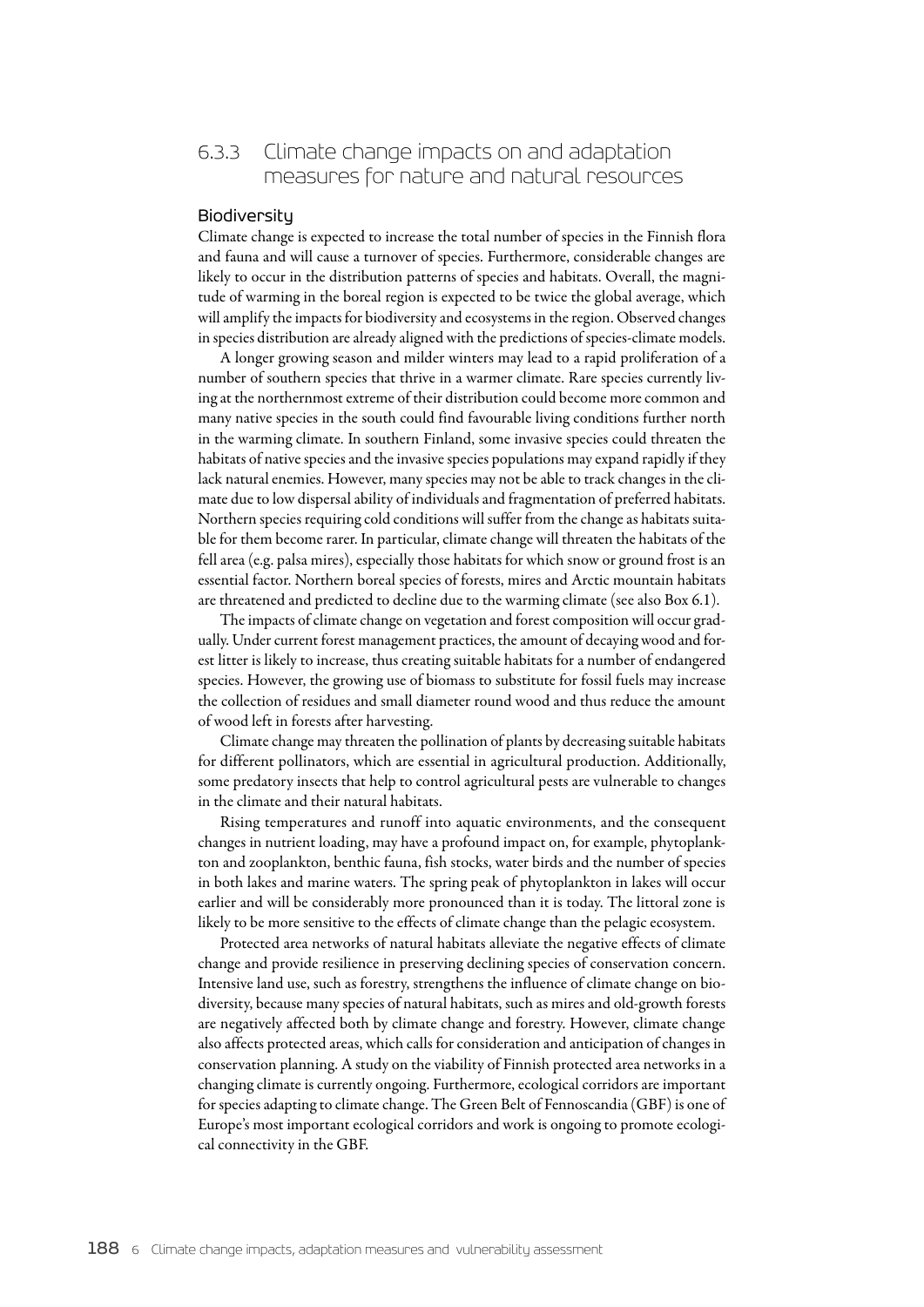#### Box 6.1 PRISTINE PEATLANDS

In southern Finland, an integral part of the boreal landscape are raised bogs, mire complexes with nutrient-poor and acidic ombrotrophic (deposition-fed) centres and minerotrophic (additionally fed by water inputs from the catchment) lags. In the north, these are replaced by aapa mires with characteristic extensive wet minerotrophic centres. The range of peatland habitats found within these mire complexes extends from highly productive spruce swamps in the south to open Sphagnum fuscum dominated bogs, and treeless palsa mires with local permafrost in the north. Rates of carbon accumulation vary between peatland types and years, being generally faster in ombrotrophic bogs than minerotrophic fens.

Summertime warming would increase evapotranspiration and lead to lowered water-table levels (WT) in peatlands. Further, the number of exceptionally dry summers is expected to increase. Lowered WTs may have a greater impact on peatland ecosystems than the warming itself. On the other hand, precipitation is also assumed to increase, especially during wintertime. Any consistent changes in climate may be expected to affect the biodiversity, carbon accumulation potential, and other ecosystem services provided by peatlands. Warming accompanied with drying would greatly affect the structure and functioning of pristine peatlands. The raised bog zone could migrate northwards while the northern aapa mires would retreat further north. Shifts from sedge-dominated fen habitats to Sphagnum-dominated bogs that characterise the raised bog systems could take place faster than at present. Species adapted to wet conditions would decline, as would species adapted to open habitats as peatland forests could largely replace open mires in all but the most nutrient-poor habitats. Consistent droughts during late summer, in particular, enable development of tree stands. In northernmost Lapland the palsas are in danger of thawing with the warming climate, and are already declining.

Switches from minerotrophy to ombrotrophy could accelerate carbon sequestration in the peat soil. However, drying will also lead to carbon losses from peat, caused by accelerated decomposition. Whether these soils would continue to function as carbon sinks depends on whether the litter inputs from the changed vegetation are large enough to more than compensate the enhanced decomposition. Judging on data from drained peatland forests, this would be most likely in the middle region of the soil nutrient gradient. Considerable variation in WT could lead to a state of "consistent disturbance", where productivity and carbon sequestration are low, while carbon may be continually lost from the old deposits.

Changes in methane emissions will depend on changes in WT and vegetation. Mere warming may increase these emissions, but opposite results have also recently been observed in warming studies. Drying and replacement of sedges by other vegetation types will lead to lowered methane emissions. Overall, changes in temperature, precipitation and evapotranspiration may have a considerable impact on the hydrology of wetlands and, consequently, on the load of organic and inorganic matter from catchments.

In 2012, the Finnish Government approved a resolution on sustainable and responsible use and protection of mires and peatlands. The resolution directs human activities to peatlands which have been drained or whose natural state has otherwise been significantly changed, implements sectoral policies and measures for sustainable use, and improves the status of the existing network of protected peatlands. Under the resolution, a long-term peatland protection and restoration program will be carried out by 2025. ■

### Water resources

According to results of climate change studies, annual runoff will, on average, increase moderately, but seasonal changes will be large. Winter discharges will increase significantly, particularly in southern and central Finland. The changes in runoff together with warmer temperatures will cause changes in nutrient loads, water quality, algal blooms and the aquatic environment.

Floods caused by spring snowmelt will decrease in southern and central Finland, but may remain at their present level in northern Lapland. Since most floods in Finland are at present spring floods, the flood risks may decrease in many locations. However,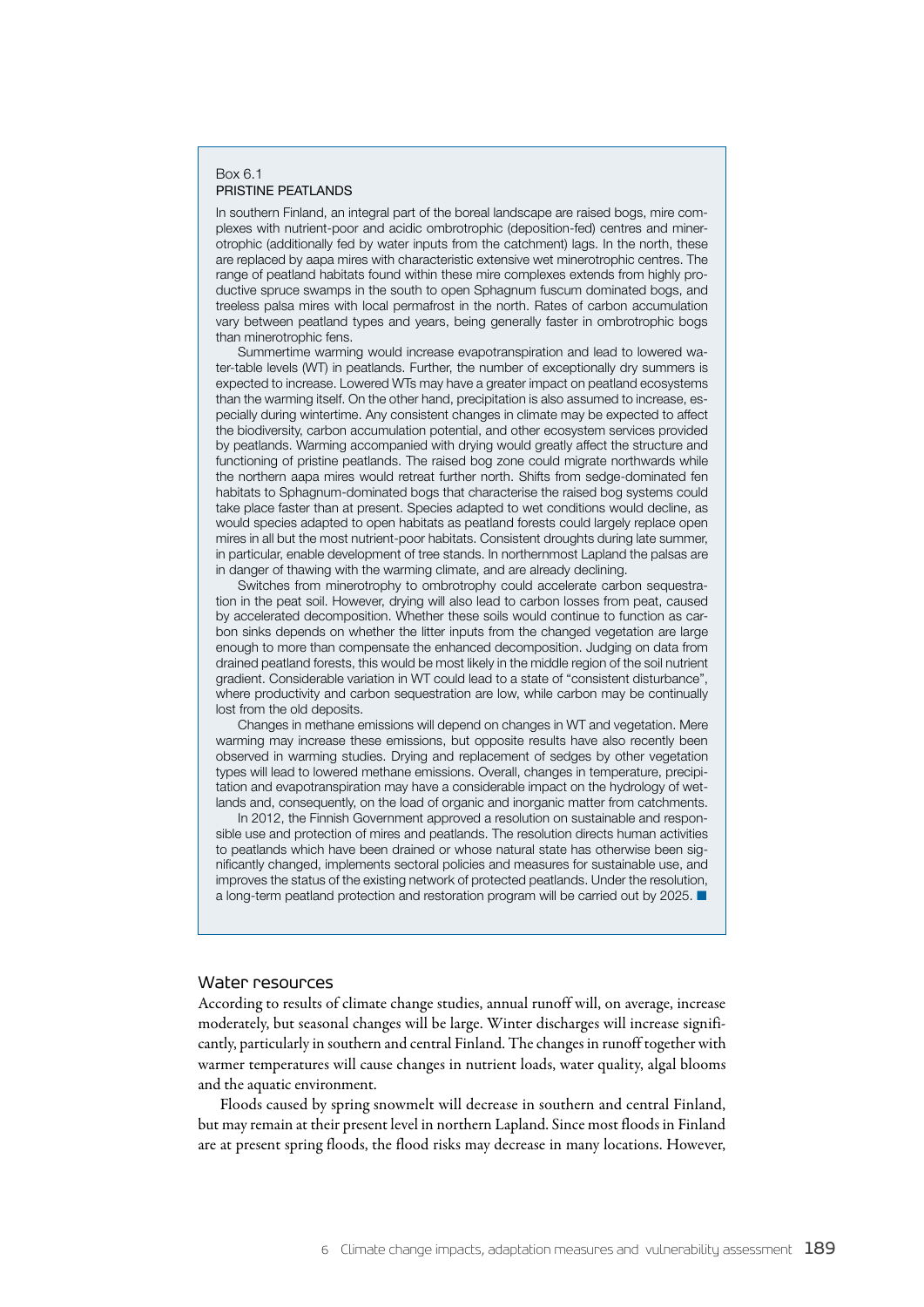autumn and winter floods caused by precipitation will increase especially in large lakes and their outflow rivers.

Discharges during summer and early autumn will mostly decrease and droughts can become more severe due to earlier spring and increases in evapotranspiration. Low water levels can for instance decrease the recreational value of lakes and rivers. Water quality can also be negatively affected by changes in floods and droughts. Low flows boost concentrations of bacteria, algae and toxins in surface waters. High flows and intense rainfall increase erosion and the leaching of nutrients from catchments into watercourses and coastal waters.

Approximately two thirds of Finns depend on groundwater for their household water supply. If dry periods become longer in summer in southern Finland, groundwater levels will be reduced. This may also lead to a shortage of dissolved oxygen and high concentrations of dissolved iron, manganese and other metals in the groundwater. The shortage of dissolved oxygen may generate ammonium, organic matter, methane and hydrogen sulphide gases, causing the water to taste and smell bad. In wintertime, increasing precipitation and snowmelt will produce fresh and oxygen-rich groundwater.

Climate change impacts on water services can be notable. More frequent, extreme weather events, such as prolonged droughts, storms, heavy rainfall and floods, may cause problems. Storm blackouts can impede water treatment and conveying efforts at various waterworks and wastewater facilities. Flooding and heavy rainfall can lead to surface water flowing directly into intake wells, jeopardising the water quality or causing wastewater overflow. Essential adaptation measures in water services include intake wells in groundwater bodies with favourable water yields. Wastewater facilities, especially pumps, should be placed outside groundwater areas and flood risk areas. Important adaptation actions also include precautionary measures including preparedness planning, improved cooperation between waterworks, guidelines on land use and further development and utilisation of databases and models. Revision of the Water Service Act<sup>2</sup> in 2014 clarified requirements and responsibilities of water service providers in regard to preparedness and storm water management.

The safety of dams will need to be considered since intense rainfall is estimated to increase considerably in Finland. Increased extreme precipitation would cause problems for dams particularly along small rivers. Increases in floods are projected to be largest on dams where summer or autumn floods are the largest floods used as design floods. Dams where spring floods are design floods, climate change influence may vary as precipitation increases, but snow amounts decrease. However, major problems seem unlikely in this respect because most dams have quite large spillways. Lake regulation management strategies and permit changes are already becoming necessary for many of the regulated lakes in response to shifts in the hydrological regime induced by climate change. On several lakes, projects on changing regulation rules are ongoing and are at least partly prompted by recent mild winters and projected climate change.

Flood Risk Management Plans to 2021 (based on the EU Floods Directive<sup>3</sup>) take into account adaptation to climate change. Their objective is to reduce flood risks, prevent and mitigate the adverse consequences caused by floods, and promote the level of preparedness for floods. Their purpose is also to help coordinate flood risk management and the management of river basins, while taking into account the needs relating to the sustainable use and protection of water resources. The first cycle of flood risk management planning ended in December 2015 when 12 catchment scale and four coastal flood risk management plans to 2021, covering all significant flood areas, were approved. At the end of 2016, altogether 16 of a total of 410 suggested measures had been implemented. Plans and measures will be updated every six years. The responsibility for storm water and melt water flood risk management lies with municipalities.

 $\frac{2}{3}$   $\frac{681/2014}{2007/60/1}$ 

<sup>3</sup> 2007/60/EC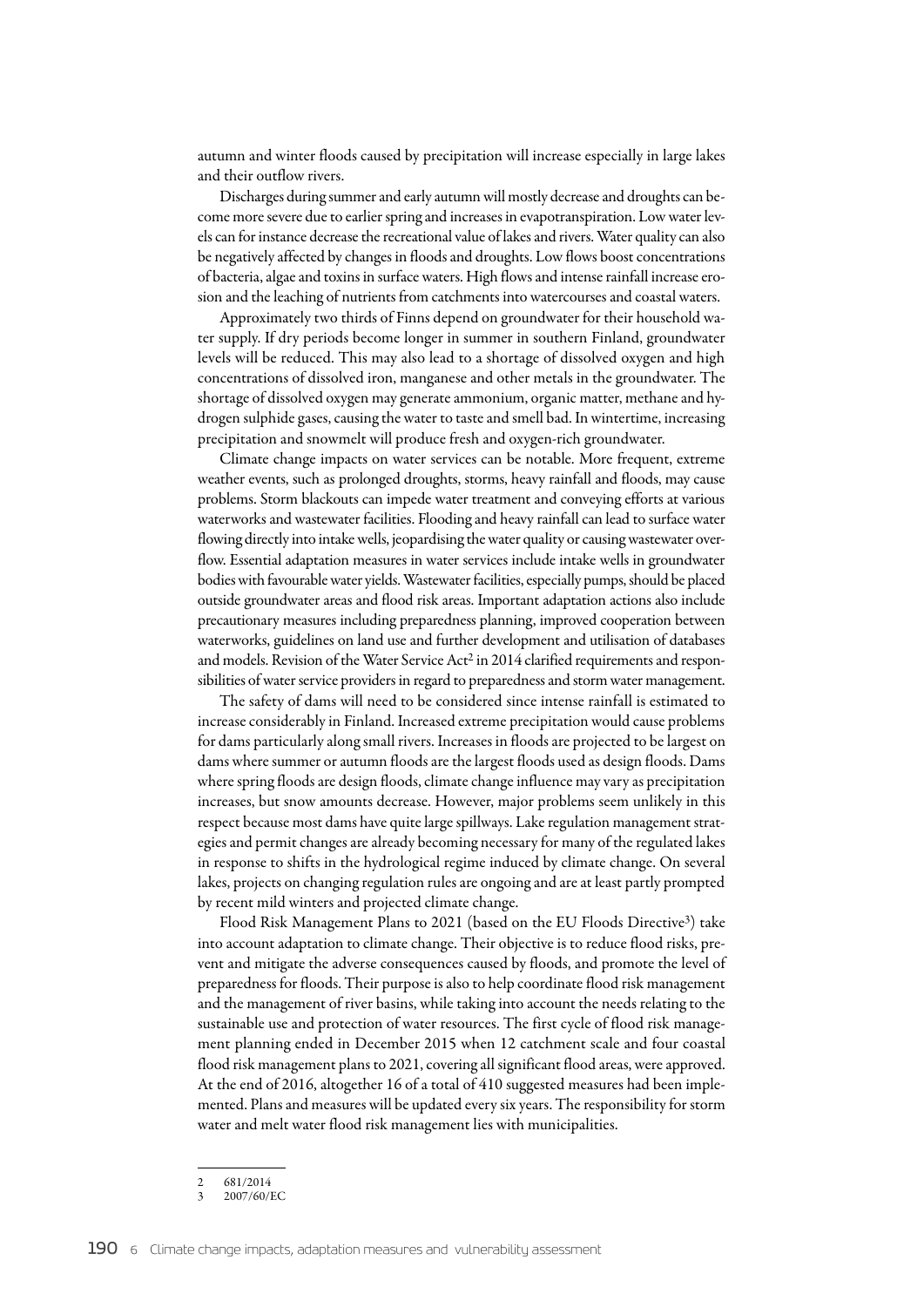#### Box 6.2 THE BALTIC SEA AND ITS COASTAL AREAS

Climate change is expected to bring milder winters to the Baltic Sea, meaning less ice cover, warmer summer temperatures, reduced salinity and slower land uplift in relation to sea level – or even a net rise in sea levels. The impacts of climate change on the Baltic Sea will have wide-ranging socio-economic consequences in relation to navigation, coastal developments, fisheries, insurance policies and recreational activities connected to the sea.

Due to the large natural climate variability in the region, detection of the global climate warming signal from the observational time series of the Baltic Sea is limited only to directly temperature related time series like sea ice extent and existence of severe ice seasons. These are also projected to experience considerably reduction during the next 50 years. Correspondingly, mild and extremely mild ice winters will become more frequent. The average maximum fast ice thickness in the 2040s will be approximately 30 cm less than for the period 1971 to 2000.

The sea level is an important issue for future coastal safety. Although the northern parts of the Baltic Sea are characterised by considerable isostatic land uplift, coasts further south are at risk. In order to serve coastal societies, the Finnish Meteorological Institute (FMI) has provided site-specific guidelines of extreme water levels for coastal long term planning.

Climate change has been projected to affect the ecosystem of the Baltic Sea through at least two mechanisms: by increasing the water temperature, and increasing the freshwater runoff into the Baltic Sea, which leads to a decrease in the salinity level of the Baltic Sea.

Increasing temperature enhances biological processes and may increase the intake of harmful substances in organisms. Increasing temperature probably also alleviates the spreading of non-indigenous species originating from more southern seas. Also, due to the increase of atmospheric  $CO<sub>2</sub>$ , it has been projected that the pH of the seawater will decline, which may affect the living conditions of bivalves with calcium-containing shells.

Salinity is also a fundamental factor in the Baltic Sea, because many organisms live at the edge of their salinity tolerance levels. Recent modelling suggests that the distribution areas of marine species like bladderwrack, blue mussel and eelgrass will be significantly reduced if the surface water salinity decreases. Reduction of these habitat forming species will affect the structure and functioning of the ecosystems, and may decrease the ecosystem services, e.g. fish yield, provided by these habitats.

Climate change has also been predicted to worsen eutrophication of the Baltic Sea, because of increasing nutrient runoff into the sea. A recent study has shown how climate change affects agricultural practises (crops, cultivars, land use), how climate affects the hydrological cycle, and how soils and lakes retain nutrients under a changing climate. The results show that climate change increases nitrogen loading into the sea, but that economic factors (e.g. crop and fertilizer prices) affect the outcome significantly, and that by farm level adaptation to climate change, a significant reduction in nutrient loading can be achieved. ■

Adaptation to climate change is also addressed in the River Basin Management Plans to 2021, based on the EU Water Framework Directive<sup>4</sup>. These plans were updated and adopted by the Government in December 2015 for 2016 to 2021. The main objective is to achieve good ecological and chemical status in surface and ground waters taking into account climate change. Adaptive measures for improving nutrient management, better risk management of accidents such as overflows from waste water treatment plants and better management of storm water are ongoing in many sectors. Additionally, many natural water retention measures are suggested in recently updated plans.

#### Agriculture

Climate change is projected to improve crop productivity in Finland if the rise in temperature is moderate and if the adaptation measures are implemented in a timely manner.

<sup>4</sup> 2000/60/EC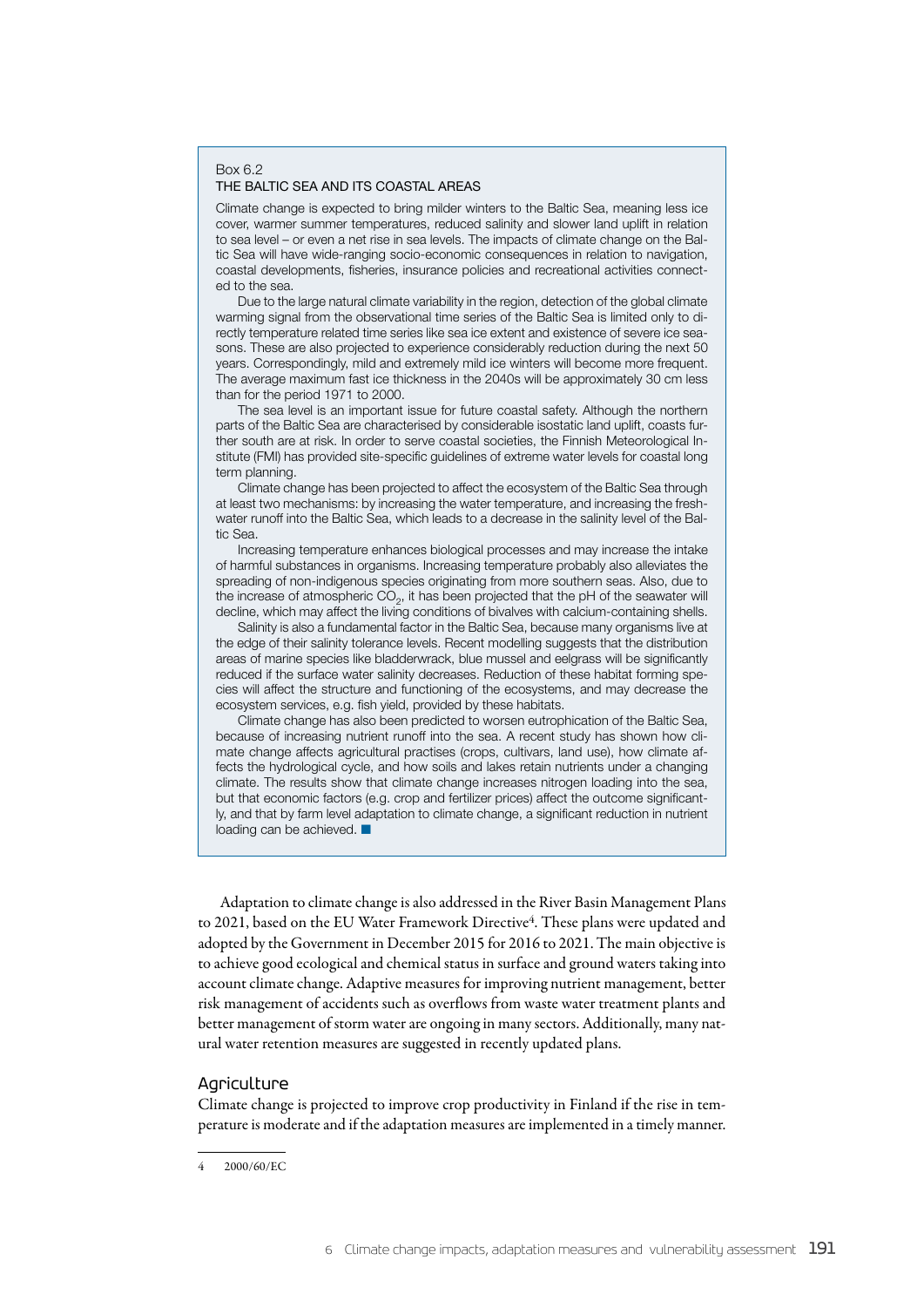The current main field crops might be cultivated further north and many novel crops might be introduced into cultivation due to the longer thermal growing season, higher accumulated temperature sum and milder overwintering conditions. However, possible increases in the variability of climatic conditions within and between seasons, more frequent extreme weather events and increased risks for disease and pest outbreaks might cause more uncertainties for agricultural production. Seasonal unevenness of precipitation may further increase and cause substantial challenge for sustainable development of agricultural systems. Early summer drought may become more frequent and interfere with crop growth and yield formation, while, again, increasing rains outside the growing season may put soils and their functionality at risk and also increase the leaching of pesticides and nutrients into the water systems, that are particularly vulnerable as one-third of the field parcels in Finland are located next to waterways. The risk of animal diseases may also increase, although it is expected to remain relatively low in the future. Diseases associated with the poor quality of water may become more common. All of these possible changes call for early and powerful adaptation measures to reduce risks induced by climate so that society can benefit from the opportunities.

Due to the highly variable weather conditions typical for high latitudes and the fact that agriculture is imminently prone to them, farmers have always faced severe production and income risks, which are, however, likely to increase in the future climates. On the other hand farmers in general are well aware of the measures needed by them to cope with weather constraints. An indication of farmer's readiness is that they have already responded to changed conditions by adopting later maturing cultivars and crops, introducing winter rapeseed, as well as starting sowings earlier than couple of decades ago. Further development of cultivation methods and systems is needed to reduce risks and increase the resilience and competitiveness of agricultural production in a changing climate. The existing networks in place for farmers, farmers' associations and extension services help to improve the exchange of knowledge about the means for adapting to climate change and variability. Agricultural research has been well designed to support and prioritise the development of primary adaptation measures. Thereby, research on climate change impacts and the adaptation means available has already provided useful information for farmers and agricultural entrepreneurs.

The recent adaptation measures include risk profiles and emergency plans for various existing and emerging pests and diseases. Climate-related risk assessment has been strengthened by efforts from the Finnish Food Safety Authority Evira. Even though the main drivers for the risk assessment have been the pest and disease risks caused by increasing international trade, the impacts of climate change are also included when relevant. Finnish plant breeding has expanded the breeding strategies to cover novel crops that will most likely be introduced to diversify Finnish crop rotations in the future. These, coupled with improved disease resistance and resilience through plant breeding, are important elements in improving Finland's adaptive capacity in the future.

Other essential adaptation means include sustaining the soil structure and conditions by, for example, diversifying crop rotations and developing soil cultivation methods, favouring crops that provide soil cover for winters that are projected to get wetter; developing sufficient warning systems for the occurrence of pest and disease epidemics; developing year-round water management systems to increase nutrient use efficiency and reduce drought-induced yield variability, especially for environmentally vulnerable regions; and targeting sustainably intensified agricultural systems, e.g. by having sufficient and timely adaptation measures and diversified agricultural systems. From these, development of monitoring and alarm systems to better cope with increased plant disease and pest risks have progressed further (at the Natural Resources Institute Finland (Luke)) in addition to being successful in breeding for improved disease resistance, e.g. in the main cereal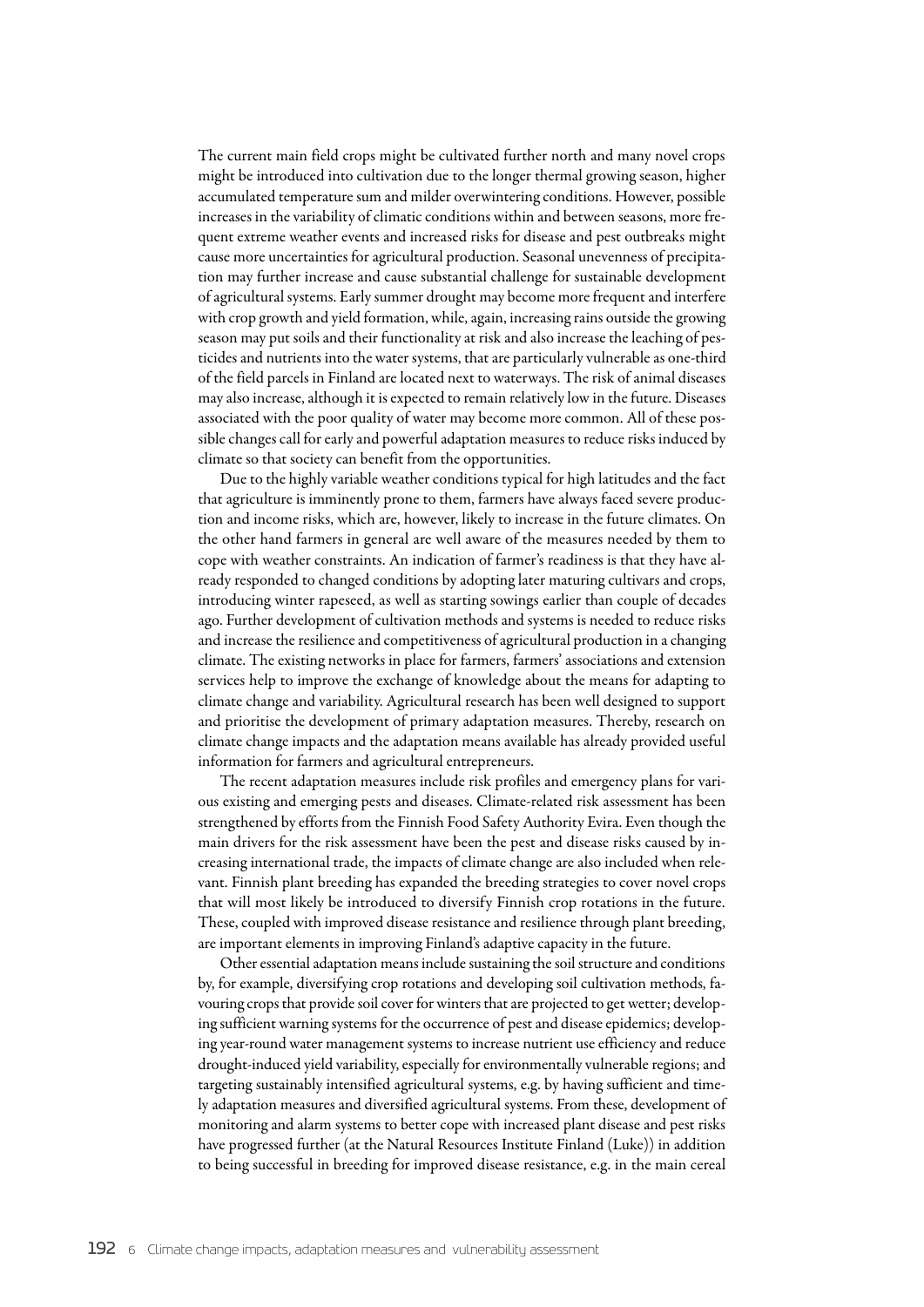crop, spring barley by private plant breeding companies. Also breeding for more nutrient use efficient cereals have been demonstrated to be very successful, which is important as development and implementation of water management systems are not yet timely and economically feasible for farmers. Diversification of crop rotations have not yet taken place at large scale, though green fallows and nature managed fields have become more common land use alternatives in agriculture since the end of the 1990s, which is important as they provide soil cover for winter time with high precipitation and increased risks for soil deterioration, erosion and nutrient leaching. However, farmers are very interested in diversification of crop rotations and they have introduced, e.g. maize and winter rapeseed for cultivation as novel crops, in addition, to expanding production of late maturing spring wheat and faba beans. All these changes have been supported and monitored by a number of recent or on-going research projects in collaboration with, e.g. farmers, extension services, farmers' unions, policy makers and private companies.

In the energy sector to better adapt to exceptional weather conditions measures to improve and increase farms' energy self-sufficiency and security of supply have been promoted and implemented.

#### Fisheries and game

Climate change and the variables related to it (summer and winter temperatures, ice cover, windiness, salinity and eutrophication) affect the fish populations and catches. The fish populations react to fairly small and early changes in the temperatures by changing their migration and feeding behaviour, reproduction patterns and locations. If the changes are large enough, there may also be changes in the growth of fish populations and in species composition in fish communities, and also changes in survival, mortality and distribution.

Climate warming will increase the growth rate of some of the Finnish fish species. Species that require cold water, including most of the threatened fish species, will suffer from warming. It is also estimated that climate change will increase the leaching of nutrients into waters due to increasing run-off. This will increase eutrophication, which has already affected fish stocks, especially in coastal waters. Generally, eutrophication increases the total fish biomass, but decreases species richness. Warm winters together with eutrophication will decrease the catches of e.g. turbot and whitefish.

The economic value of fish resources available for commercial fishing is estimated to decrease. In winter, a shorter ice period and thinner ice will favour the most important type of commercial fishing: trawling. It will also favour coastal net fishing. However, the warming of waters favours the appearance of fish diseases and parasites and it will also increase the risks of invasive alien species and their parasites or diseases. Conducting follow-ups and preventing the spread of invasive alien species are important adapting measures in fisheries and game management.

Anadromous fish species, like Atlantic salmon, are expected to suffer from climate warming due to their complex life cycle covering migrations between freshwater and marine environments. There is already evidence from the Baltic Sea area that increased water temperatures may decrease the survival of salmon during the early phase of sea migration.

Predicting the impacts of climate change on fish populations over a longer period of time involves significant uncertainties. Because the annual variation in fish populations may be considerable (for example, the variation in vendace stocks), it is difficult to distinguish between the effects of climate change and other environmental changes. For this reason, long-time follow-ups and further studies are needed.

Climate change related factors are also affecting the conditions of aquaculture, mainly based on salmonid fish production in Finland. In coastal waters of the Baltic Sea, warmer winters with little or no ice cover can help the practical work in fish farms but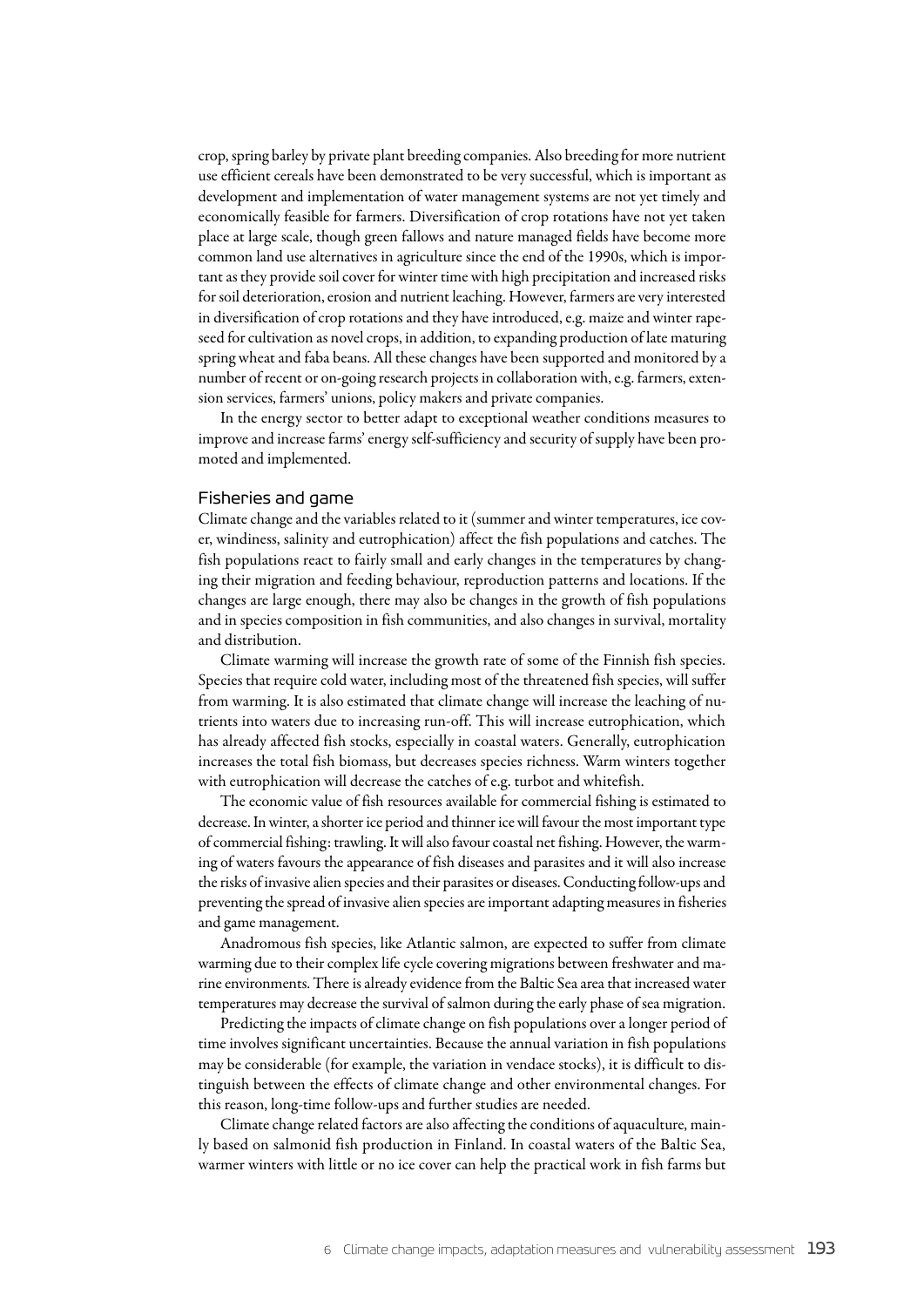more frequently occurring extreme weathers such as storms may be harmful. In inland waters, increasing temperatures may enhance the productivity of fish culture in northern Finland. In the southern part of the country, the situation may be opposite, especially for fish farming in upper reaches of watercourses.

Game species, just like other animals, have adapted themselves to variations in both the climate and the environment. Due to climate warming, it is assumed that as the vegetation zones move to the north, the distribution of species that have, over the course of time, become adapted to these conditions will also shift in this direction. In Northern Europe, the species of the Arctic and Siberian fauna are expected to withdraw to the north and east, while the southern European species will move further north. Many southerly distributed species are expected to increase markedly in numbers during coming years. These include species already common in southernmost part of the country, such as white-tailed deer, roe deer, European hare and raccoon dog. The most recent invader from southeast is wild boar, which has rapidly increased to high densities right outside the border of Finland. The main threat is that wild boar could transfer a dangerous disease, African swine fever, to western Finland, where that largest commercial piggeries are located. There, the disease would lead to catastrophic events with large economic losses.

Moose, the most important game species in Finland, may first benefit from a warmer climate due to an increase in food supply. On the other hand, the heat physiology of the moose is not adapted to a temperate climate. For some game species that change the colour of their fur or feathers according to the season, the shortened period of snow cover might lead to increased exposure to predatory species.

Game stocks may also be severely affected by invasive alien species, as well as vector-borne diseases. Closely monitored follow-ups and accurate game statistics will also provide the basis for sustainable game management and hunting in the future. The Natural Research Institute Finland (Luke) monitors game richness and abundance based on game surveys carried out together with the Finnish Wildlife Agency and voluntary hunters. Monitoring is also the basis for fast management decisions required for adaptation to the changing conditions, including reactive action to invasive alien species. Monitoring in Finland is at high level right now, but new programmes will be needed, such as the one for wild boar launched in 2017. National management plans have been completed for most game species, including the latest for wolverine and grouse in 2014. One approach to help game species to adapt to changing conditions is habitat management and restoration, which have been studied at Luke and game management districts. In addition, several adaptive measures are developed by the Finnish Wildlife Agency and funded by the Ministry of Agriculture and Forestry to limit the damage caused by game to agriculture, forests, reindeer herding and traffic.

#### Reindeer husbandry

Herding of semi-domesticated reindeer together with fishing and hunting are the oldest and most traditional means of livelihood in northern Finland. At present, there are 54 reindeer herding co-operatives in the whole reindeer management area, which covers around one-third of the total land area of Finland. There are some 4,400 reindeer owners and the total number of reindeer in winter is around 200,000 reindeer.

Unfavourable changes in the reindeer pasture environment form a complex problem, which is largely connected both to intensified reindeer grazing and to the expanding impacts of competitive land use forms deteriorating, fragmenting and reducing pastures. However, the ongoing changes in weather, snow, precipitation and other natural conditions in the pasture environment are also causing increasing concerns and problems. Changing weather and snow conditions can also delay the seasonal herding tasks such as gathering reindeer to round-ups.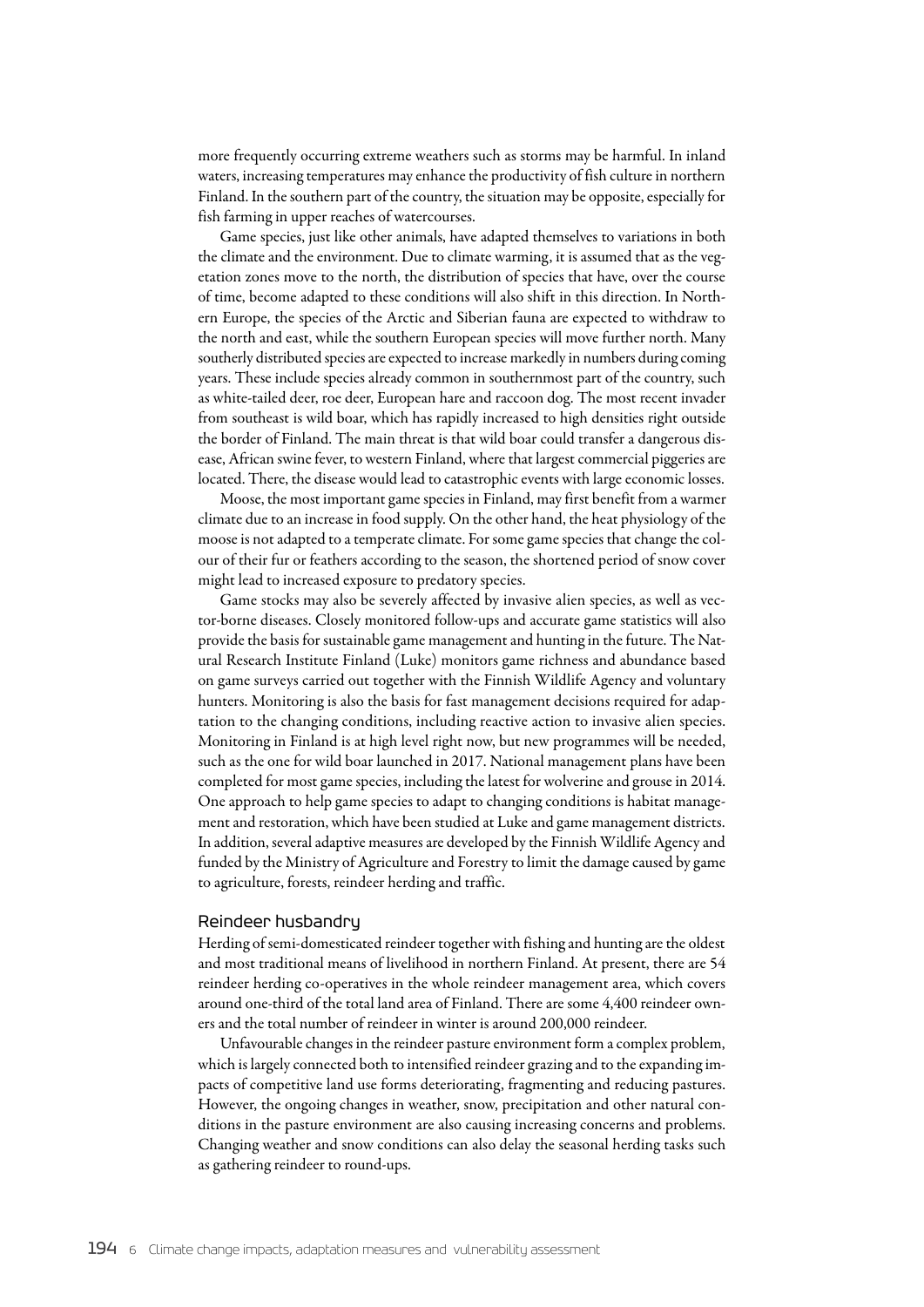Warming winters have been observed to increase the frequency of exceptional snow and weather conditions, during which wet snow freezes into hard ice and snow layers. These icy layers decrease availability and quality of natural food, such as lichens, and also decrease the condition, calf percentage and productivity of reindeer. In addition, warmer and rainier summers and autumns may decrease the quality of natural food for reindeer by increasing the growth of mould on plants due to microfungi or by increasing the amount of phenols in plants due to raised ultra-violet radiation. On the other hand, earlier snow melting during spring improves food accessibility and thus the condition of reindeer after harsh winter. When winter temperatures increase, survival of larvae of insect herbivores (*Epirrita autumnata* and *Operophtera brumata*) in winter will also improve, which increases their outbreak risk. Herbivore outbreaks can damage mountain birch forests considerably and also deteriorate reindeer summer pastures.

Increasing summer temperatures and precipitation may increase the level of insect harassment during summer and the associate stress for reindeer. At the same time, the prevalence and outbreak risk of different parasites may also increase or totally new parasites and diseases causing problems for reindeer can emerge. Increasing temperatures and precipitation will probably also increase forest growth, but negatively affect the abundance of lichens in northern Finland.

#### Forestry

Towards the end of this century, climate change is expected to increase significantly both the growth and production of Finnish forests, as well as carbon sequestration and carbon stocks in the tree biomass. The increase will be larger in the north. Increased tree litter inputs will lead to increased carbon sequestration in forest soils as well. However, lowered soil water levels caused by increased evapotranspiration may, together with increased temperatures, lead to increased carbon losses from nitrogen-rich organic forest soils. With respect to the main tree species, especially birch (*Betula pendula*, *B. pubescens*), it is expected to increase its share of the growing stock. In contrast, Norway spruce (*Picea abies*) is expected to suffer from drought in southern Finland on sites with low water-holding capacity. In southern Finland, the natural regeneration of forests may become more difficult due to increased competition from ground vegetation. Drought episodes in early summer can be harmful for the germination of tree seeds and planting of seedlings, especially in the south.

The risks to forests caused by strong winds are expected to increase in the future because the period of time during which the soil is frozen will be shorter, thus decreasing tree stability from late autumn to early spring, the windiest period of the year. The risk of wind damage is, on average, strongest among older Norway spruce stands, while young birch and Scots pine stands are most vulnerable to snow damage. The risk of snow damage to trees could decrease in southern and western Finland since a smaller share of the wintertime precipitation is predicted to fall as snow. On the other hand, the maximum snow loads on trees can increase in eastern and northern Finland. Shorter periods of time during which the soil is frozen may hamper winter harvesting and increase the need for summertime harvesting. Harvesting during periods when the soil is not frozen will increase the risks of root damage and attacks by fungal pathogens, e.g. root-rot (*Heterobasidion annosum*). Furthermore, the risk of forest fires may also increase in the future, especially in southern Finland, due to an increase in drought episodes.

Forest damage caused by numerous pest insects and pathogenic fungi will likely increase significantly due to rising temperatures and changes in the amount of precipitation. Among the current forest pests, root-rot, various leaf and stem pathogenic fungi, bark beetles (*Ips typographus*) and sawflies (*Neodiprion spp.*) are of particular interest, as are voles, moose and deer, since the changing environment may affect their population size. In addition, new pests may appear in the form of invasive species from the south, or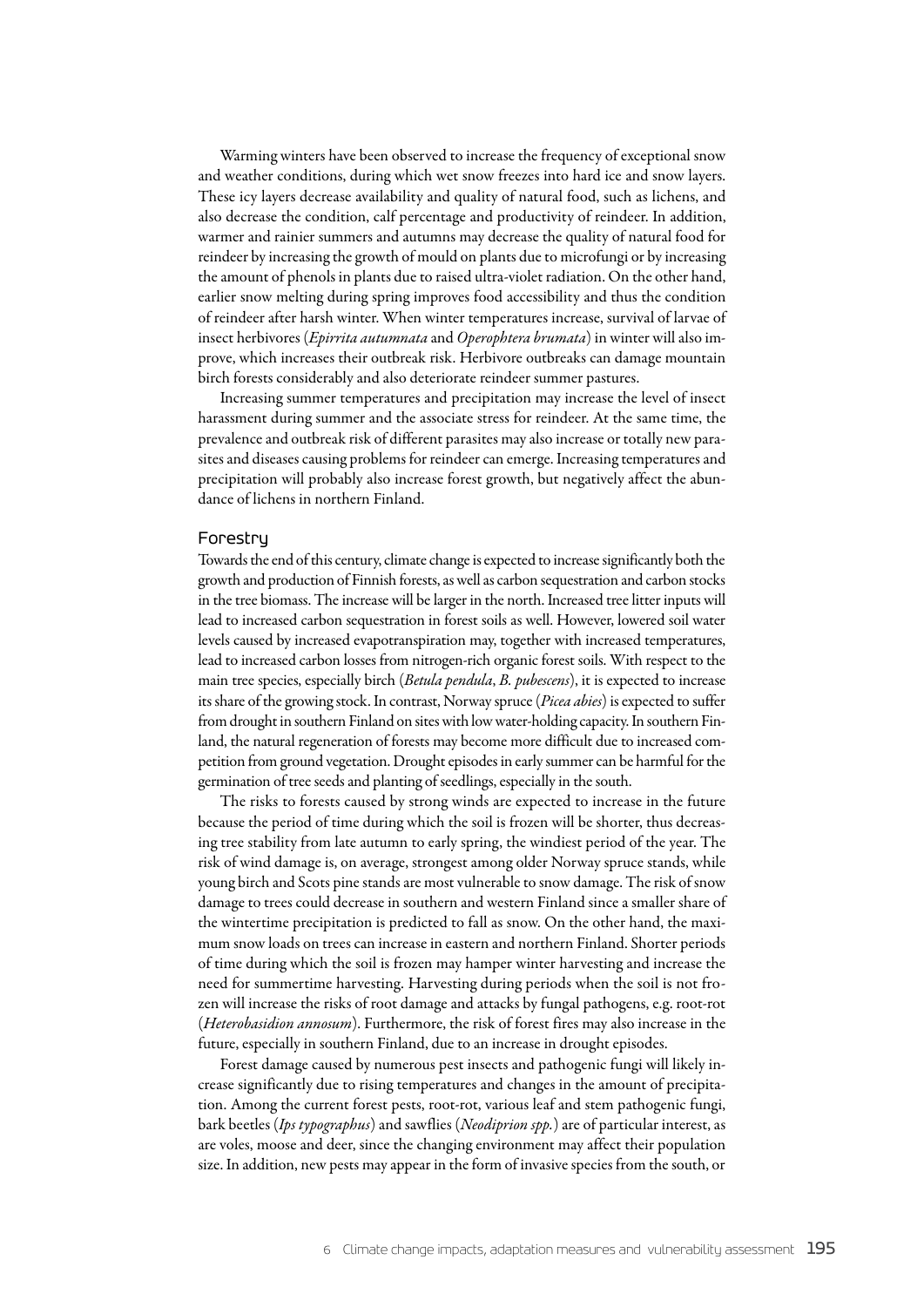previously harmless species may become harmful in conditions where natural resistance has not evolved or no predators exist.

By appropriate and gradual adaption of forest management practices and sustainable use of forest resources, it will be possible to gain from the positive effects and decrease the negative effects of climate change. In terms of forest regeneration, the site-specific selection of species and regeneration methods should be applied. Timely and proper management of young stands is needed to maintain the vitality, resistance and health of forests and the resistance of trees to wind and snow-induced damage. In southern Finland, the cultivation of Norway spruce should be avoided on dry sites. On the other hand, the natural regeneration of Scots pine may become successful even in the north.

A greater use of forest resources is likely in the future. The Bioeconomy Strategy (prepared in a project set up by the Ministry of Economic Affairs and Employment in 2014) relies on renewable natural resources, and is projected to increase wood harvests. Also, in fulfilling the EU's Renewable energy directive, Finland has set a target to increase the use of renewable, mainly wood-based energy by 2020. Active forest management enables also active adaptation to climate change in forestry.

Adaptation to climate change in forestry is being studied as a part of many research programs and projects in Finland. A recent study focused on the challenges of adaptation in the different sectors based on natural resources, including forests and forestry. In addition, research on sustainability, climate-neutrality or resource-efficiency in forestry, provides information to support adaptation.

An evaluation of importance of various risks was made in vulnerability analysis by the Natural Resources Institute Finland (Luke) in 2017. Alien pests and pathogens were identified as the most important threats to forests. Potential damages by insects were identified as another important source of risk. The increased difficulty of forest operations due to soft terrain was singled out as third in importance. Luke also disseminates information on adaptation issues as a part of services. The forest damage advisory service at Luke is monitoring forest pests and diseases and the damage they make. The service supports the decision-making of forest owners and administrators by answering inquiries and making diagnosis and prognosis about forest pests and diseases. Also, forest damage road shows are made to increase the knowledge of forest owners about potential threats to their forests.

Recent modifications to forest legislation in 2014, i.e. to the Forest Act<sup>5</sup> and the Forest Damages Prevention  $Act^6$ , take into account climate change adaptation by allowing more diverse forest management and by adjusting timber removal deadlines to earlier occurrence of pests. In addition, Finland's National Forest Strategy 2025 (2015) contains measures related to adaptation. One of the foremost targets of the genetic improvement set in the Forest Tree Breeding Programme 2050 (2008) is the adaptation of future reforestation materials to climate change. The use of high quality seed, suitable for different climatic conditions, is promoted by establishment of new seed orchards. New deployment area maps that take into account climate warming predictions have been released in 2017 for improved seeds and seedlings of pine and are under preparation for spruce. In addition, an establishment program for a network of gene reserve forests has been set up. The Finnish Forest Centre's forest damage contingency plan with appointed regional experts assists rapid harvesting of wind damaged trees in order to prevent consequential damage. Forest road maintenance planning has been developed to take into account exceptional weather and soil conditions.

<sup>5</sup> 1093/1996 (amendment 1085/2013)

<sup>6</sup> 1087/2013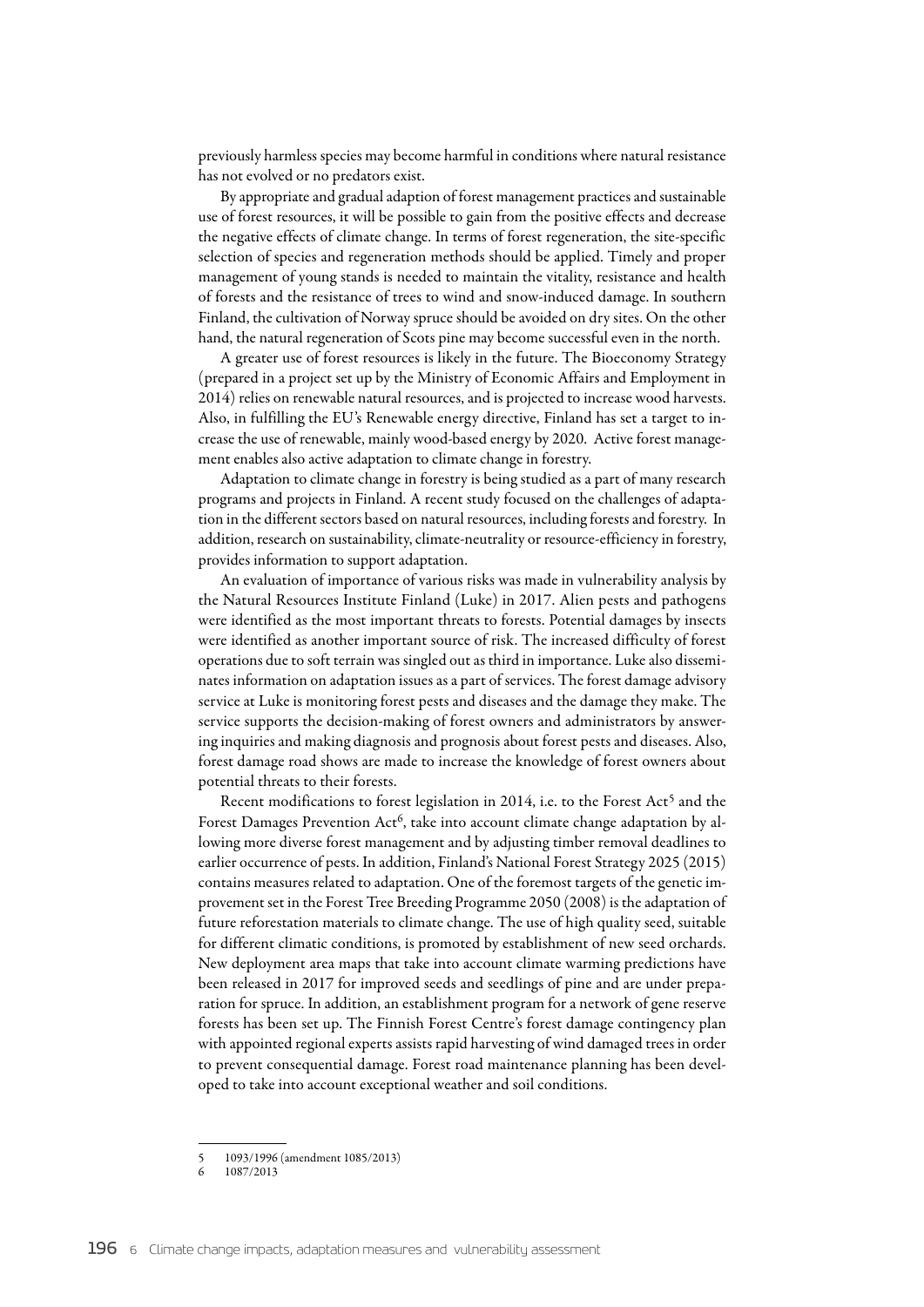# 6.3.4 Climate change impacts on and adaptation measures for different sectors of the economy and infrastructure, including human health

### Energy

Weather-related threats like storms, lightning strikes and floods are the major source of weather and climate risks for the energy sector. A problem is also long-term exceptional occurrences, such as long frost periods and exceptional ice conditions, long-term snowfalls and snow loads, long warm periods and frost delay. Long periods of drought reduce hydropower production capacity. The precipitation is important in Finland because hydropower has a central role as a balancing power source, and more widely because the Scandinavian rainfall determines to a great extent the electricity price on the Nordic power exchange.

The common electricity market is undergoing a transition where the electricity production system is increasingly decentralised and the importance of variable renewable energy, including wind and solar power, grows. At the same time, the thermal power capacity used to ensure the balance between supply and demand is declining. Due to variable renewable electricity production, the increased need for balancing supply and demand during different times of the day will require more flexibility in electricity consumption and production. Active participation of consumers in the market through smart solutions is needed to bring flexibility to the energy systems. Flexibility can be increased through electricity storage, interaction between the electricity and other energy systems, including electric transport, district heating and the gas market. Smart metering, genuine and sufficiently strong price signals in the electricity market, as well as real time power markets, are essential for attracting necessary investments.

Adaptation measures have already been launched in the energy sector. The severe winter and summer storms that have caused extensive and long-lasting power outages in the last few years have brought the operational security of the power supply networks into public discussions. The Electricity Market Act<sup>7</sup> includes regulations aimed at improving the security of the energy supply in network fault situations, especially in sparsely populated areas. According to the Electricity Market Act, the distribution network must be designed, built and maintained in such a way that when the network is damaged due to a storm or snow, the electricity interruption for the customers should not exceed six hours in detailed planned areas and 36 hours in other areas. These time limits must be met gradually over a 15 year time period and fully by the end of 2028. In addition, the Electricity Market Act includes other measures to improve the electricity network security of supply, for example, a requirement for cooperation between the network companies in interruption situations. The distribution network companies must also prepare a development plan for the network, including measures on how to fulfil the six and 36 hour time limits for network security of supply. In order to meet the time limits of six and 36 hours, a significant increase to the average underground cabling degree of the Finnish electricity distribution networks is needed. The estimated total investments in distribution networks due to the new requirements will be EUR 2,800 million. The Highways Act<sup>8</sup> has been amended in order to make it easier to move power lines from forests to roadsides. In terms of hydropower plant investments, new turbines have been scaled to better meet the expected changes in water flow conditions.

In response to the 2011 Fukushima nuclear accident, risk and safety assessments ('stress tests') were carried out on all EU nuclear power plants. First at a national level and then at EU level.

 $7$  588/2013

<sup>8</sup> 328/2013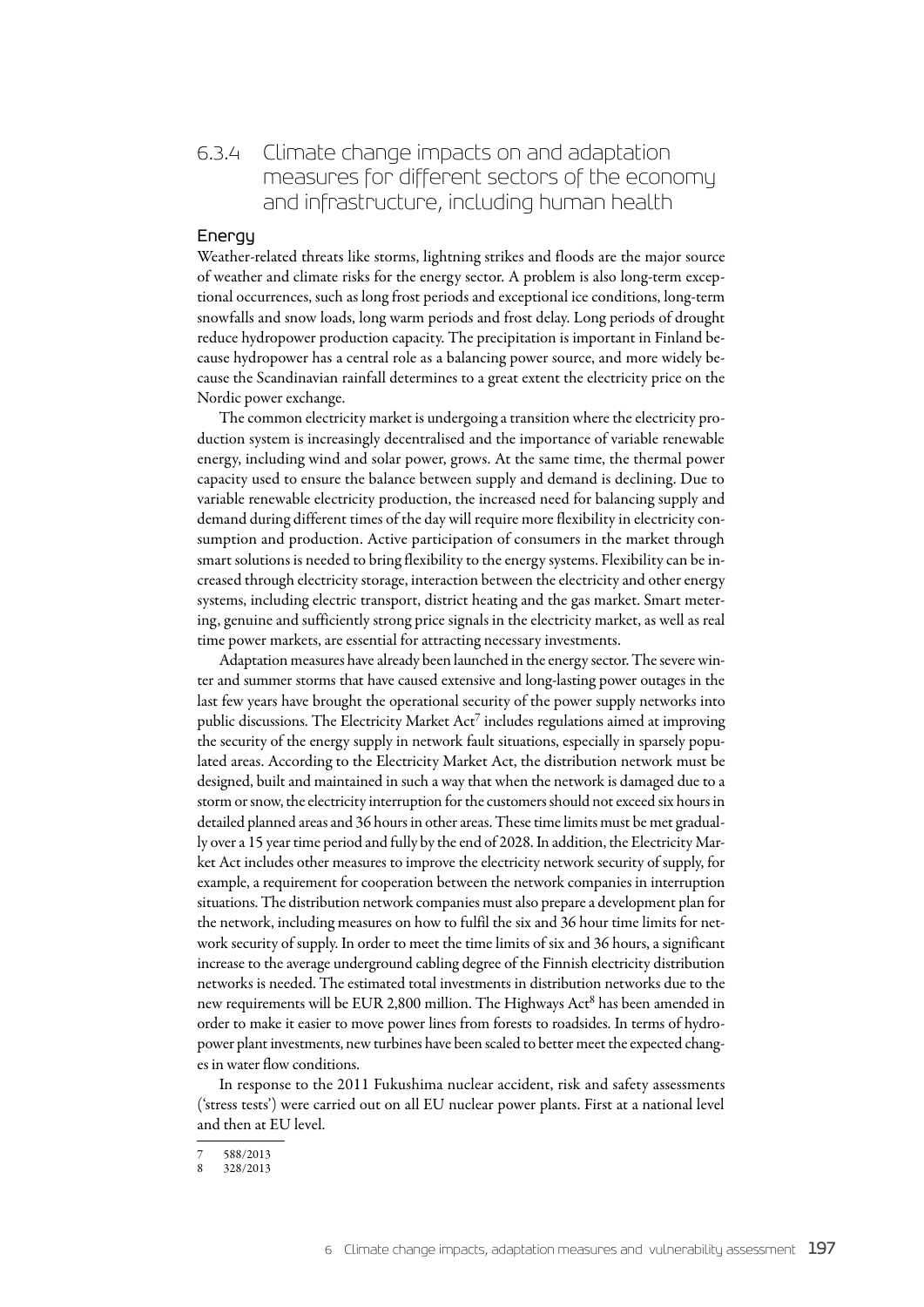Intelligent electricity networks will work as a service platform in transition towards a more decentralised and carbon-neutral electricity system. Almost all users of electricity in Finland have smart meters, which allow customers to participate in a variety of markets, improve security of supply, and cost-effectively create new business opportunities for companies. A broad-based working group appointed by the Ministry of Economic Affairs and Employment is preparing concrete actions through which intelligent networks could serve the customers' possibilities of participating actively in the electricity market and help maintain the general security of supply.

#### Land-use planning and building

In the land use and building sectors, the impacts of climate change are quite well known and the need for adaptation measures is commonly acknowledged. Expected changes in precipitation, wind velocity and temperature constitute a challenge for the construction sector. These stress factors already have an impact on construction, because buildings have a long lifecycle.

The most important impacts of climate change on land use are changes in flood risks, extreme weather events and groundwater conditions. The impacts will vary regionally. Changes related to flooding will create challenges for land-use planning, especially in the vicinity of rivers and lakes, in coastal areas and in other flood prone areas. Increased heavy rainfall will be a challenge for storm water management, especially in areas with high degree of surfaces sealed with impermeable materials.

Current legislation on building and other statutes include requirements for taking climate change into consideration. For new construction, climate change and adaptation are taken into consideration already during the planning stage through planning guidance. Local conditions that may affect construction are increasingly being taken into account through existing instruments, such as building ordinances and municipal instructions for building. The use of specific local, regional and municipal guidance instruments should be further reinforced. This is especially important in vulnerable areas, such as the archipelago where construction is particularly affected by environmental conditions.

The most significant measure regarding land use and building was the Government Decision of 13 November 2008 on revising the national land use guidelines. Addressing the challenges posed by climate change was a key theme for the revision, and the guidelines include the need to follow objectives concerning adaptation to climate change: in land-use planning, new construction should not be located in areas that are prone to flooding. An exception can only be made if need and impact studies indicate that the risks of flooding can be controlled and that the construction work is in line with sustainable development. Local master planning and detailed planning should take account of the increasing possibility of storms, heavy rainfall and flooding in built areas. The preservation of ecological corridors between protection areas is to be promoted and, where necessary, these areas and other valuable natural areas should also be protected. The Flood Risk Management Act9 and the Government Decree on Flood Risk Management<sup>10</sup> regulate flood risk management and the management of river basins, while taking into account the needs relating to sustainable use and the protection of water resources. The Centres for Economic Development, Transport and the Environment bear the main responsibility for the planning of flood risk area management in river basins and coastal areas. Municipalities are responsible for planning how to manage floods caused by heavy rainfall in urban areas. According to the Act, the Finnish Environment Institute will ensure that information on significant flood risk areas, flood hazard maps and flood risk maps, and approved flood risk management plans are made available to the public via information networks. Much of this information is provided through the operational Flood Centre managed jointly by the Finnish

<sup>6 20/2010</sup> 

<sup>10</sup> 659/2010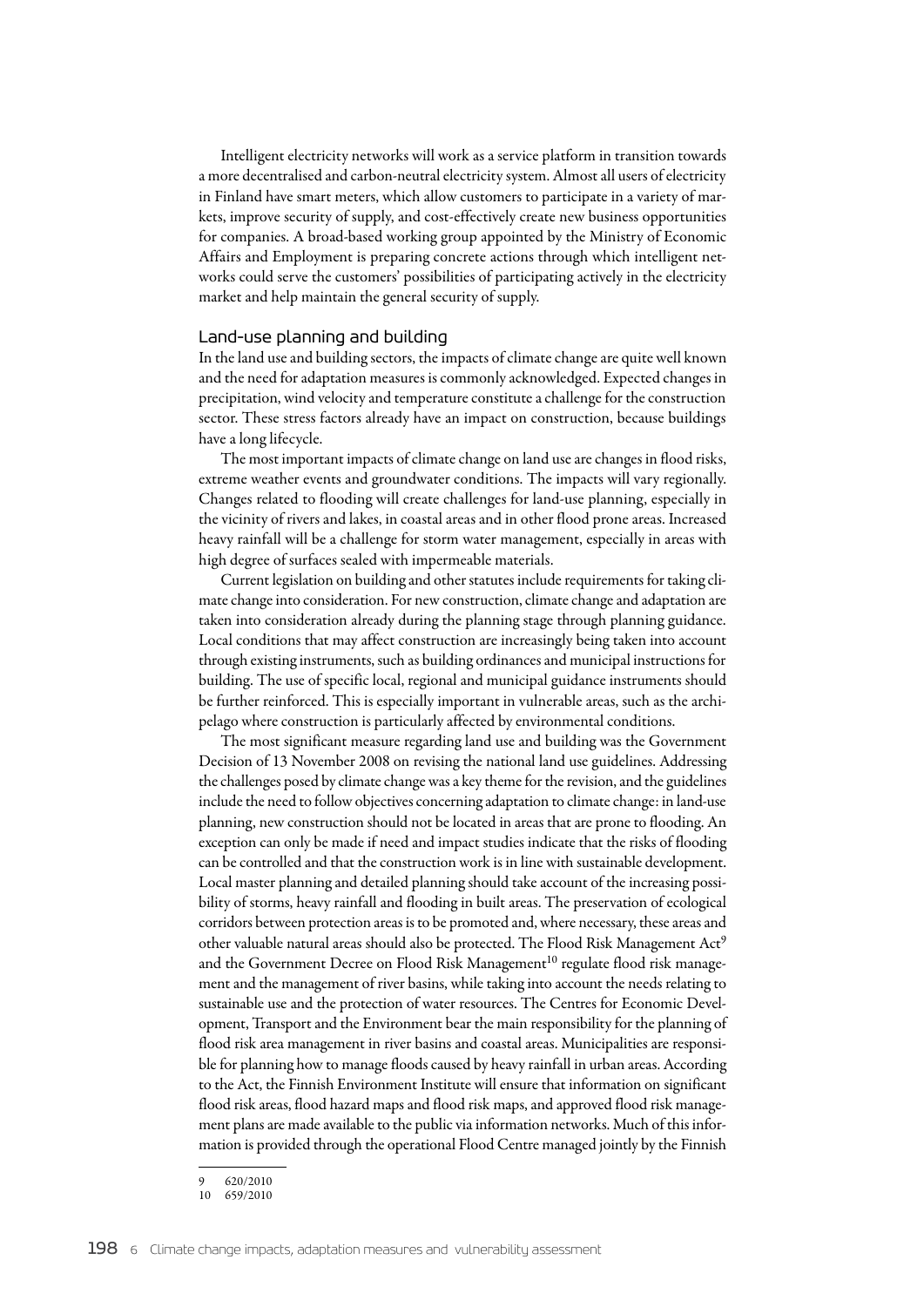Environment Institute and the Finnish Meteorological Institute. Research has shown that public disclosure of detailed flood risk maps generates quite accurate housing price corrections in affected and neighbouring city areas. Zoning indicated by flood risk maps also steers adaptive urban growth more cost-efficiently than pertinent urban zoning.

An assessment of possible sea level rise along the shores of the Baltic Sea (coastal flooding) has been completed and consequently, the guide for Flood preparedness in building was updated in 2014. The guide contains recommendations for determining the lowest building elevations in inland shore areas and along the shores of the Baltic Sea.

#### Industry and commerce

The Finnish industry is energy-intensive and the need to mitigate climate change has been the subject of focus in the industry sector more than the need to adapt to it. The need for risk management due to weather variability and extreme weather conditions has been obvious within some weather sensitive branches. So far, it has not been assumed that climate change will bring significant changes to most of the industrial operations, and, therefore, adaptation measures have followed the perceived changes.

Climate change risks for industry are related to, e.g. power supply, storage and use of environmentally harmful substances, and the building industry. The challenges for industry and commerce also include the challenges identified for land-use planning and building, as well as transport and communications that are essential for most types of industry. Some adaptation needs will require significant investment.

Studies on adaptation needs for industry suggest that adaptation to climate change presents an opportunity for the industry sector. For instance, new products, processes, technologies and know-how related to adaptation can be exploited as part of CleanTech and other business opportunities. However, the need to identify and possibly promote these opportunities has just recently been introduced into wider discussion.

#### Mining

The operational and environmental safety of a mining operation must be secured at all times. This requires energy supply, infrastructure system, mining operations and water management system. According to a stress test conducted by the Ministry of Environment some years ago a key challenge for the mines is being able to manage sudden and/ or large amounts of excess water. Surface waters and process waters on a mine site must be collected and treated accordingly before they are discharged outside the area, so water management systems must have the capacity to manage even exceptional situations.

All aspects of risks caused by climate change must be addressed and taken to consideration in the mine planning stage. Risks and threats to a mining operation are analysed in the mining safety permit that is required from all operating mines according to the Mining  $Act^{11}$ . A mining safety permit requires identifying of all risks that the operation can face, and also how the risks and the eventual consequences are mitigated and avoided.

The mining operator is responsible for the internal rescue plan. The rescue plan specifies how to manage eventual incidents and how environmental and human accidents in such situations are prevented.

#### Transport and communications

Climate change is expected to impact all facets of the transport system: the infrastructure, modes of transport and operations. Changes in the soil frost, reductions in the total snow depth, an increase in the amount of precipitation and heavy precipitation events (both water and snow), an increase in soil wetness and floods, changes in vegetation, ep-

<sup>11</sup> 621/2011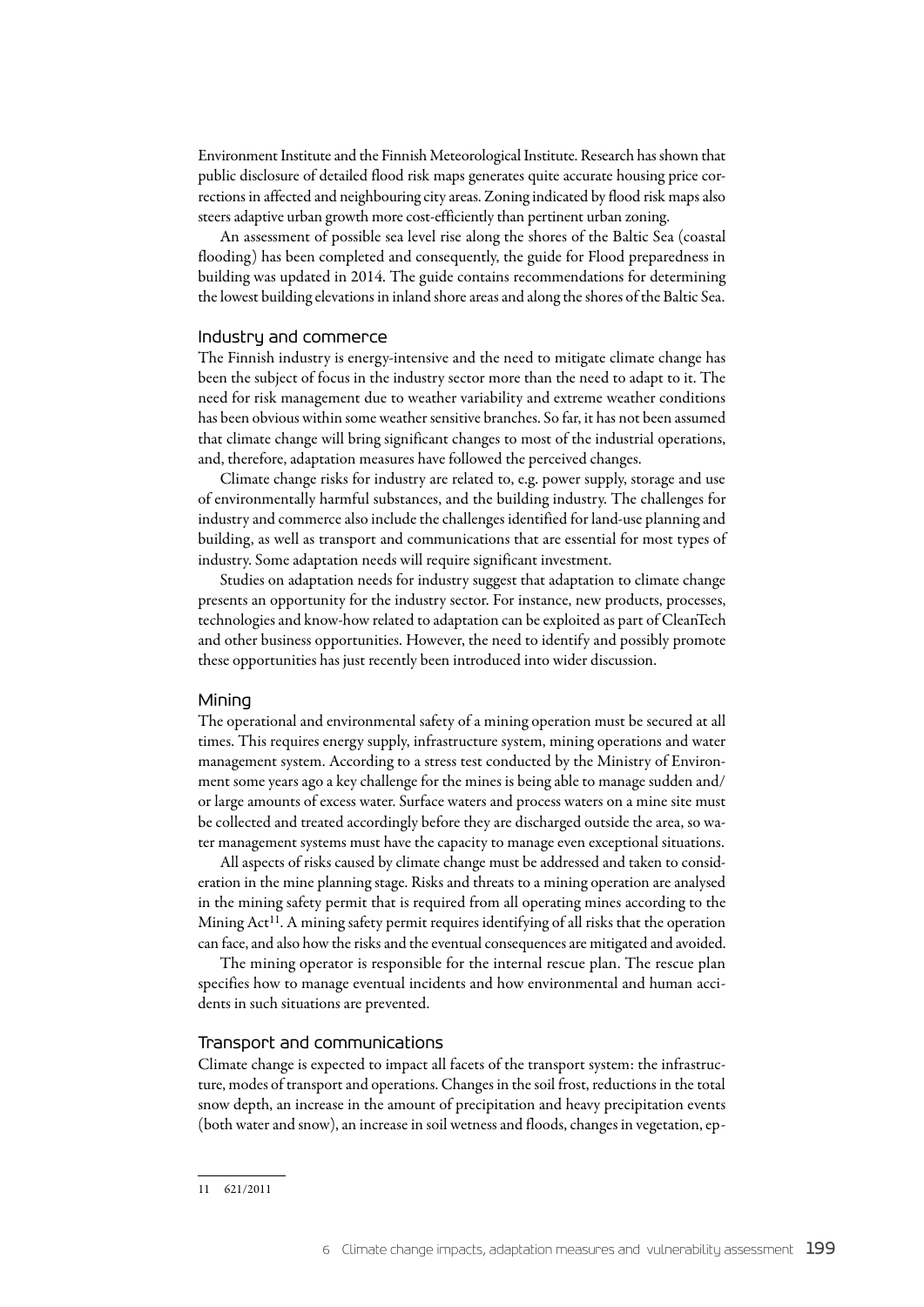isodes of soil drying during summertime, storms causing falling timber, and so forth, will all impact road and railroad infrastructure as a whole and, especially, the maintenance. Some of the major impacts (both negative and positive) are as follows:

- More frequent warm and wet periods, which will increase wear and rutting of roads especially during winter. Long heatwaves can also disrupt repair works on tracks.
- The number of freeze-thaw cycles degrading road surfaces may increase during the coming decades; however, in the latter part of the 21st century they are expected to decrease, except in northern Finland.
- Increased snow clearing capacity in roads and railroads may be needed if heavy snowfall events become more frequent; however, total annual snow clearance work is expected to decrease in southern Finland in coming decades, and later on in central and northern Finland. For railways, heavy snowfall events are challenging and require snow removal from tracks (e.g. rail points) and trains. Heavy snowfall events may also affect driving conditions and traffic flow.
- The need for clearing ice on roads is expected to increase in central and northern Finland.
- • Groundwater levels may rise due to precipitation increase, leading to a reduction in the carrying capacity of low-level roads, especially during autumn and early winter
- The springtime frost-heave period will take place earlier.
- The depth of ground frost will decrease and the period of ground frost will shorten.

Heavy rainfall events cause roads and underpasses to become inundated; they also cause collapses, erosion and the degradation of bridges and culverts, especially along low-volume local roads. In Finland, one of the most relevant losses due to the warming climate is a reduction in the duration of frozen soil, which can support the heavy tracked vehicles and machinery used in, e.g. transportation, by the forest industry.

Climate change and extreme weather as such do not pose any unmanageable risks to road and rail infrastructure, but climate change and the combination of a lower level of maintenance and infrastructure repair constitute a real risk for the serviceability of roads and railroads. Maintenance of structures and the condition of railways while floods and rainfall increase and ground frost diminishes are taken into account in new investments as far as possible. Structures are maintained and managed within the budget appropriations for basic road and railroad management. A related risk is associated with contracts between railroad, road and street infrastructure owners and maintenance contractors: extreme events requiring additional maintenance efforts pose, in practice, an unmanageable contract risk that is difficult to price and/or share. The contracts between maintenance service providers and railroad, road and street infrastructure managers should be developed in a manner that enables more flexible extreme weather risk management. The Finnish Transport Agency (FTA) has updated the disruption and response times in its new maintenance contracts.

Railway transport is affected by rising temperatures, increasing precipitation, changes in freeze-thaw cycles and snowfall. An increase in the frequency or intensity of strong winds or lightning could significantly impact rail transport. The railway network in Finland is vulnerable, for instance, to frost-heave damage, blizzards and low and high temperatures, as well as to lightning damage to e.g. traffic signalling and communication systems. The vulnerability of railways may also increase if maintenance and repair work efforts are undersized.

Envisaged actions that will enhance the adaptive capacity of the transport sector during the coming decades include developing warning systems with tailored guidance on transport impacts, developing maintenance operations, improving protection against weather, and maintaining the infrastructures. Also planning specifications should be revised.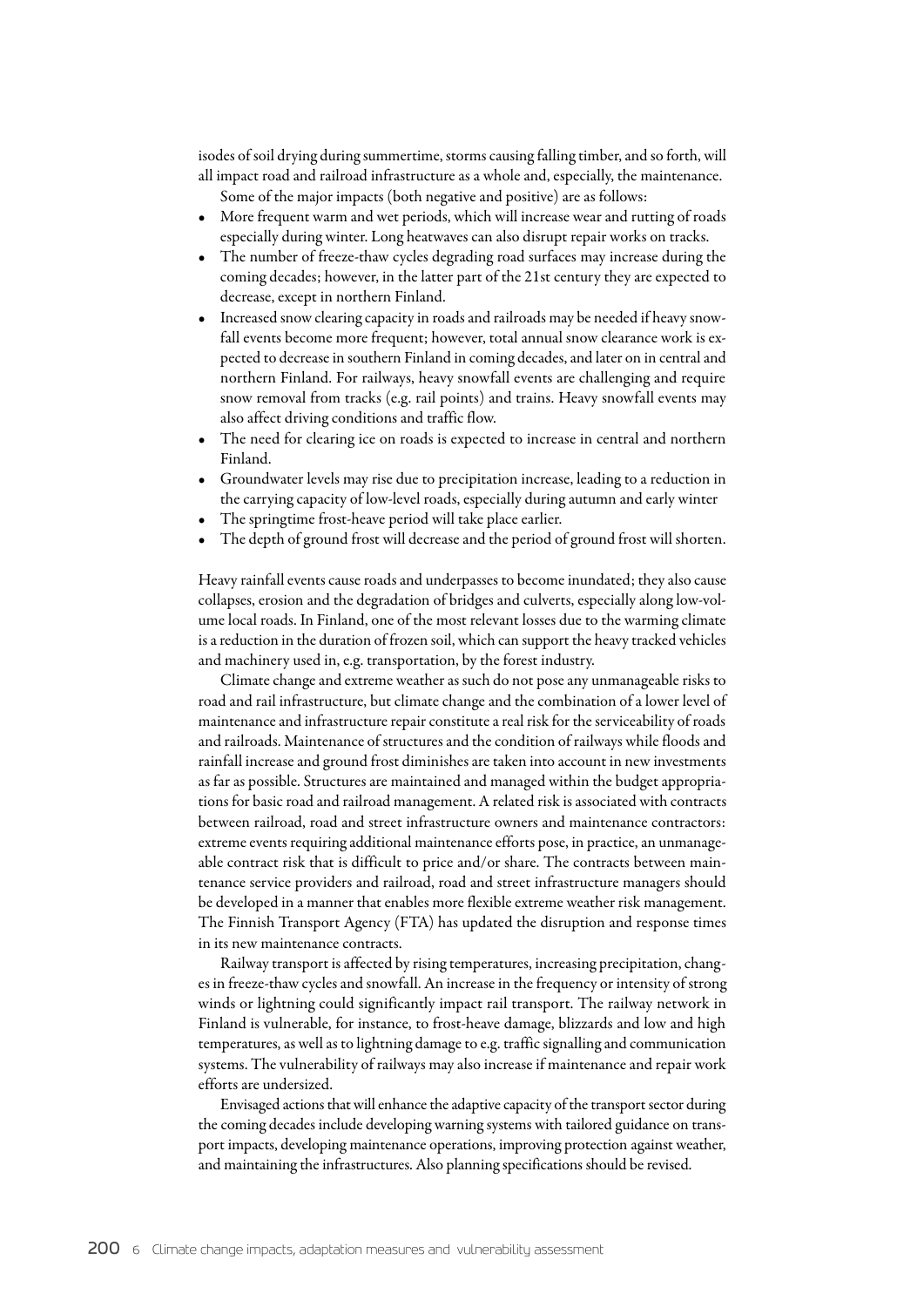Phenomena relevant to marine and inland water transport include strong winds, strong currents, high waves, heavy rain and snowfall, temperature increases, ice cover changes, lightning, extremely high/low sea/water levels and floods. These can cause short term disturbances and safety hazards and also have longer term effects. All in all, approximately forty potential hazards have been identified that are connected to these weather-related phenomena. Most of them are related to waterway maintenance, charting, traffic services and wintertime seafaring in general.

The FTA has inventoried sensitive areas as regards flood risks in southern Finland in connection with preparedness exercises and preparedness plans. The Ministry of Agriculture and Forestry, the Finnish Environment Institute (SYKE) and Regional Environment Centres survey flood risk areas. Flood hazard and flood risk maps for the 21 areas of potential significant flood risk in Finland are included in the flood map service.

Climate warming will reduce the amount of ice in the Baltic Sea. The FTA has participated in research on trends in the ice conditions of the Baltic Sea. In the MERSU research project, the Finnish Transport Safety Agency (Trafi) together with the Finnish Meteorological Institute (FMI) is making forecasts on future developments of ice conditions in the Baltic Sea area in order to estimate the need of ice-breaking assistance for mercantile ships during winter months in the future. However, the amount of ice-breaking assistance for ships also depends on wind conditions.

The adaptation actions include, for example, improving the safety equipment, proactive planning, developing the design and procurement practices, technical development, developing information services and traffic management, product and market monitoring, as well as cooperation in international regulation development. The FTA has developed adaptation actions, like improved forecasting models and an early warning system, together with the FMI. A remote monitoring system of the climatic conditions has been developed. The FTA has prepared a forecast for maritime transport in 2030.

When it comes to weather-related boating accidents on sea and lakes, developing weather information and providing access to it will be a relevant and cost-effective way of increasing safety and saving lives. Similarly, the training of leisure boat users is expected to have rapid, positive impacts.

Most pedestrian accidents take place during winter due to slippery conditions. Both for pedestrians and cyclists, the most hazard-prone conditions develop when an icy surface is covered with a thin layer of snow or water. It is estimated that the weather conditions causing slipperiness may become more frequent in some parts of the country in the first half of this century. The development of pavement and property maintenance, as well as pedestrian weather services are considered effective measures for limiting the number of slipping and falling accidents. A reduction in accidents could result in large savings for society.

The FTA's winter management guidelines are implemented for main roads throughout the country. The FTA has tested potassium formate in de-icing of roads in winter in various places where the risk has been estimated as high. Implementation of the theme programme on groundwater protection for main roads is completed and a new programme is being prepared.

Air traffic will suffer from heavy storms, strong winds, changes in wind direction and lightning. The maintenance costs at airports and the use of de-icing chemicals may increase in mid-winter.

In telecommunications, the networks that rely on aerial cables may be especially vulnerable to storms and icy rain. The same applies to the automatic safety systems for different modes of transport. Overall telecommunication network problems and power outages cause delays and cancellations. Especially railway transport requires electricity to operate, and power outages can lead to total closure on a specific railway route, which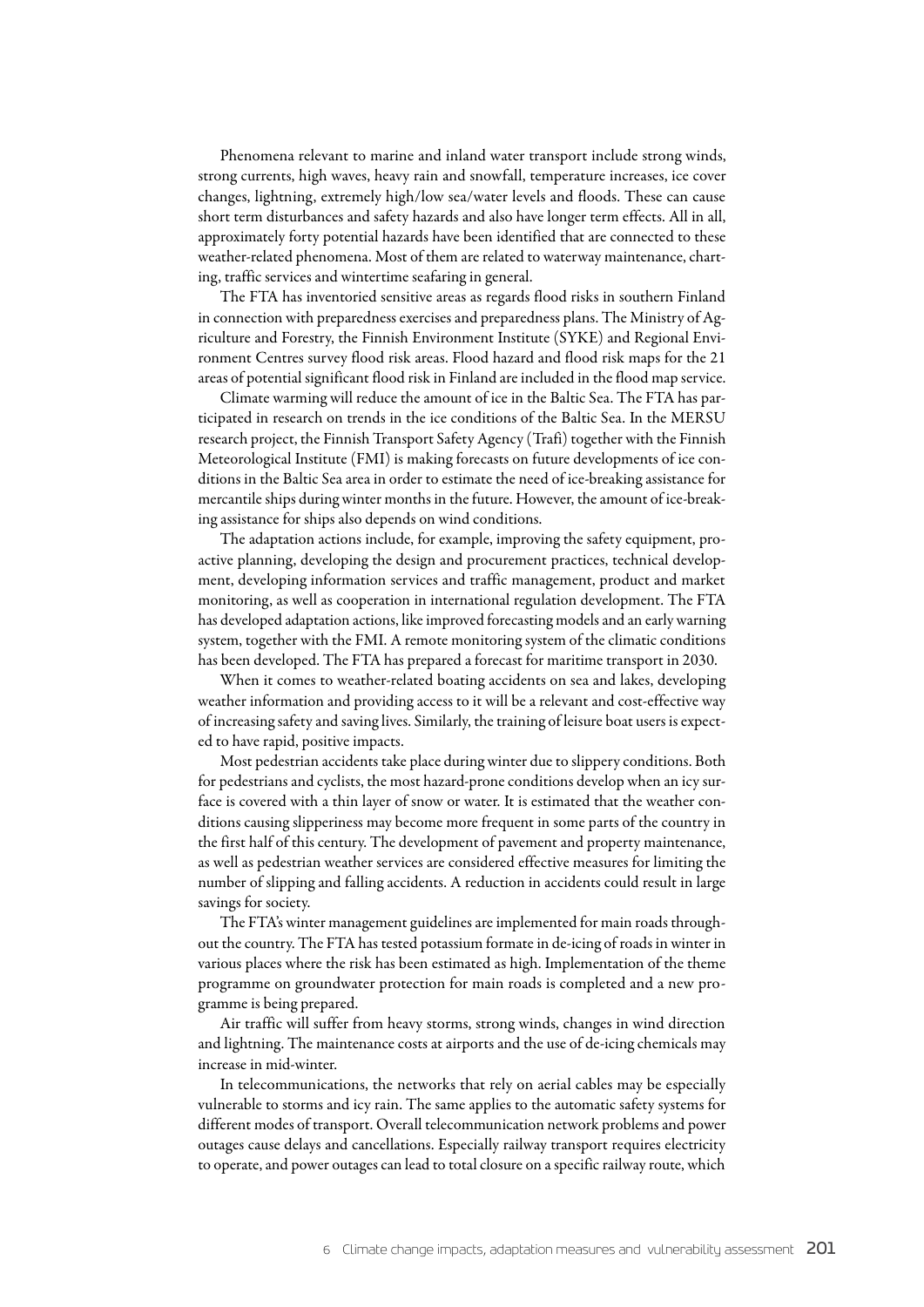affects the entire railroad network and the transport system. The FTA has continued intensified removal of trees posing risks for railways. The Rail Tracks Act amendment<sup>12</sup> allows removal of risk trees in the railroad safety area (max. 30 meters on both sides of the railroad). Communication systems can also be damaged by flooding. Ice and wind loads on telecommunications masts may become heavier.

The FTA has also studied the improvement of redundancy in communication networks to remove accuracy problems, which has indirect impacts on ensuring the functioning of wire networks. Transition from serial transmission to IP based communication using fibre optics is on-going.

#### Tourism and recreation

Finland is an attractive destination for tourists mainly because of its nature. The dependence on nature and seasonal variation make tourism and recreational activities vulnerable to climate change.

Snow-based activities such as cross-country skiing, alpine skiing, riding snowmobiles and ice fishing are vulnerable to climate change. The vulnerability of cross-country skiing is strongest in southern and western Finland, particularly in the coastal regions. However, at least in the near future, ski resorts in the north may benefit from relatively good snow conditions compared to ski resorts in central Europe or southern Finland. The awareness of climate change and the capacity to adapt to it are improving among tourism enterprises, but there are still a lot of regional differences. The type of tourism and its economic importance in the region, the image of tourism and the social and community characteristics of the region define how vulnerable to climate change the region is as a tourism destination.

A warmer and longer summer season would improve the conditions for summer sports and many water-based recreational activities (e.g. boating, swimming and fishing). On the other hand, algal blooms in warmer waters, increased amounts of summer precipitation or extreme weather events may lower the attraction of such activities in summertime.

The Roadmap for Growth and Renewal in Finnish Tourism for 2015 to 2025 reacts to the climate change. The roadmap states the role of tourism as a cross-sectoral industry and its potential to enhance a shift towards more sustainable, cleaner, lower-carbon economic growth to minimize the effects of climate change. At the same time, the roadmap calls for new, innovative solutions for sustainable tourism products and experiences.

#### Insurance

Climate change is likely to increase damages caused by extreme weather, thus indemnities for damages are expected to increase in the future. In addition, insurance companies will face higher levels of uncertainty in their risk estimates, and as a result, they may have to pay higher than anticipated amounts in damages. These changes may be reflected in the insurance premiums and available coverage. Climate change will affect insurance companies directly in three different ways: through claims, through their investments and through the terms of trade of reinsurance.

Forests are insured by private insurance companies in Finland. Some 40 per cent of forest owners have insurance against forest damages. Forest insurance products offered by insurance companies provide variable cover against damages caused by for example storms, snow loads, forest fires, floods, pests and fungal diseases. On average, some 60 to 70 per cent of annual compensation in forest insurance is paid for storm damage, thus the annual compensation is highly dependent on the storm activity in each year. For instance, in December 2011, the Boxing Day storm alone led to compensations totalling nearly EUR 30 million.

<sup>12</sup> 567/2016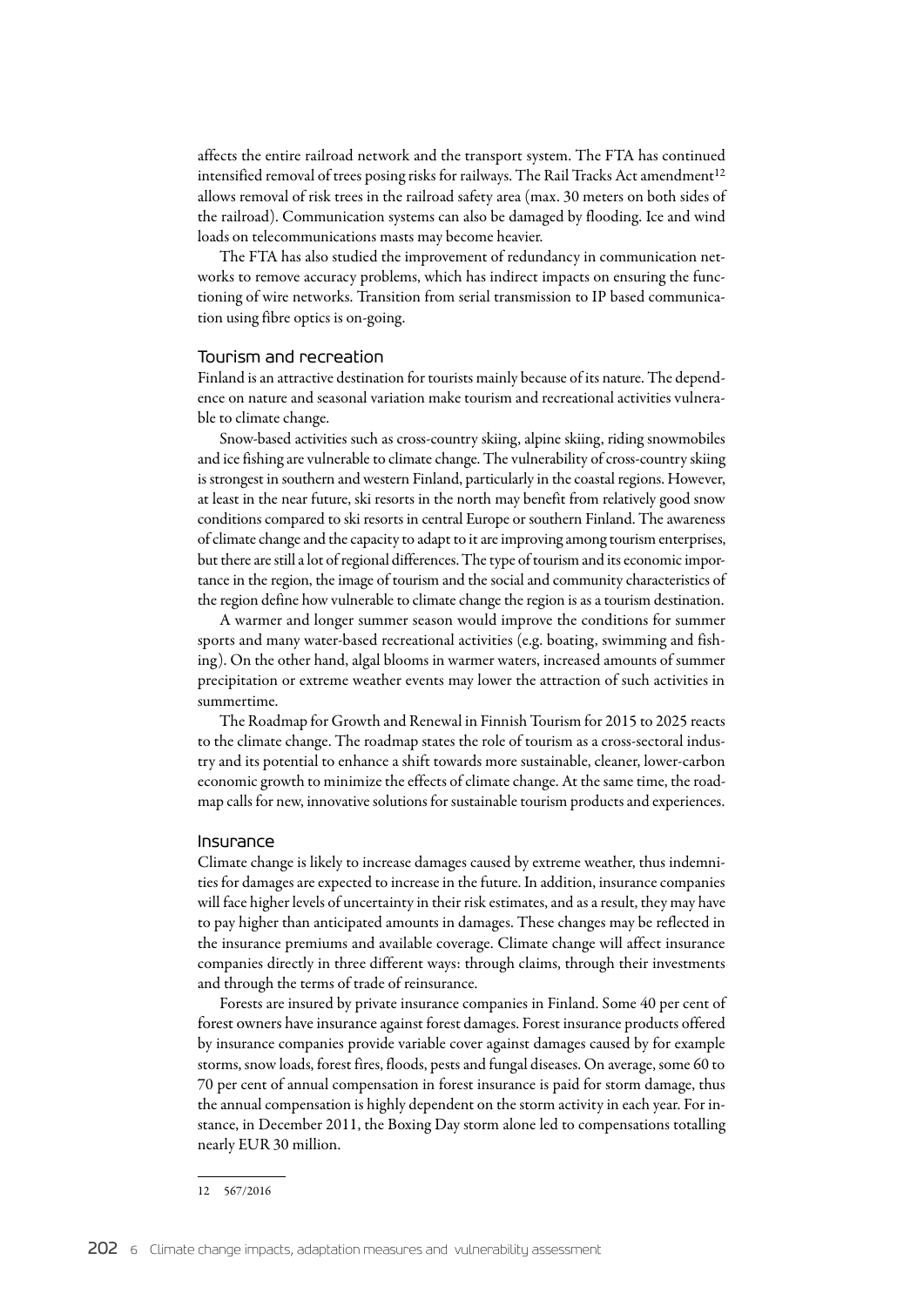A new insurance programme for damage caused by exceptional floods was introduced at the end of 2013. The programme replaced the old government-based system and extended the coverage from fluvial to all types of floods. Private insurance companies offer home and property insurances that cover damage caused by exceptional floods, as well as severe weather events. A great majority of households and property owners have this insurance. The Flood Centre operated by SYKE and the FMI offers an early warning system for floods, including daily watershed forecasts and online flood warnings, and gives estimates on the exceptionality of occurred flood and weather events.

There is a state aid system for commercial fishing in case of a loss or damage of fishing equipment or vessel in Finnish marine waters. Eligible causes of loss or damage include storms and ice, with a maximum vessel length of 12 meters.

The Government compensation scheme for crop damages ended at the end of 2015, and the following year some private insurance products, which cover risks for extreme weather conditions have been introduced on the market by private insurance companies. Approximately, less than one per cent of the whole arable area has been insured in (the first year) 2016. At the moment, there is no state aid to make the insurances more attractive for farmers.

New guidelines for the state aid by the European Union have restricted the possibility for governmental compensation of damages caused by plant pests in agricultural or horticultural production, thus no compensation has been paid since 2014. Adjustment of the compensation scheme for forest pests to the new guidelines has not yet been carried out. Private insurance products covering losses caused by plant pest outbreaks have not been introduced on the market so far, although some private insurance companies have shown interest.

Weather and climate risks are usually systematic, which means that a large number of claimants are exposed to adverse weather conditions at the same time. The correlation of various weather risks has been studied in Finland regarding crop damages, and the correlation between damages has been found to be high even over long distances.

Insurance companies can also buy reinsurance to secure their solvency against systematic risk. The price of reinsurance is expected to increase in the future, which will make it more expensive for insurance companies to protect themselves against large losses. Reinsurers have already started to include the increased risks caused by extreme weather in the premiums they charge insurance companies.

Most of the money inflow to the insurance companies is invested onwards in the capital markets. Climate change will affect many sectors in the future, and thus it will affect the return on investment as well. When considering the full portfolio of an insurance company, the correlation between claims and a return on investment should not be high so as to avoid situations that threaten solvency. The impact of climate change on the investment portfolio is less evident and has not been studied thoroughly yet.

The insurance sector can also adapt to climate change. In order to be able to insure people against weather and climate-based risks, insurance companies must be able to estimate the risk levels, understand the systematic aspects of the weather and climate risks, be active in mitigating damages through their customers (i.e. by use of deductibles) and diversify risks more effectively. Apart from the threats, climate change may create new business opportunities for insurance companies as well, such as new insurance products, loss prevention technologies, advisory services and risk-management products. Insurance companies can be an important part of the adaptation process by creating new products and innovations that will help society mitigate the adverse effects of climate change.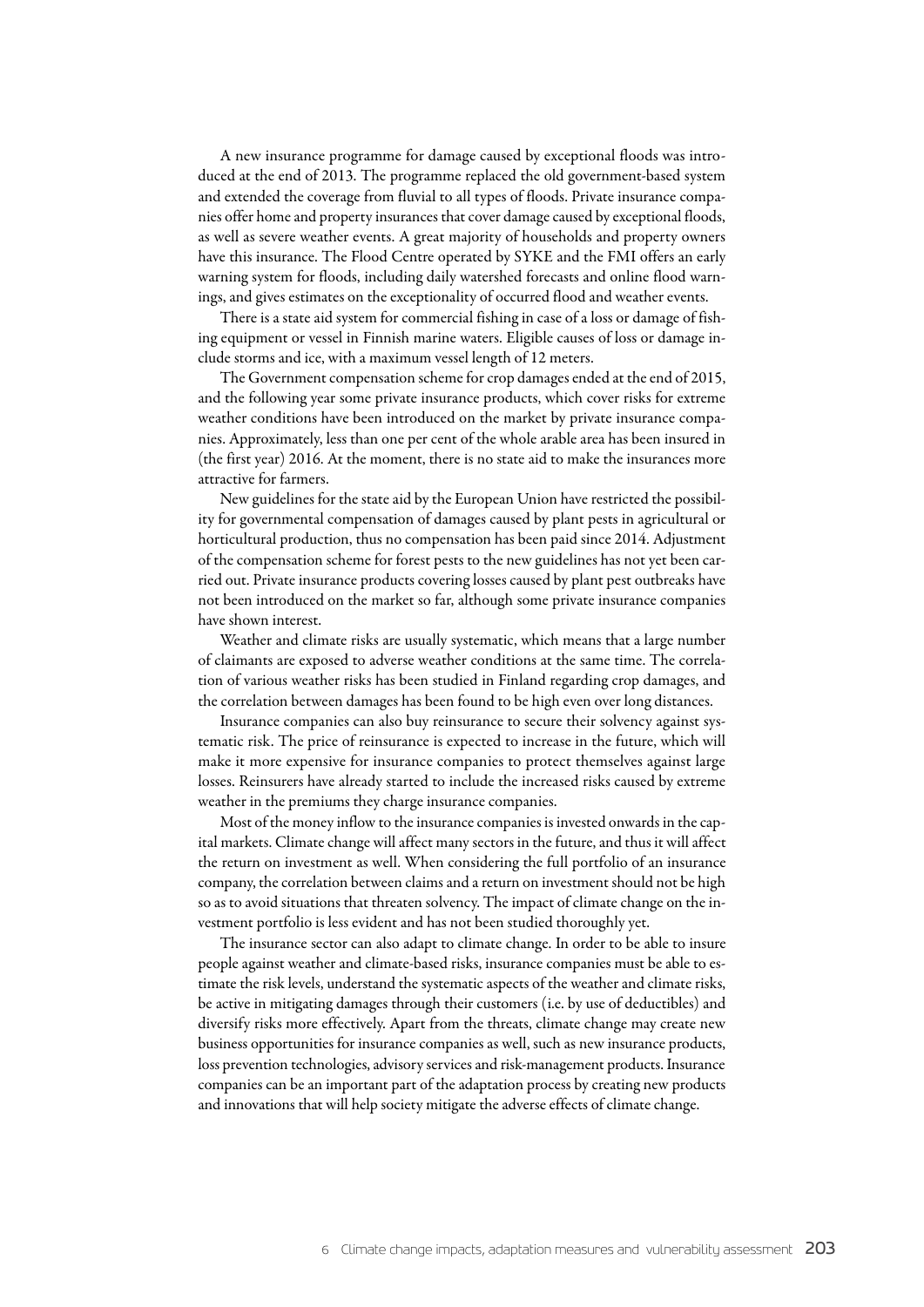#### Health

Effects of climate change on health will be significantly less drastic in countries with highly developed economy and technological and institutional infrastructure such as Finland than in developing countries. However, climate change will affect health and wellbeing also in Finland via multiple pathways. Maintaining and strengthening existing public health and other infrastructure, including housing, transport and energy, and preventing poverty are crucial for successful adaptation.

Increasing summertime temperature and, especially, increased frequency and duration of heatwaves threatens to increase heat-related mortality and morbidity in future in Finland. The aging population, increasing number of people living alone and low prevalence of air conditioning further amplify the effect of heat. Heat poses a challenge also for occupational health. The number of days with heat stress will increase both in outdoor and indoor work environments and this will result in a need to revise the instructions regarding work-rest cycles among high-risk groups. The thermal control of the built working environment will also need to be modified.

Milder winters will most likely lead to a lower number of cold-related mortality from cardiovascular and pulmonary diseases. On the other hand, because of the large climate variability during wintertime, society and individuals will have to stay prepared for cold spells in future, too. During wintertime, darkness and icy walkways and roads also lead to adverse health impacts. Darker winters in future, caused by a shorter snow cover period, increased precipitation and cloudiness, may increase cases of winter blues or seasonal affective disorder and subsequent medical conditions. The number of days when the temperature hovers around 0°C will also increase, and may lead to increased number of slipping injuries and traffic accidents. Thinner ice and the shorter duration of ice cover on waterways will be a safety risk.

Changing climate, together with ecological factors (e.g. density of key host species), contributes to the northward spread of ticks, and consequently may result in increased incidence of tick-borne diseases, which also depends on social and societal factors. Increased incidence of Lyme disease (borreliosis) and tick-borne encephalitis has already been observed in Finland. Changes in ecosystems associated with warmer climate will most likely affect the spread of other infectious diseases as well. For example, warmer winters may lead to less pronounced population fluctuations of small rodents, which might decrease incidence of some rodent-borne diseases. On the other hand, the anticipated increase in the number of medium-sized predators such as red fox and raccoon dog may increase the risk of rabies and *Echinococcus multilocaris* spreading to Finland.

Changes in hydrology, such as an increased number of heavy precipitation events and wintertime flooding, may increase the number of water epidemics in future. Leaching of nutrients into waterways due to increased precipitation, together with higher summer time temperatures, increases the risk of algal blooming. Warming climate may also increase the risk of infectious diseases spreading via swimming water.

Increased precipitation and higher temperatures threaten to increase the risk of crop diseases and pests, which may require increased use of biocides further leading to human exposure to chemicals; increased efforts are also needed to prevent health risks related to mycotoxins in crops. The same changes in climate may also increase the risk of moisture damage in buildings and further aggravate microbial indoor air problems. Finally, climate change may lead to increased exposure to allergenic pollen and, therefore, more severe symptoms via changes in the distribution of plant species and increased amount of pollen.

An increasing number of adaptation measures has been taken to reduce the risk of adverse health effects of climate change. For example, the Ministry of Social Affairs and Health has produced a handbook on exceptional situations related to environmental health, which also includes information about weather and climate-related events. The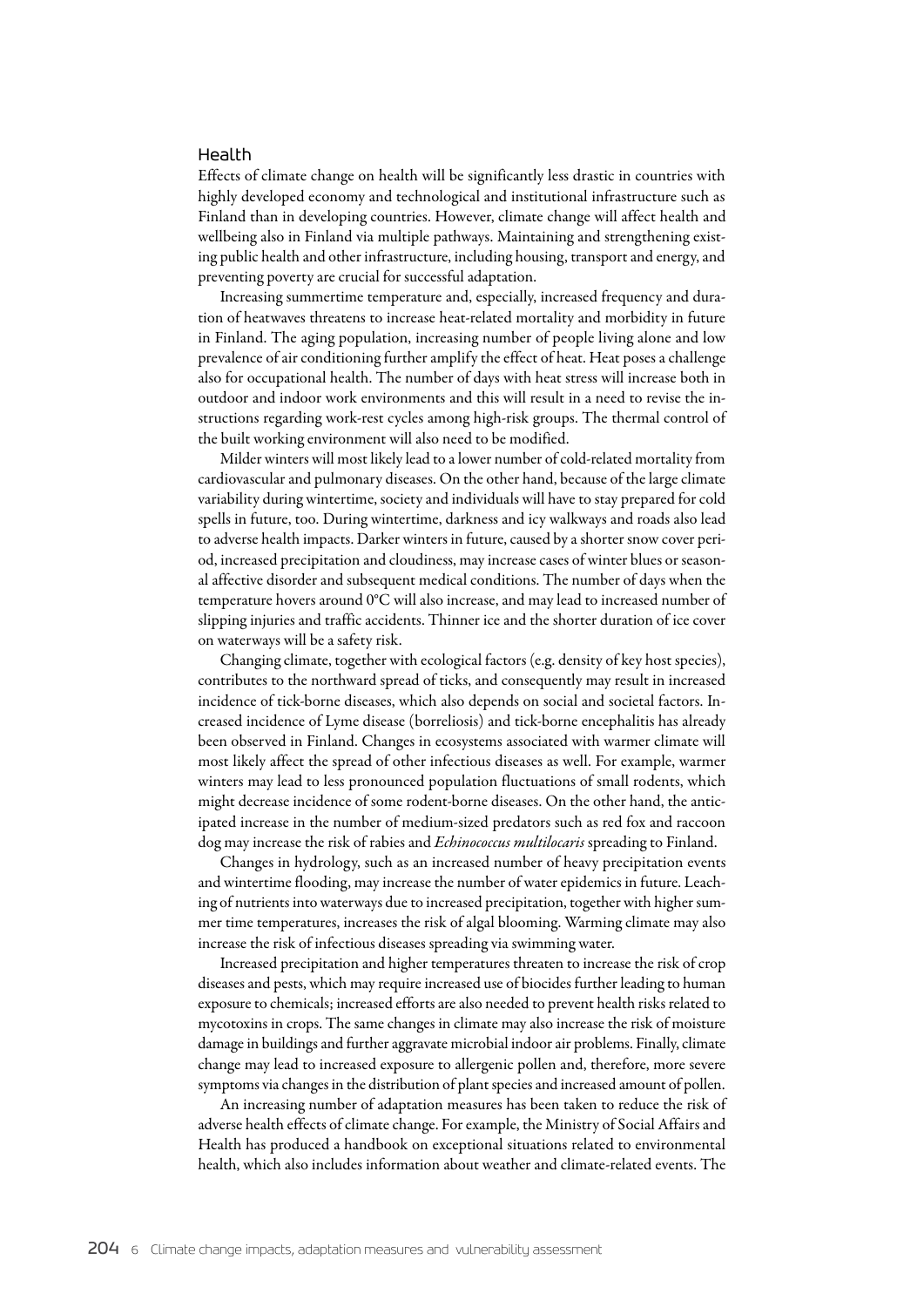Finnish Meteorological Institute nowadays issues warnings on, e.g. heatwaves and cold spells and icy walkways.

As a basis for improving adaptation to heatwaves, research has recently been conducted to evaluate preparedness in health care facilities, identify vulnerable population groups, and refine exposure-response curves. A recent government decree on housing conditions (2015) introduced upper limit values for indoor temperature during summertime. The National Institute for Health and Welfare has increased general awareness of the health risk posed by high summer time temperatures, issues advice during intense heatwaves, and has recently weighed the need and possibilities of setting up a heat-health warning system in Finland.

The main effort to prevent water-borne epidemics in future has been the introduction of a national water safety plan in 2016: a framework for risk assessment and management for drinking water that will gradually become obligatory for water utilities. Measures to adapt to the spread of ticks include raising general awareness of ways to protect from tick-bites, and providing free vaccines against tick-borne encephalitis in areas with especially high incidence of the disease.

#### Cultural heritage

Cultural heritage sites are places where the combined influence of natural forces and human activity and the evolution of culture are visible. Cultural heritage sites are strongly linked to climate. Increasing humidity and rising temperatures may damage many sites of cultural interest, whether on land, underground, or in water. Traditional livelihoods and architecture originally developed to reflect local climate and the associated native species. Climate change is threatening to make our environment unfriendly to cultural heritage sites that have adapted to past climatic conditions. Climate change may also affect cultural heritage sites indirectly through mitigation measures. There are seven UNESCO World Heritage Sites in Finland.

Traditionally, wooden buildings are typical in Finland. As wood is sensitive to changes in humidity, measures are required to control decay. The old town in Rauma and the Petäjävesi wooden church, which are on the UNESCO World Heritage List, are representative of traditional Nordic wooden architecture. Extreme weather events, such as storms and flooding, will have an impact, for example, on the Suomenlinna Sea Fortress, which is also included on the World Heritage List. Cultural landscapes and semi-natural habitats will be affected as a result of changes in the biodiversity and in the distribution of species. Adaptation to climate change may lead to an increased need for safety repairs at restoration and conservation sites.

The Sámi people living in Finnish Lapland are the only recognised indigenous people of Europe. There are approximately 10,000 Sámi in Finland. According to projections, the climate in northern Finland will warm faster than the rest of the country, so the Sámi will be faced with the impacts of climate change sooner than other Finns. The severity of these impacts is affected by a close relationship with nature. Changes in reindeer husbandry will have notable cultural consequences. Sámi reindeer herding is characterised by close and tight connections to the utilised animal, resources and nature, and understanding of local conditions and several interactions in the natural environment. Along with climate change, the traditional local game species such as ptarmigan can suffer and their population may collapse. New game species probably migrate further north which, on the other hand, may introduce new kind of game to the Sámi hunting grounds. Suddenly changing weather conditions can also endanger berry crop.

Traditional knowledge of nature and the Sámi calendar are subject to change. The Sámi people who have practised traditional occupations are used to great changes in the nature and weather conditions during the year. Similar to other indigenous people, the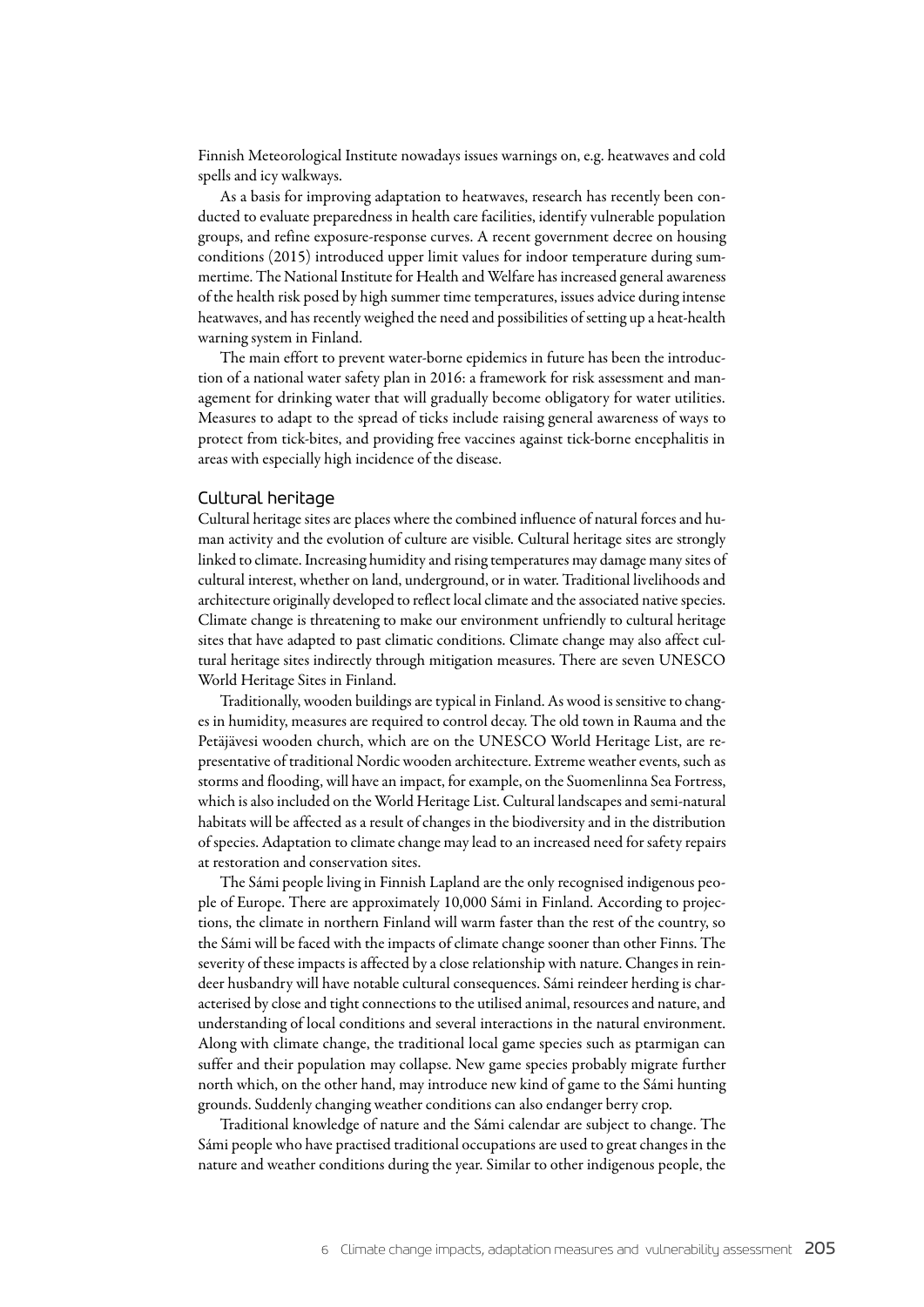Sámi have extensive experience-based traditional knowledge of nature as the guiding line in their life and actions. Since natural conditions both vary and change faster than before, traditional signs will probably not predict future weather and conditions reliably enough, and traditional experiences and knowledge may not give enough means and ways for adaptation. Long term predictions are even harder to make. There is a danger that the traditional knowledge with respect to reindeer husbandry, for example, will lose considerable part of its previous value.

### 6.3.5 Disaster prevention and management

The standard of security in daily life is in general good in Finland. Only in very rare cases have natural disasters caused serious problems for Finns. However, the growing frequency of storms and extreme weather events will create challenges for rescue services. Storms causing extensive damage to land areas are a major threat because they may disrupt heating, electricity supply and communications. The ageing of the population and the migration to urban centres, while, at the same time, larger areas remain sparsely populated, need to be taken into account, for example in master planning and other planning.

Legislation sets the foundation for preparedness and crisis management for all actors. According to the Emergency Powers Act<sup>13</sup>, the Government, the state administrative authorities, state businesses and other state authorities, as well as municipalities shall ensure, by means of emergency plans, prior preparation of emergency operations and other measures, that their duties will be performed with the least amount of disruption also in emergency conditions. Preparedness for emergency conditions shall be managed, supervised and coordinated by the Government and by each Ministry in its field of operations.

According to the Rescue Act, the owner and occupants of a building and the business and industrial operators shall prevent and, when necessary, take measures to protect people, property and environment in dangerous situations.

In addition, state and municipal authorities, agencies and enterprises are obliged under the Rescue Act<sup>14</sup> to take part in the planning of rescue operations under the direction of rescue departments, and to take action in accidents and dangerous situations so that rescue operations can be carried out in an effective manner.

The purpose of the Act on the Measures Necessary to Secure Security of Supply <sup>15</sup>, on the other hand, is to maintain the basic economic functions required for ensuring people's livelihood, economic life and national defence in the event of serious disruptions and emergencies. Preparing for threats to a networked society calls for both material preparedness and securing the continuation of the functioning organisations that are critical for security.

In addition to legislation, there are two other relevant documents: First, the Government Resolution of 16 December 2010 on the Security Strategy for Society defines the operations vital to society and outlines the threat scenarios and disturbances that jeopardise these operations, the strategic tasks of the ministries for securing and guaranteeing that the operations will continue, the criteria for crisis management, implementation tasks and the principles of the exercises. Business actors, NGOs, municipalities and regional government authorities and security research all have a significant role in ensuring the preparedness of society and managing disturbances. The Security Strategy for Society is supplemented and followed up by other strategies and guidance documents relating to preparedness and management of disturbances in various sectors. Preparation for natural disasters like floods will take place through preparedness planning, exercises, surveillance, information exchange, and other cooperation practices and situation reports,

<sup>13</sup> 1552/2011

<sup>14</sup> 379/2011

<sup>15</sup> 1390/1992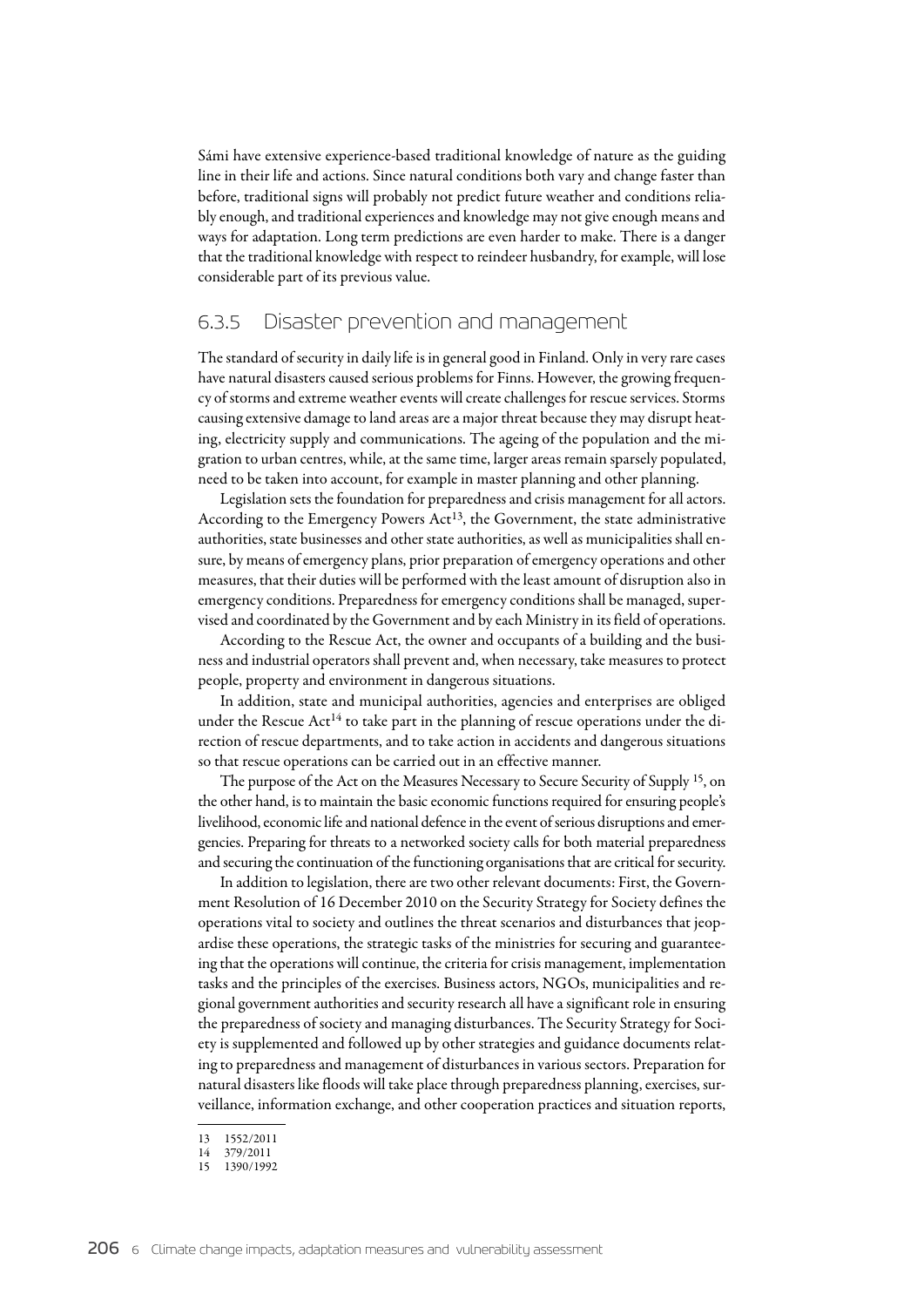as well as by implementing, for example, the necessary flood protection measures at critical sites. An updated Security Strategy for Society was published in October 2017.

Second, Finland's first National Risk Assessment published in December 2015 is based on Union Civil Protection Mechanism, which binds all EU Member States. Protection under the Union Mechanism covers primarily people, but also the environment and property, against all kinds of natural and man-made disasters. These include the consequences of acts of terrorism, technological, radiological or environmental disasters, marine pollution and acute health emergencies. The National Risk Assessment included 21 scenarios that defined what might endanger vital functions of society or cause serious problems for people, property or environment. Five of these scenarios are related to extreme weather conditions. The National Risk Assessment is updated every three years. With regards to climate change adaptation, the National Risk Assessment should be developed in a way that also future development will be analysed.

Related to the National Risk Assessment, there is also a national platform for disaster risk reduction. This network consists of 20 organisations. The goal of the national platform is to implement the Sendai Framework for Disaster Risk Reduction and its priorities for action in Finland, i.e. understanding disaster risks, strengthening disaster risk governance to manage disaster risk, investing in disaster risk reduction for resilience and enhancing disaster preparedness for effective response and to "Build Back Better" in recovery, rehabilitation and reconstruction.

The purpose of previously mentioned laws and other documents and arrangements is to develop a more resilient society. The national risk management system that consist sof four essential elements, prevention, early warning solutions, effective response and recovery measures, aims at a resilient society.

As far as warning systems are concerned, the Finnish Meteorological Institute (FMI) has diversified the weather-related warning services for citizens. Besides the traditional warnings on strong winds, severe thunderstorms, forest fire danger, and poor road conditions, there are now wave and sea level warnings for marine areas, as well as warnings for heatwaves and severe cold spells. Since February 2017, the FMI has renewed its warning system by introducing five-day warning maps, which also include the flood warnings of the National Flood Centre (joint organisation of the FMI and the Finnish Environment Institute (SYKE) established in 2014). Lead times up to five days give the citizens a possibility to prepare earlier and better for dangerous weather situations. Warnings are also disseminated to civil defence authorities through severe weather outlooks. Reciprocally, the emergency response centres share real-time information on damages caused by weather events to the 24/7 duty forecasters of the FMI. In addition to flood forecasts, SYKE's hydrological watershed model system also produces precipitation warnings for sub-basins and snow load warnings for roofs. The FMI and SYKE also issue severe weather and hydrological warnings to the civil defence authorities through a natural disaster warning system (LUO-VA). It is a part of the situation report system of the Government and security authorities and was developed as a part of the second Internal Security Programme adopted by the Government and the Strategy for Securing the Functions Vital to Society. All in all, rescue services have been pioneers in climate change adaptation. Practices such as preparedness planning and exercises relating to various extreme weather events have been reinforced. Adaptation has coincided with the changes in preparedness planning, where the focus has shifted from major national crises to solving more everyday crises.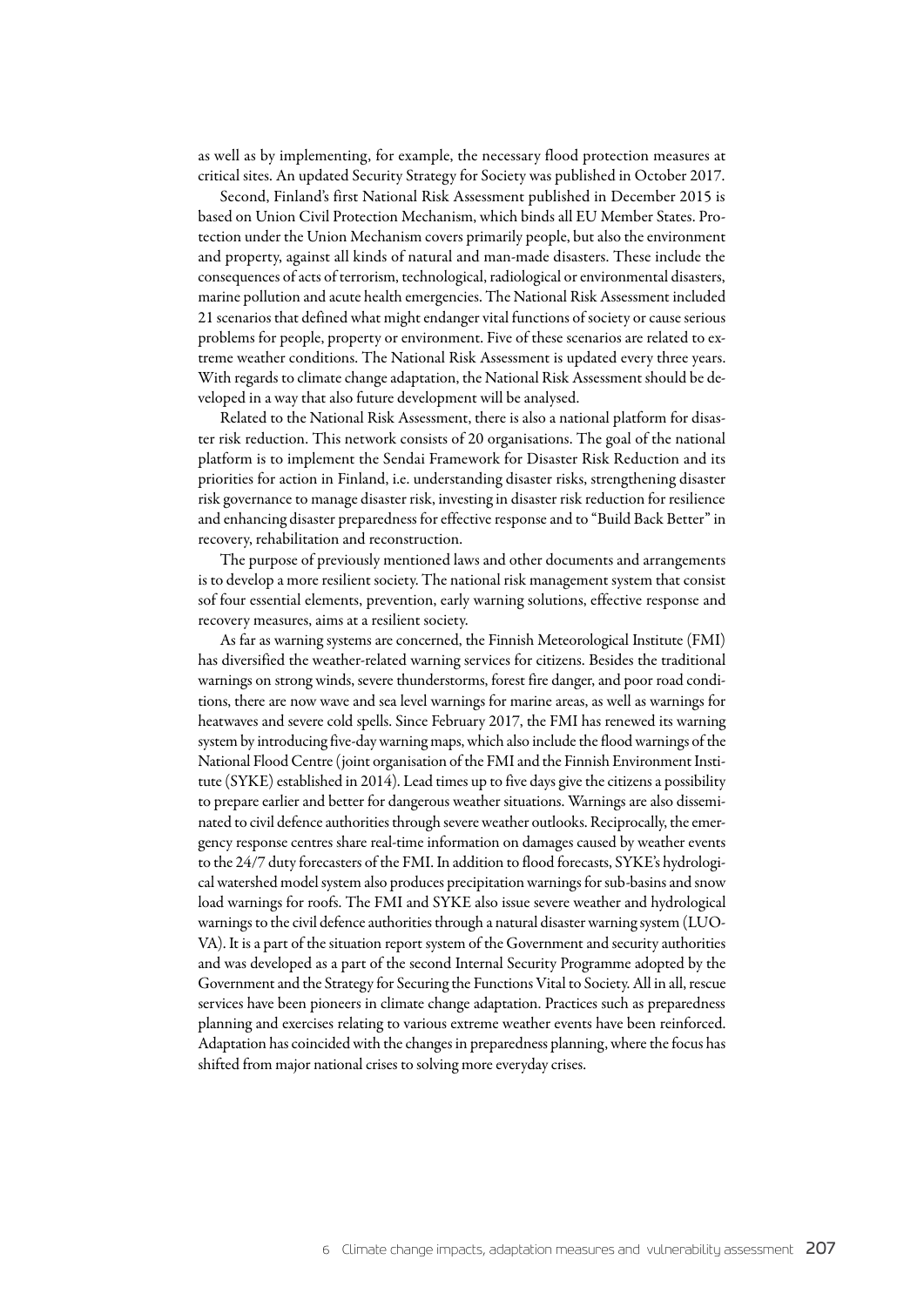# 6.4 Global impacts of climate change and international cooperation

In 2016, the Prime Minister's office published a study on cross-border effects of climate change in Finland. The study identifies seven different cross-border impact chains triggered by climate change, which have impacts also in Finland. These are (1.) Trade impacts: the availability of raw materials and goods; price fluctuations; regional changes in relative advantages in the competition for market shares and production; changes in the conditions of export (2.) Impacts through infrastructure: changes in travel routes and long distance connections; changes in communication routes (3.) Impacts on finance and insurance: changes of financial markets and flows and investment possibilities; changes in insurance possibilities and premiums (4.) Human mobility: changes in the living conditions outside of Finland impacting human mobility; changes in seasonal weather impact tourism (5.) Ecosystems: climate change impacts on the living environment outside Finland and the mobility of species; changes in the hydrology of cross-border rivers; changes in the long distance drifting of air pollution; (6.) Geopolitics: changes in international politics impact international and regional processes and politics including multilateral climate change negotiations (7.) Cognitive changes: impacts through information exchange and education; changes outside national borders alter domestic significance and motivate domestic action; promotion of the need to develop education and public awareness. The identified cross-border impact chains illustrate clearly the global nature of climate change and its effects. In many cases the strongest cross-border impacts originate in neighbouring areas, but long distance cross-border impacts are not excluded. The recognition of cross-border impacts is an additional justification for international cooperation to address the consequences of climate change wherever significant adverse impacts occur.

Climate change with the associated risks and opportunities is a major driver of change in the Arctic region. Finland is a member of the Arctic Council and the Barents Euro-Arctic Council (BEAC) and finds climate change research, mitigation and adaptation actions as key areas of co-operation in the two Councils. Finland chaired the Barents Euro-Arctic Council in 2013 to 2015. Currently, Finland chairs the Arctic Council for the two-year period from 2017 to 2019.

The Barents Action Plan on climate change was adopted by the Meeting of Barents Environment Ministers in 2013 in Inari, Finland and its implementation and follow-up started during the Finnish BEAC chairmanship. Finland has, e.g. funded and participated in projects focused on regional climate strategies, made a regional inventory on black carbon emissions and co-funded a climate coordinator for the BEAC Secretariat.

In the Arctic Council, Finland has provided expertise and funding in, e.g. following areas of cooperation: assessments of impacts and adaptation tools to climate change in the Arctic (such as Snow, Water, Ice and Permafrost in the Arctic, Arctic Resilience Report, Adaptation Actions for a Changing Arctic), scientific work on short-lived climate pollutants (incl. some UNFFCC regulated GHGs and black carbon), production of recommendations targeted to methane and black carbon mitigation and projects on pollution prevention, including projects reducing emissions of climate pollutants. These will be further emphasised during the Finnish chairmanship in the Arctic Council.

In the context of the Baltic Sea Region (BSR) cooperation on climate change Finland implements the EU Strategy for the Baltic Sea Region (EUSBSR). In the 2015 Action Plan, the strategy has a horizontal action "HA Climate". This action aims at:

1. Facilitating integrative cross-sectorial policy discussions and alignment of policies in the Baltic Sea Region countries, including mainstreaming of climate change mitigation and adaptation into relevant sectoral policies;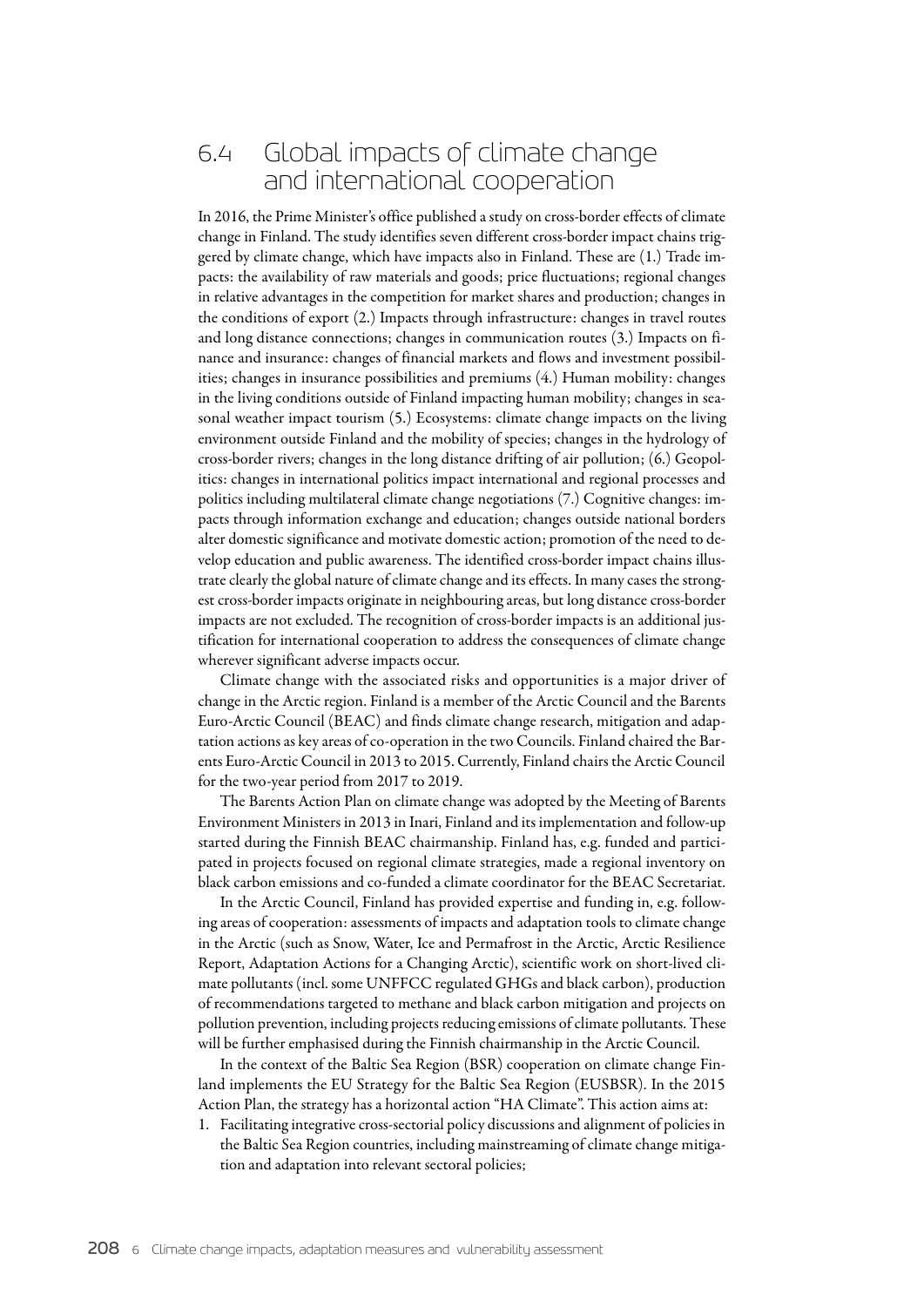- 2. Promoting low emission and climate resilient development through targeted strategic investments and integrated planning;
- 3. Promoting regional cooperation in creating and empowering the EU climate and energy policy development and implementation by ensuring secure energy supply and efficiently using potential of renewable energy sources and promoting energy efficiency;
- 4. Promoting sustainable production and consumption-oriented measures and economy measures such as resource efficiency and sustainable lifestyles in order to lower the region's carbon footprint;
- 5. Increasing coordination and synergy among initiatives and projects dealing with climate adaptation and mitigation in the Baltic Sea Region by consolidating findings and disseminating good examples, methods and experiences in the field as well as clustering already existing activities and projects and promoting science-policy-business dialogues.

The main actions of HA Climate, which also Finland is implementing, are low emission development and climate change adaptation. HA Climate is linked to the Baltic Sea Region Climate Adaptation Strategy and its Action Plan ([www.baltadapt.eu](http://www.baltadapt.eu)) and the BSR climate change dialogue platform.

Climate sustainability has been one of the cross-cutting objectives of Finland's development policy and development cooperation since 2012. The integration of the cross-cutting objectives in all development cooperation activities is a binding obligation. In addition, sustainable management of natural resources and environmental protection is one of the priority areas of the Development Policy of Finland (2016) under which climate change related support is outlined more broadly. Finland promotes low carbon development and the capacity of its partner countries to adapt to climate change, and furthers integration of these goals into partner countries' own development planning. Particular attention will be paid to the roles of women, children and indigenous peoples in adapting to and combating climate change.

Moreover, the human and economic losses caused by natural disasters are a major obstacle to development. Finland supports long-term measures that reduce the vulnerability of people and communities to natural disasters. Strengthening the capacity of developing countries' own administrations to prepare for natural disasters and investing in disaster risk reduction is a necessity (see Section 8.4 for capacity building programmes in developing countries). Finland has adopted a climate sustainability tool for assessing and preventing climate change and the risks posed by natural disasters caused by climate change. Furthermore, the new Manual for Bilateral Programmes (2016) includes a disaster risk reduction tool integrated into the Guidance and Checklist for Climate Sustainability and Disaster Risk Reduction (DRR) analysis.

Finland has been supporting the United Nations Office for Disaster Risk Reduction (UNISDR) since 2004. The current level of funding is EUR one million per year. Finland has also participated as an observer to the World Bank Consultative Group of the Global Facility for Disaster Reduction.

### Literature

Aaheim, H., Ahlert, G., Meyer, M., Meyer, B., Orlov, A. & Heyndrickx, Chr. (2015) Integration of top-down and bottom-up analyses of adaptation to climate change in Europe – the cases of energy, transport, tourism and health. Deliverable 3.4, FP7 ToPDAd project, <http://www.topdad.eu/publications>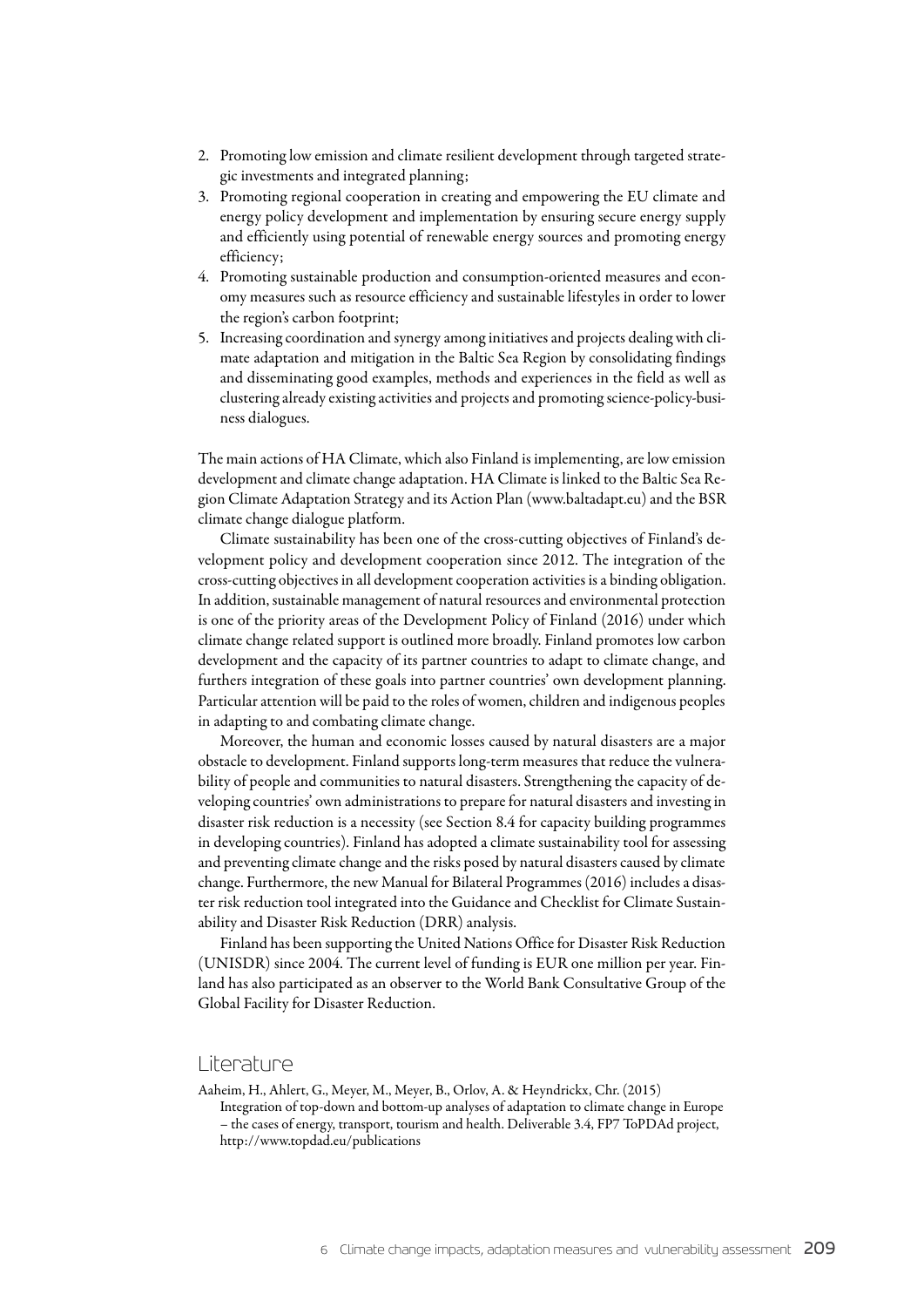- ALRahahleh, L., Ikonen, V.-P., Kilpeläinen, A., Torssonen, P., Strandman, H., Asikainen, A., Kaurola, J., Venäläinen, A. & Peltola, H. (2017) Effects of forest conservation and management on volume growth, harvested amount of timber, carbon stock and amount of dead wood in Finnish boreal forests under changing climate. Canadian Journal of Forest Research 47(2): 215–225.
- Arnkil, N., Juntunen, R., Lilja-Rothsten, S. & Laukkonen, E. (2016) Ilmastonmuutokseen sopeutuminen yksityisellä sektorilla (Adaptation to Climate Change in the Private Sector) (in Finnish). Tapio Oy. Synthesis report for the Ministry of Agriculture and Forestry. http://tapio.fi/wp-content/uploads/2017/04/Ilmastonmuutokseen-sopeutuminenyksityisella-sektorilla\_loppuraportti.pdf
- Arnkil, N., Lilja-Rothsten, S., Juntunen, R., Koistinen A. & Lahti, E. (2017) Ilmastonmuutokseen sopeutumisen indikaattorit seurannan työkaluna (Indicators as a tool for monitoring climate change adaptation) (in Finnish). Tapion raportteja nro 17. [http://](http://tapio.fi/wp-content/uploads/2017/05/Ilmastonmuutokseen-sopeutumisen-indikaattorit.pdf) [tapio.fi/wp-content/uploads/2017/05/Ilmastonmuutokseen-sopeutumisen-indikaattorit.pdf](http://tapio.fi/wp-content/uploads/2017/05/Ilmastonmuutokseen-sopeutumisen-indikaattorit.pdf)
- Baltic Sea Region Climate Adaptation Strategy and its Action Plan. [www.baltadapt.eu](http://www.baltadapt.eu)
- Carter, T. (ed.) (2007) Assessing the adaptive capacity of the Finnish environment and society under a changing climate: FINADAPT. Summary for Policy Makers. The Finnish Environment 1/2007. [https://helda.helsinki.fi/bitstream/handle/10138/38397/](https://helda.helsinki.fi/bitstream/handle/10138/38397/SY_1_2007_FINADAPT.pdf?sequence=5) [SY\\_1\\_2007\\_FINADAPT.pdf ?sequence=5](https://helda.helsinki.fi/bitstream/handle/10138/38397/SY_1_2007_FINADAPT.pdf?sequence=5)
- Carter, T., Fronzek, S., Inkinen, A., Lahtinen, I., Mela, H., O'Brian, K., Rosentrater, L., Ruuhela, R., Simonsson, L. & Terämä, E. (2013) Characterising vulnerability of the elderly to climate change in the Nordic region. In: European Commission, European Climate Change Adaptation conference 2013, p. 421–422.
- CERCMA Cultural Environment as Resource in Climate Change Mitigation and Adaptation. Nordic Council of Ministers, Terrestra ekosystemgruppen. Nordiske Arbejdspapirer, 2014:920. [http://norden.diva-portal.org/smash/record.](http://norden.diva-portal.org/smash/record.jsf?pid=diva2%3A756802&dswid=6571) [jsf ?pid=diva2%3A756802&dswid=6571](http://norden.diva-portal.org/smash/record.jsf?pid=diva2%3A756802&dswid=6571)
- Elsgaard, I., Børgesen, C.D., Olesen, J.E., Siebert, S., Ewert, F., Peltonen-Sainio, P., Rötter, R. & Skjelvåg, A. (2012) Shifts in comparative advantages for maize, oat and wheat cropping under climate change in Europe. Food Additives and Contaminants, Part A 29: 1514– 1526.
- Finnish Maritime Administration (2009). Ilmastonmuutoksen vaikutukset Merenkulkulaitoksen toimintaan ja ilmastonmuutokseen sopeutumisen edellyttämät toimenpiteet (Impact of Climate Change on the Finnish Maritime Administration's activities and the Necessary Measures to Adapt to Climate Change) (in Finnish). Internal Publications of the Finnish Maritime Administrationa 3/2009.
- Finnish Road Administration (2009) Ilmastonmuutoksen vaikutus tiestön hoitoon ja ylläpitoon (The effect of climate change on the routine and periodic maintenance of roads) (in Finnish with English summary). Finnra reports 8/2009. [http://alk.tiehallinto.fi/](http://alk.tiehallinto.fi/julkaisut/pdf2/3201122-v-ilmastonmuutoksen_vaikutus_kunnossapitoon.pdf) [julkaisut/pdf2/3201122-v-ilmastonmuutoksen\\_vaikutus\\_kunnossapitoon.pdf](http://alk.tiehallinto.fi/julkaisut/pdf2/3201122-v-ilmastonmuutoksen_vaikutus_kunnossapitoon.pdf).
- Forsius, M., Anttila, S., Arvola, L. Bergstöm, I., Hakola, H., Heikkinen, H.I., Helenius, J., Hyvärinen, M., Jylhä, K., Karjalainen, J. Keskinen, T., Laine, K., Nikinmaa, E., Peltonen-Sainio, P., Rankinen, M., Reinikainen, M., Setälä, H. & Vuorenmaa, J. (2013) Impacts and adaptation options of climate change on ecosystem services in Finland: a model based study. Current Opinion in Environmental Sustainability 5(1): 26–40.
- Forsius, M., Saloranta, T., Arvola, L., Salo, S., Verta, M., Ala-Opas, P., Rask, M. & Vuorenmaa, J. (2010) Climate change experiment: Physical and chemical consequences of artificial mixing in a small humic lake. Hydrology and Earth System Sciience 14: 2629–2642.
- Fronzek, S., Carter, T. R., Räisänen, J., Ruokolainen, L. & Luoto, M. (2010) Applying probabilistic projections of climate change with impact models: a case study for sub-arctic palsa mires in Fennoscandia. Climatic Change 99: 515–534.
- Government Report on Development Policy: One World, Common Future Toward sustainable development (2016). [http://formin.finland.fi/public/default.aspx?contentid=3](http://formin.finland.fi/public/default.aspx?contentid=341918&nodeid=49540&contentlan=2&culture=en-US) [41918&nodeid=49540&contentlan=2&culture=en-US](http://formin.finland.fi/public/default.aspx?contentid=341918&nodeid=49540&contentlan=2&culture=en-US)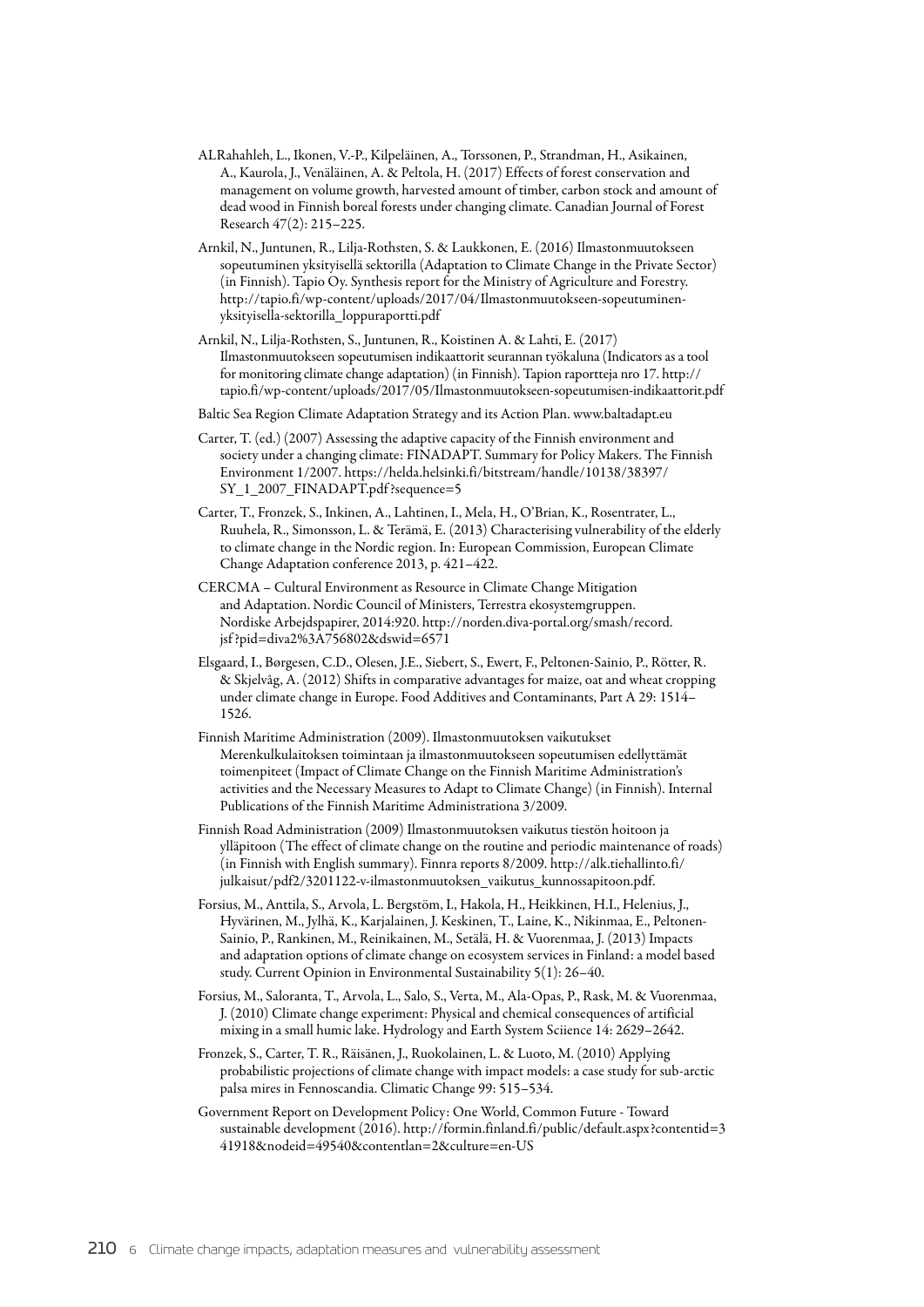- Greenhouse Impacts of the Use of Peat and Peatlands in Finland. Research Programme Final Report (2007) Ministry of Agriculture and Forestry 11a/2007. [http://www.mmm.fi/attachments/mmm/julkaisut/julkaisusarja/2008/5BKZGKG1a/](http://www.mmm.fi/attachments/mmm/julkaisut/julkaisusarja/2008/5BKZGKG1a/MMM11a2007_nettiversio_turve.pdf) MMM11a2007 nettiversio turve.pdf
- Gregow, H., Peltola, H., Laapas, M., Saku, S. & Venäläinen, A. (2011) Combined occurrence of wind, snow loading and soil frost with implications for risks to forestry in Finland under the current and changing climatic conditions. Silva Fennica 45(1): 35–54. <http://www.metla.fi/silvafennica/full/sf45/sf451035.pdf>
- Gregow, H., Carter, T., Groundstroem, F., Haavisto, R., Haanpää, S., Halonen, M., Harjanne, A., Hildén M., Jakkila, J., Juhola S., Jurgilevich, A., Kokko, A., Kollanus, V., Lanki, T., Luhtala, S., Miettinen, I., Mäkelä, A., Nurmi, V., Oljemark, K., Parjanne, A., Peltonen-Sainio, P., Perrels, A., Pilli-Sihvola, K., Punkka, A-J., Raivio, T., Räsänen, A., Säntti, K., Tuomenvirta, H., Veijalainen, N. & Zacheus, O. (2016) Keinot edistää sää- ja ilmastoriskien hallintaa. (Measures to promote the management of weather and climate related risks) (in Finnish with an abstract in English). Valtioneuvoston selvitys- ja tutkimustoiminnan julkaisusarja 47/2016. 36 p. http://tietokayttoon.fi/julkaisu?pubid=15406
- Haapala, J., Ronkainen, I., Schmeltzer, N. & Sztobryn, M. (2015) Sea Ice. In 2nd Assesment of Climate Change for the Baltic Sea Basin, the BACC Author team, Springer-Verlag, Berlin Heidelberg Paris New York.
- Heinonen, T., Pukkala, T., Mehtätalo, L., Asikainen, A., Kangas J.& Peltola, H. (2017) Scenario analyses on the effects of harvesting intensity on development of forest resources, timber supply, carbon balance and biodiversity of Finnish forestry. Forest Policy and Economics 80: 80–98.
- Helsinki Region Environmental Service Authority (HSY) (2012) Helsinki Metropolitan Area Climate Change Adaptation Strategy. [http://ilmastotyokalut.fi/files/2014/10/11\\_2012\\_](http://ilmastotyokalut.fi/files/2014/10/11_2012_Helsinki_Metropolitan_Area_Climate_Change_Adaptation_Strategy.pdf) [Helsinki\\_Metropolitan\\_Area\\_Climate\\_Change\\_Adaptation\\_Strategy.pdf](http://ilmastotyokalut.fi/files/2014/10/11_2012_Helsinki_Metropolitan_Area_Climate_Change_Adaptation_Strategy.pdf)
- Hildén M., Groundstroem F., Carter T. R., Halonen M., Perrels A., Gregow H. (2016). Ilmastonmuutoksen heijastevaikutukset Suomeen (Crossborder effects of climate change in Finland]) (in Finnish, with an abstract in English). Valtioneuvoston selvitys-ja tutkimustoiminnan julkaisusarja 46/2016. [http://vnk.fi/documents/10616/2009122/46\\_](http://vnk.fi/documents/10616/2009122/46_Ilmastonmuutoksen+heijastevaikutukset+Suomeen/58a71e66-51c4-4f00-b902-7a91f90aa15f?version=1.0) [Ilmastonmuutoksen+heijastevaikutukset+Suomeen/58a71e66-51c4-4f00-b902-](http://vnk.fi/documents/10616/2009122/46_Ilmastonmuutoksen+heijastevaikutukset+Suomeen/58a71e66-51c4-4f00-b902-7a91f90aa15f?version=1.0) [7a91f90aa15f ?version=1.0](http://vnk.fi/documents/10616/2009122/46_Ilmastonmuutoksen+heijastevaikutukset+Suomeen/58a71e66-51c4-4f00-b902-7a91f90aa15f?version=1.0)
- Hippi, M., Hartonen, S. & Hirvonen, M. (2017) Reducing work trip accidents by developing a warning model for slipperiness (in Finnish). Finnish Meteorological Institute Report 2017/3.
- Holopainen, R., Lehtiniemi, M., Meier, H. M., Albertsson, J., Gorokhova, E., Kotta, J., & Viitasalo, M. (2016) Impacts of changing climate on the non-indigenous invertebrates in the northern Baltic Sea by end of the twenty-first century. Biological Invasions 18(10): 3015–3032.
- Huttunen, I., Lehtonen, H., Huttunen, M., Piirainen, V., Korppoo, M., Veijalainen, N., Viitasalo, M. & Vehviläinen, B. (2015) Effects of climate change and agricultural adaptation on nutrient loading from Finnish catchments to the Baltic Sea. Science of the Total Environment 529:168–181.
- Johansson, M.M., Pellikka, H., Kahma, K.K.& Ruosteenoja, K. (2014) Global sea level rise scenarios adapted to the Finnish coast. Journal of Marine Systems 129: 35–46. DOI: 10.1016/j.jmarsys.2012.08.007.
- Juhola, S., Kokko, K., Ollikainen, M. Peltonen-Sainio, P., Haanpää, S., Seppälä, J., Lötjönen, S. & Airaksinen, M. (2016) Ilmastonmuutoksen riskit, kustannukset ja vakuutukset: tapaustarkastelussa sato- ja tulvavahingot (Climate Change Related Risks, Costs and Insurances: Case Study of Crop and Flood Damages) (in Finnish). Ilmastopaneelin raportteja 2/2016. [http://www.ilmastopaneeli.fi/uploads/selvitykset\\_lausunnot/](http://www.ilmastopaneeli.fi/uploads/selvitykset_lausunnot/ilmastopaneeli_ilmastomuutoksen%20riskit%202016.pdf) [ilmastopaneeli\\_ilmastomuutoksen%20riskit%202016.pdf](http://www.ilmastopaneeli.fi/uploads/selvitykset_lausunnot/ilmastopaneeli_ilmastomuutoksen%20riskit%202016.pdf)
- Jylhä, K., Tuomenvirta, H. & Ruosteenoja, K. (2004) Climate change projections for Finland during the 21st century. Boreal Environment Research 9: 127–152.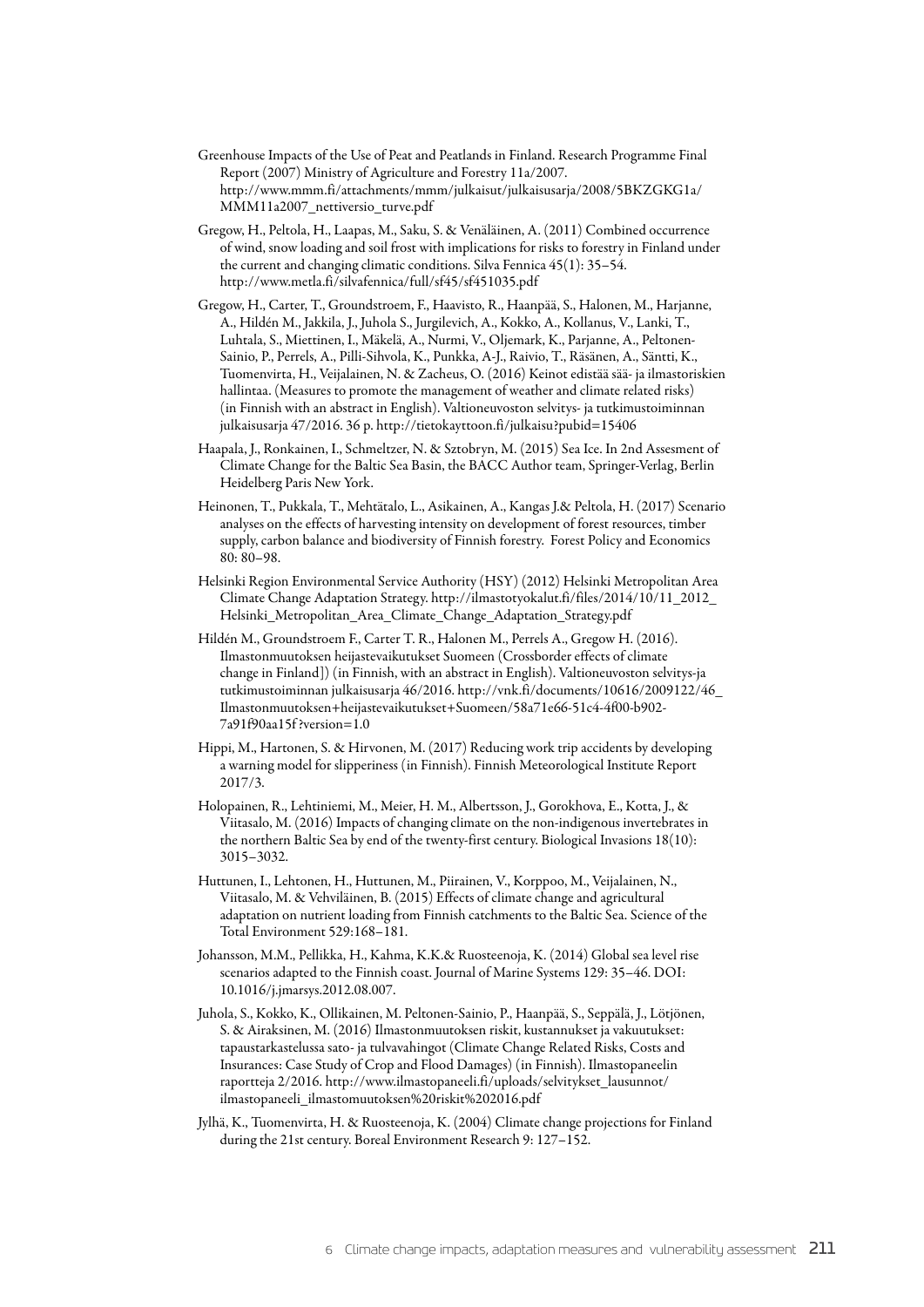- Kazmierczak, A. (2015) Analysis of social vulnerability to climate change in Helsinki Metropolitan Area – Final report. Helsinki Region Environmental Services Authority. 51 p. [https://www.hsy.fi/sites/Esitteet/EsitteetKatalogi/Raportit/Social-vulnerability-to](https://www.hsy.fi/sites/Esitteet/EsitteetKatalogi/Raportit/Social-vulnerability-to-climate-change-Helsinki-metropolitan-area_2.pdf)[climate-change-Helsinki-metropolitan-area\\_2.pdf](https://www.hsy.fi/sites/Esitteet/EsitteetKatalogi/Raportit/Social-vulnerability-to-climate-change-Helsinki-metropolitan-area_2.pdf)
- Kellomäki, S. (2017) Managing boreal forests in the context of climate change Impacts, adaptation and climate change mitigation. Taylor & Francis Group, CRC Press. Boca Raton, London and New York. 357 p.
- Kellomäki, S., Maajärvi, M., Strandman, H., Kilpeläinen, A. & Peltola, H. (2010) Model computations on the climate change effects on snow cover, soil moisture and soil frost in the boreal conditions over Finland. Silva Fennica 44(2): 213–233. <http://www.metla.fi/silvafennica/full/sf44/sf442213.pdf>
- Kellomäki, S., Peltola, H., Nuutinen, T., Korhonen, K. T. & Strandman, H. (2008) Sensitivity of managed boreal forests in Finland to climate change, with implications for adaptive management. Philosophical Transactions of the Royal Society B: Biological Sciences 363(1501): 2341–2351.
- Korpela, K., Delgado, M., Henttonen, H., Korpimäki, E., Koskela, E., Ovaskainen, O., Pietiäinen, H., Sundell, J., Yoccoz, N.G. & Huitu, O. (2013) Nonlinear effects of climate on boreal rodent dynamics: mild winters do not negate high-amplitude cycles. Global Change Biology 19: 697–710.
- Lauri, P., Kallio, A.M.I. & Schneider, U.A. (2012) Price of  $CO<sub>2</sub>$  emissions and use of wood in Europe. Forest Policy and Economics 15: 123-131.
- Lehtonen, I., Kämäräinen, M., Gregow, H., Venäläinen, A. & Peltola, H. (2016) Heavy snow loads in Finnish forests respond regionally asymmetrically to projected climate change. Natural Hazards and Earth Systems Sciences 16(10): 2259–2271.
- Lehtonen, I., Venäläinen, A., Kämäräinen, M., Peltola, H. & Gregow, H. (2016) Risk for largescale fires in boreal forests of Finland under changing climate. Natural Hazards and Earth Systems Sciences 16(1): 239–253.
- Luomaranta, A., Ruosteenoja, K., Jylhä, K., Gregow, H., Haapala, J., & Laaksonen, A. (2014) Multimodel estimates of the changes in the Baltic Sea ice cover during the present century. Tellus A, 66. doi:10.3402/tellusa.v66.22617
- Makkonen, L., Rabb, R. & Tikanmäki, M. (2014) Size effect based on extreme value statistics of defects. Materials Science and Engineering A 594: 68–71.
- Makkonen, L. & Pajari, M. (2014) Sample quantiles revisited. Journal of Probability and Statistics 326579, doi.org/10.1155/2014/326579
- Ministry for Foreign Affairs (2016) Guidance and Checklist for Climate Sustainability and Disaster Risk Reduction (DRR) analysis – Annex of Manual for Bilateral Programmes 2016. [http://formin.finland.fi/public/default.aspx?contentId=259204&nodeId=15445&](http://formin.finland.fi/public/default.aspx?contentId=259204&nodeId=15445&contentlan=2&culture=en-US) [contentlan=2&culture=en-US](http://formin.finland.fi/public/default.aspx?contentId=259204&nodeId=15445&contentlan=2&culture=en-US)
- Ministry of Agriculture and Forestry (2005) Finland's National Strategy for Adaptation to Climate Change. Publication 1a/2005. [http://mmm.fi/documents/1410837/1721050/](http://mmm.fi/documents/1410837/1721050/MMMjulkaisu2005_1a.pdf/63f5d78d-8492-4621-b019-fe38d7aeb709) [MMMjulkaisu2005\\_1a.pdf/63f5d78d-8492-4621-b019-fe38d7aeb709](http://mmm.fi/documents/1410837/1721050/MMMjulkaisu2005_1a.pdf/63f5d78d-8492-4621-b019-fe38d7aeb709)
- Ministry of Agriculture and Forestry (2009) Evaluation of the implementation of Finlands National Strategy for Adaptation to Climate Change 2009. [http://mmm.fi/](http://mmm.fi/documents/1410837/1721034/Adaptation_Strategy_evaluation.pdf/043c0964-58c5-4fce-8924-cc47748cf766) documents/1410837/1721034/Adaptation Strategy evaluation.pdf/043c0964-58c5-[4fce-8924-cc47748cf766](http://mmm.fi/documents/1410837/1721034/Adaptation_Strategy_evaluation.pdf/043c0964-58c5-4fce-8924-cc47748cf766)
- Ministry of Agriculture and Forestry (2011) Maa- ja metsätalousministeriön ilmastonmuutokseen sopeutumisen toimintaohjelma 2011–2015 – Huoltovarmuutta, kestävää kilpailukykyä ja riskinhallintaa (Action Plan for the Adaptation to Climate Change of the Ministry of Agriculture and Forestry 2011–2015 – Security of Supply, Sustainable Competitiveness and Risk Management) (in Finnish, with an abstract in English). [http://mmm.fi/documents/1410837/1708293/MMM\\_n\\_ilmastonmuutoksen\\_](http://mmm.fi/documents/1410837/1708293/MMM_n_ilmastonmuutoksen_sopeutumisen_toimintaohjelma.pdf/5cb4bdbc-ebc5-4f8c-bd4f-849c7ffbae1a) [sopeutumisen\\_toimintaohjelma.pdf/5cb4bdbc-ebc5-4f8c-bd4f-849c7ffbae1a](http://mmm.fi/documents/1410837/1708293/MMM_n_ilmastonmuutoksen_sopeutumisen_toimintaohjelma.pdf/5cb4bdbc-ebc5-4f8c-bd4f-849c7ffbae1a)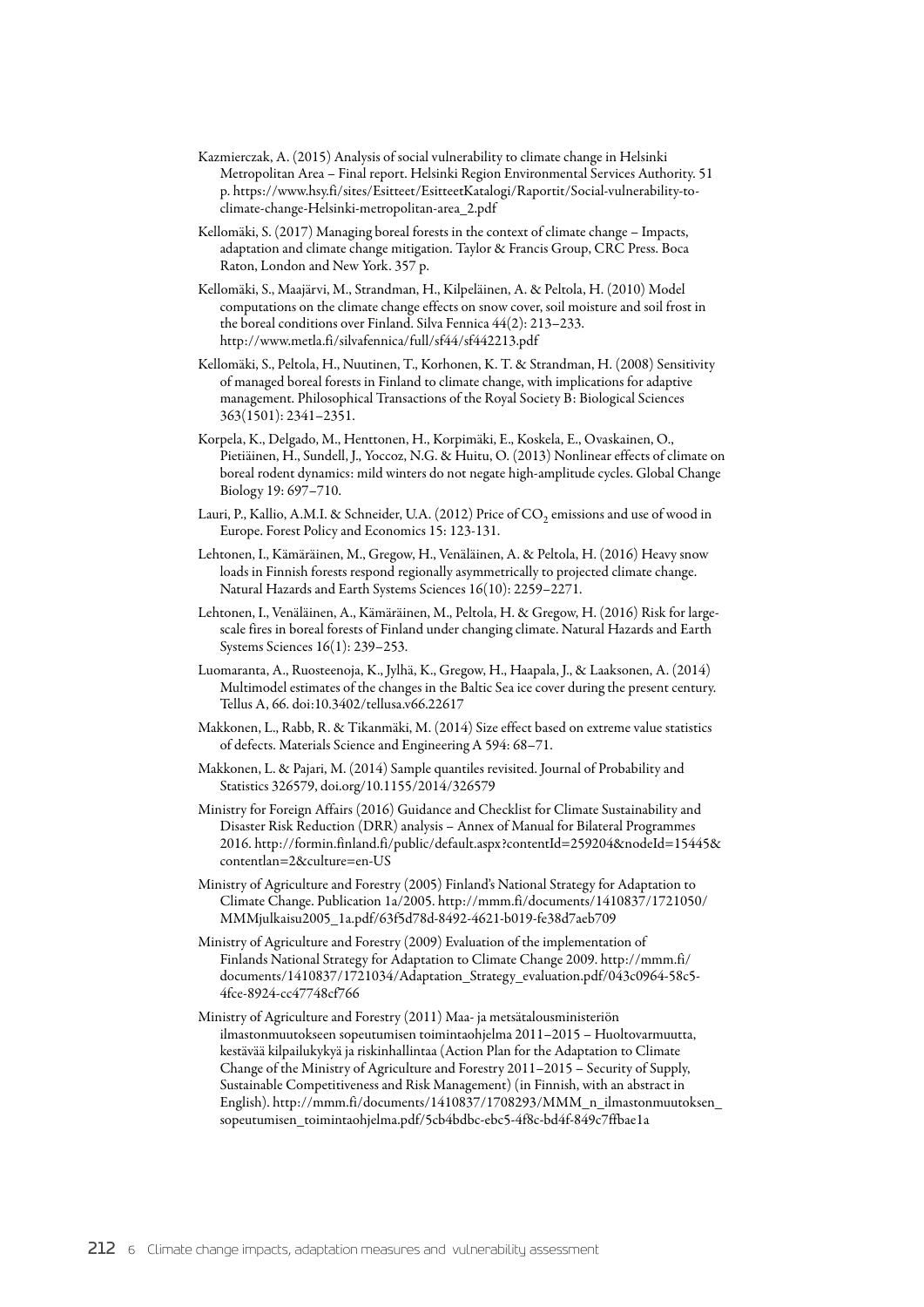- Ministry of Agriculture and Forestry (2013) Ilmastonmuutoksen kansallisen sopeutumisstrategian arviointi. (Evaluation of the 2005 National Adaptation Strategy) (in Finnish). Työryhmämuistio MMM 2013:5. [http://mmm.fi/](http://mmm.fi/documents/1410837/1723887/MMM-TRM-2013-5/04793e45-0685-44ad-ae8a-53cdaed4e03c) [documents/1410837/1723887/MMM-TRM-2013-5/04793e45-0685-44ad-ae8a-](http://mmm.fi/documents/1410837/1723887/MMM-TRM-2013-5/04793e45-0685-44ad-ae8a-53cdaed4e03c)[53cdaed4e03c](http://mmm.fi/documents/1410837/1723887/MMM-TRM-2013-5/04793e45-0685-44ad-ae8a-53cdaed4e03c)
- Ministry of Agriculture and Forestry (2014) Climate Programme for Finnish Agriculture – Steps towards Climate Friendly Food. Publication 8/2014. [http://mmm.fi/](http://mmm.fi/documents/1410837/1890227/Climate_programme_agriculture_WEB_03072015.pdf/) [documents/1410837/1890227/Climate\\_programme\\_agriculture\\_WEB\\_03072015.pdf/](http://mmm.fi/documents/1410837/1890227/Climate_programme_agriculture_WEB_03072015.pdf/)
- Ministry of Agriculture and Forestry (2014) Finland's National Climate Change Adaptation Plan 2022. Government Resolution 20 November 2014. Publication 5b/2014. [http://mmm.fi/documents/1410837/1888935/MMM-%23193086-v1-Finland\\_s\\_](http://mmm.fi/documents/1410837/1888935/MMM-%23193086-v1-Finland_s_National_climate_Change_Adaptation_Plan_2022.pdf/c2bfec7b-ae73-4247-b666-26a3ed363f99) [National\\_climate\\_Change\\_Adaptation\\_Plan\\_2022.pdf/c2bfec7b-ae73-4247-b666-](http://mmm.fi/documents/1410837/1888935/MMM-%23193086-v1-Finland_s_National_climate_Change_Adaptation_Plan_2022.pdf/c2bfec7b-ae73-4247-b666-26a3ed363f99) [26a3ed363f99](http://mmm.fi/documents/1410837/1888935/MMM-%23193086-v1-Finland_s_National_climate_Change_Adaptation_Plan_2022.pdf/c2bfec7b-ae73-4247-b666-26a3ed363f99)
- Ministry of the Environment, (2017) Action Plan for the Adaptation to Climate Change of the Environmental Administration 2022. Reports of the Ministry of the Environment 25en | 2016.<http://urn.fi/URN:ISBN:978-952-11-4736-4>
- Ministry for Foreign Affairs (2016) Guidance and Checklist for Climate Sustainability and Disaster Risk Reduction (DRR) analysis – Annex of Manual for Bilateral Programmes 2016. [http://formin.finland.fi/public/default.aspx?contentId=259204&nodeId=15445&](http://formin.finland.fi/public/default.aspx?contentId=259204&nodeId=15445&contentlan=2&culture=en-US) [contentlan=2&culture=en-US](http://formin.finland.fi/public/default.aspx?contentId=259204&nodeId=15445&contentlan=2&culture=en-US)
- Ministry of the Interior (2016) National Risk Assessment 2015. Ministry of the Interior Publication 4/2016. [https://julkaisut.valtioneuvosto.fi/bitstream/handle/10024/64973/](https://julkaisut.valtioneuvosto.fi/bitstream/handle/10024/64973/National%20Risk%20Assessment%202015.pdf?sequence=1) [National%20Risk%20Assessment%202015.pdf ?sequence=1](https://julkaisut.valtioneuvosto.fi/bitstream/handle/10024/64973/National%20Risk%20Assessment%202015.pdf?sequence=1)
- Ministry of Social Affairs and Health (2010) Ympäristöterveyden erityistilanteet. Opas ympäristöterveydenhuollon työntekijöille ja yhteistyötahoille (Exceptional Situations Related to Environmental Health. A handbook for environmental health care staff and cooperation partners) (in Finnish with English summary). Sosiaali- ja terveysministeriön julkaisuja 2010:2. Helsinki.

[https://www.julkari.fi/bitstream/handle/10024/125665/URN\\_ISBN\\_978-952-00-3546-](https://www.julkari.fi/bitstream/handle/10024/125665/URN_ISBN_978-952-00-3546-4.pdf?sequence=1) [4.pdf ?sequence=1](https://www.julkari.fi/bitstream/handle/10024/125665/URN_ISBN_978-952-00-3546-4.pdf?sequence=1)

- Ministry of Transport and Communications (2009) Liikenne- ja viestintäministeriön hallinnonalan ilmastopoliittinen ohjelma 2009–2020. (Climate Policy Programme for the Ministry of Transport and Communications' administrative sector for 2009–2020) (in Finnish with English Summary). Ohjelmia ja strategioita 2/2009. [https://www.lvm.](https://www.lvm.fi/documents/20181/817515/Ohjelmia+ja+strategioita+2-2009/b91d90ae-b823-4930-b138-d918d8037561?version=1.0) [fi/documents/20181/817515/Ohjelmia+ja+strategioita+2-2009/b91d90ae-b823-4930](https://www.lvm.fi/documents/20181/817515/Ohjelmia+ja+strategioita+2-2009/b91d90ae-b823-4930-b138-d918d8037561?version=1.0) [b138-d918d8037561?version=1.0](https://www.lvm.fi/documents/20181/817515/Ohjelmia+ja+strategioita+2-2009/b91d90ae-b823-4930-b138-d918d8037561?version=1.0)
- Ministry of Transport and Communications (2014) Liikenne- ja viestintäministeriön hallinnonalan ilmastopoliittinen ohjelma 2009– 2020: Seuranta 2014 (Climate Policy Programme for the Ministry of Transport and Communications' administrative branch 2009–2020: Follow-up 2014) (in Finnish with English Summary). Publications of the Ministry of Transport and Communications 33/2014. [https://julkaisut.valtioneuvosto.fi/](https://julkaisut.valtioneuvosto.fi/bitstream/handle/10024/78838/Julkaisuja_33-2014.pdf?sequence=1) [bitstream/handle/10024/78838/Julkaisuja\\_33-2014.pdf ?sequence=1](https://julkaisut.valtioneuvosto.fi/bitstream/handle/10024/78838/Julkaisuja_33-2014.pdf?sequence=1).
- Mäkipää, R., Linkosalo, T., Niinimäki, S., Komarov, A., Bykhovets, S., Tahvonen, O. & Mäkelä, A. (2011) How forest management and climate change affect the carbon sequestration of a Norway spruce stand. Journal of Forest Planning 16: 107–120.
- Nokkala, M, Leviäkangas, P. & Oiva, K. (Eds.) (2012) The costs of extreme weather for the European transport system. VTT Technology 36, Espoo. <http://www.vtt.fi/inf/pdf/technology/2012/T36.pdf>
- Olesen, J.E., Trnka, M., Kersebaum, K.C., Skjelvåg, A.O., Seguin, B., Peltonen-Sainio, P., Rossi, F., Kozyra, J. & Micale, F. (2011) Impacts and adaptation of European crop production systems to climate change. European Journal of Agronomy 34: 96–112.
- Parviainen, J., Vapaavuori, E. & Mäkelä, A. (Eds.) (2010) Finland's Forests in Changing Climate. Working Papers of the Finnish Forest Research Institute 159. 50 p. <http://www.metla.fi/julkaisut/workingpapers/2010/mwp159.pdf>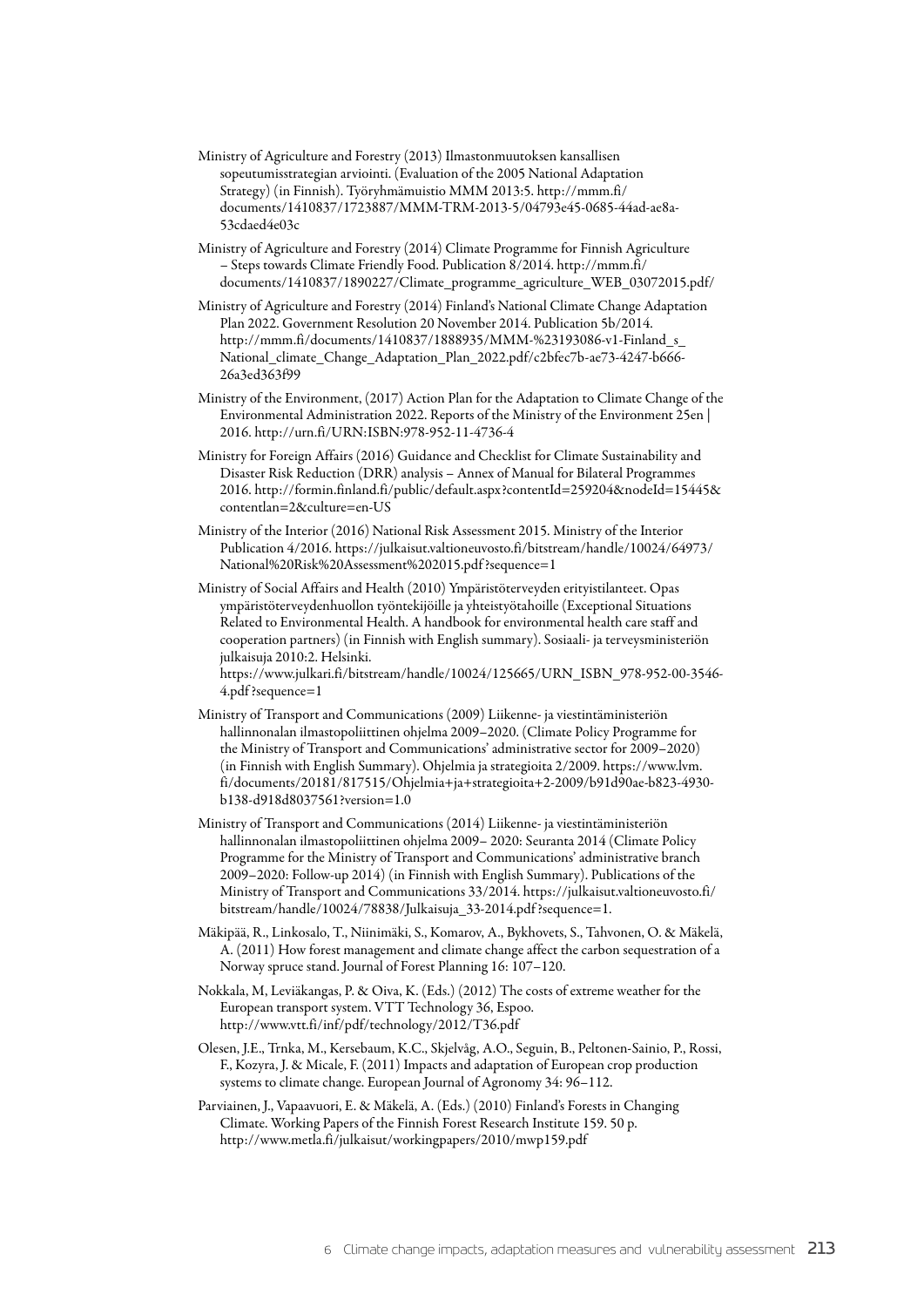- Peltola, H., Ikonen, V-P., Gregow, H., Strandman, H., Kilpeläinen, A., Venäläinen, A. & Kellomäki, S. (2010) Impacts of climate change on timber production and regional risks of wind-induced damage to forests in Finland. Forest Ecology and Management 260(5): 833–845.
- Peltonen-Sainio P., Jauhiainen L., Hakala K., & Ojanen, H. (2009) Climate change and prolongation of growing season: changes in regional potential for field crop production in Finland. Agricultural and Food Science 2009 (18): 171-190.
- Peltonen-Sainio, P., Jauhiainen, L. & Alakukku, L. (2015) Stakeholder perspectives for switching from rainfed to irrigated cropping systems at high latitudes. Land Use Policy 42: 585–593.
- Peltonen-Sainio, P., Venäläinen, A., Mäkelä, H.M., Pirinen, P., Laapas, M., Jauhiainen, L., Kaseva, J., Ojanen, H., Korhonen, P., Huusela-Veistola, E., Jalli, M., Hakala, K., Kaukoranta, T. & Virkajärvi, P. (2016) Harmfulness of weather events and the adaptive capacity of farmers at high latitudes of Europe. Climate Research 67: 221–240.
- Peltonen-Sainio, P., Jauhiainen, L., Palosuo, T., Hakala, K. & Ruosteenoja, K. (2016) Rainfed crop production challenges under European high latitude conditions. Regional Environmental Change 16: 1521–1533.
- Peltonen-Sainio, P., Sorvali, J., Müller, M., Huitu, O., Neuvonen, S., Nummelin, T., Rummukainen, A., Hynynen, J., Sievänen, R., Helle, P., Rask, M., Vehanen, T., Kumpula, J. (2017) Sopeutumisen tila 2017: Ilmastokestävyyden tarkastelut maa- ja metsätalousministeriön hallinnonalalla (The state of adaptation in Finland 2017 in natural resources) (in Finnish). Luonnonvara- ja biotalouden tutkimus 18/2017. 87 p.
- Perrels, A., Rajala, R. & Honkatukia, J. (2005) Appraising the socio-economic impacts of climate change in Finland. FINADAPT Working Paper 12. Finnish Environment Institute Mimeographs 342, Helsinki, 30 p. [https://helda.helsinki.fi/bitstream/handle/10138/41058/SYKEmo\\_342.pdf ?sequence=1](https://helda.helsinki.fi/bitstream/handle/10138/41058/SYKEmo_342.pdf?sequence=1)
- Perrels, A., Veijalainen, N., Jylhä, K., Aaltonen, J., Molarius, R., Porthin, M., Silander, J., Rosqvist, T., Tuovinen, T., Carter, T.& Fronzek, S. (2010) The implications of climate change for extreme weather events and their socio-economic consequences in Finland. VATT Research report 158. 157 p.
- Perrels, A., Simola, A., Rosqvist, T., Virta, H. & Honkatukia, J. (2011) Quantifying direct and induced economic costs of climate change sensitive natural hazards at regional levels – example Finland. NCCR Climate Economics and Law Conference, Bern, 16-17 June 2011.
- Perrels, A., Prettenthaler, F., Kortschak, D, Heyndricx, Ch., Ciari, F., Bösch, P., Kiviluoma, J., Azevedo, M., Ekholm, T., Crawford-Brown, D. & Thompson, A. (2015a) Sectoral and cross-cutting multi-sector adaptation strategies for energy, transport and tourism. Deliverable 2.4, FP7 ToPDAd project.<http://www.topdad.eu/publications>

Perrels, A., Votsis, A., Nurmi, V. & Pilli-Sihvola, K. (2015b) Weather conditions, weather information and car crashes. ISPRS International Journal of Geo-Information Vol.4: 2681- 2703. doi:10.3390/ijgi4042681.

- Pilli-Sihvola, K., Gritsenko, D., Haavisto, R., Harjanne, A., Iivari, P., Kyyrä, S., Pöntynen, R., Repka, S., Suominen, A., Virta, H., Tynkkynen, V.-P. & Perrels, A. (2016) Suomi arktisen alueen vastuulliseksi edelläkävijäksi – toimenpide-ehdotuksia yleisen kehityksen, meriklusterin ja matkailun edistämiseksi vuoteen 2035. (Finland's journey toward the forefront of responsible arctic development – Suggestions for general development, maritime cluster and tourism measures by 2035) (in Finnish with an abstract in English). Valtioneuvoston selvitys- ja tutkimustoiminnan julkaisusarja 10/2016. 80 p.
- Pilli-Sihvola, K., Nurmi, V., Perrels, A., Harjanne, A., Bösch, P.& Ciari, F. (2016) Innovations in weather services as a crucial building block for climate change adaptation in road transport. European Journal of Transport Infrastructure Research 16(1): 150–173.
- Rajala, A., Peltonen-Sainio, P., Jalli, M., Jauhiainen, L., Tenhola-Roininen, T. & Manninen, O. (2017) One century of Nordic barley breeding history: yield, agronomic traits and nitrogen use efficiency. Journal of Agricultural Science 155: 582–598.
- Rosqvist, T., Molarius, R., Virta, H. & Perrels, A. (2013) Event Tree Analysis for flood protection – an exploratory study in Finland. Reliability Engineering & System Safety 112:  $1 - 7$ .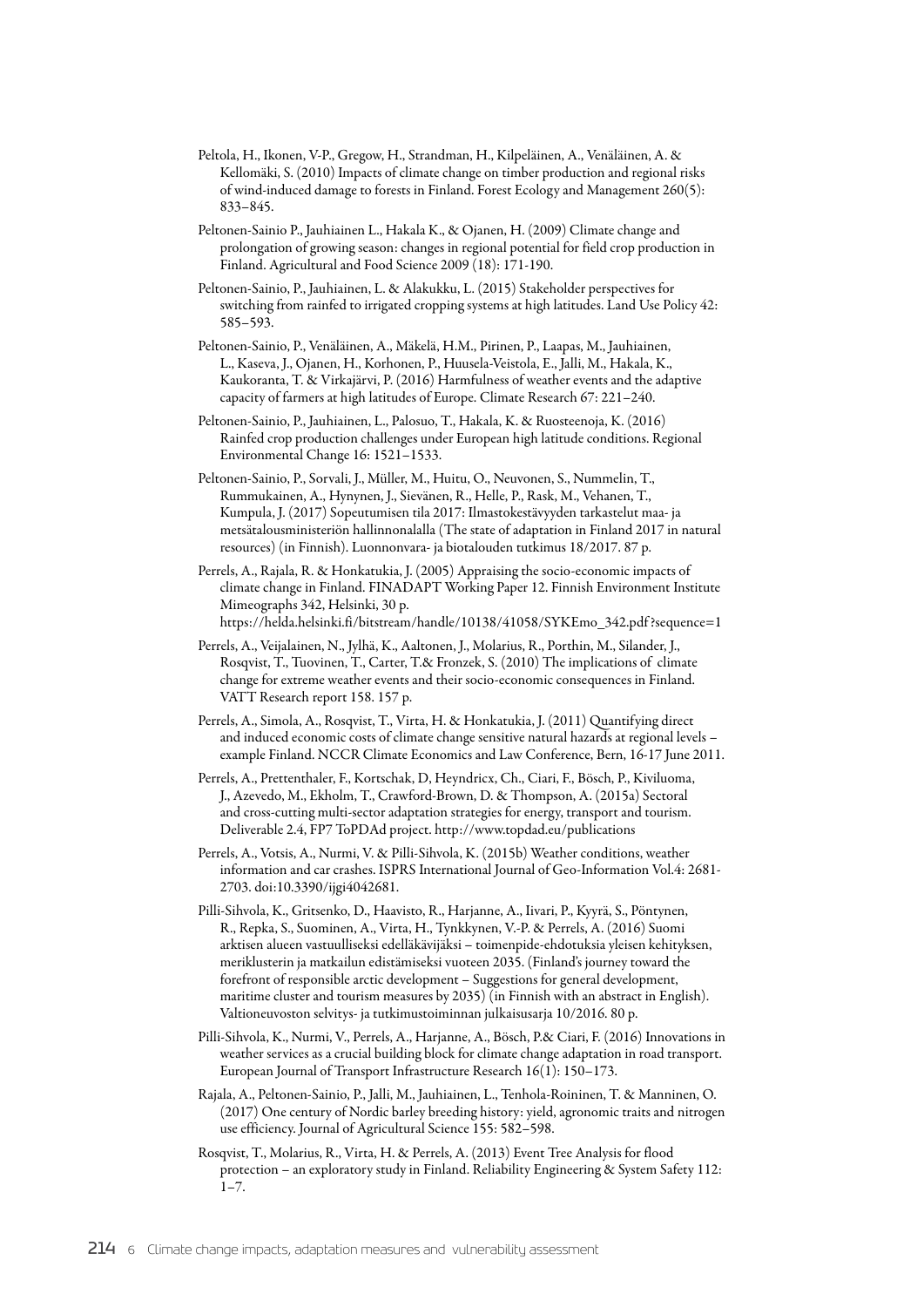- Ruosteenoja, K., Jylhä, K. & Kämäräinen, M. (2016) Climate Projections for Finland under the RCP Forcing Scenarios. Geophysica 51(1): 17–50. [http://www.geophysica.fi/pdf/](http://www.geophysica.fi/pdf/geophysica_2016_51_1-2_017_ruosteenoja.pdf) [geophysica\\_2016\\_51\\_1-2\\_017\\_ruosteenoja.pdf](http://www.geophysica.fi/pdf/geophysica_2016_51_1-2_017_ruosteenoja.pdf)
- Ruosteenoja, K., Räisänen, J., Venäläinen, A., Kämäräinen, M. & Pirinen. P. (2016). Terminen kasvukausi lämpenevässä ilmastossa (Thermal growing seasons in a warming climate). Terra 128(1) 3–15. [http://en.ilmatieteenlaitos.fi/documents/31422/83635880/](http://en.ilmatieteenlaitos.fi/documents/31422/83635880/uosteenoja%2BTerminen%2Bkasvukausi%2Bl%25C3%25A4mpenev%25C3%25A4ss%25C3%25A4%2520ilmastossa%2B2016/5cd98a30-cab8-421d-970b-432ceb67fefd) [uosteenoja+Terminen+kasvukausi+l%C3%A4mpenev%C3%A4ss%C3%A4%20](http://en.ilmatieteenlaitos.fi/documents/31422/83635880/uosteenoja%2BTerminen%2Bkasvukausi%2Bl%25C3%25A4mpenev%25C3%25A4ss%25C3%25A4%2520ilmastossa%2B2016/5cd98a30-cab8-421d-970b-432ceb67fefd) [ilmastossa+2016/5cd98a30-cab8-421d-970b-432ceb67fefd](http://en.ilmatieteenlaitos.fi/documents/31422/83635880/uosteenoja%2BTerminen%2Bkasvukausi%2Bl%25C3%25A4mpenev%25C3%25A4ss%25C3%25A4%2520ilmastossa%2B2016/5cd98a30-cab8-421d-970b-432ceb67fefd)
- Ruosteenoja, K., Markkanen, T., Venäläinen, A., Räisänen, P., Peltola, H. (2017) Seasonal soil moisture and drought occurrence in Europe in CMIP5 projections for the 21st century. Climate Dynamics. doi:10.1007/s00382-017-3671-4.
- Ruuhela, R. (Ed.) (2012) Miten väistämättömään ilmastonmuutokseen voidaan varautua? Yhteenveto suomalaisesta sopeutumistutkimuksesta eri toimialoilla (How to adapt to inevitable climate change – A synthesis of Finnish research on adaptation in different sectors) (in Finnish). MMM:n julkaisuja 6/2011, Helsinki. [http://mmm.fi/documents/1410837/1721026/MMM\\_julkaisu\\_2012\\_6.pdf/c01a813c-](http://mmm.fi/documents/1410837/1721026/MMM_julkaisu_2012_6.pdf/c01a813c-8538-4efa-b29e-4844d723c0af)[8538-4efa-b29e-4844d723c0af](http://mmm.fi/documents/1410837/1721026/MMM_julkaisu_2012_6.pdf/c01a813c-8538-4efa-b29e-4844d723c0af)
- Rötter, R. P., Palosuo, T., Pirttioja, N. K., Dubrovsky, M., Salo, T., Fronzek, S., Aikasalo, R., Trnka, M., Ristolainen, A. & Carter, T. R. (2011) What would happen to barley production in Finland if global warming exceeded 4°C? A model-based assessment. European Journal of Agronomy 35(4): 205–214.
- Saarnio, S., Morero, M., Shurpali, N. J., Tuittila, E.-S., Mäkilä, M. & Alm, J. (2007) Annual  $CO<sub>2</sub>$  and  $CH<sub>4</sub>$  fluxes of pristine boreal mires as a background for the lifecycle analyses of peat energy. Boreal Environment Research 12: 101–113.
- Saloranta, T. M., Forsius, M., Järvinen, M. & Arvola, L. (2009) Impacts of projected climate change on thermodynamics of a shallow and deep lake in Finland: Model simulations and Bayesian uncertainty analysis. Hydrology Research 40: 234–248.
- Solberg, B., Moiseyev, A. & Kallio, A.M.I. (2003) Economic impacts of accelerating forest growth in Europe. Forest Policy and Economics 5(2): 157–171.
- Swanson, D.K. (2007) Interaction of mire microtopography, water supply, and peat accumulation in boreal mires. Suo – Mires and peat 58: 37–47.
- Trnka, M., Olesen, J.E., Kersebaum, K.C., Skjelvåg, A.O., Eitzinger, J., Seguin, B., Peltonen-Sainio, P., Rötter, R., Iglesias, A., Orlandini, S., Dubrovský, M., Hlavinka, P., Balek, J., Eckersten, H., Cloppet, E., Calanca, P., Gobin, A., Vucetic V., Nejedlik, P., Kumar, S., Lalic, B., Mestre, A., Rossi, F., Kozyra, J., Alexamdrov, V., Semerádová, D. & Zalud, Z. (2011) Agroclimatic conditions in Europe under climate change. Global Change Biology 17: 2298–2318.
- Uotila, P., Vihma, T. & Haapala J. (2015) Atmospheric and oceanic conditions and the extremely mild Baltic Sea ice winter 2014/15. Geophysical Research Letters, doi:10.1002/2015GL064901.
- Vajda, A., Tuomenvirta, H., Jokinen, P., Luomaranta, A., Makkonen, L., Tikanmäki, M., Groenemeijer, P., Saarikivi, P., Michaelides, S., Papadakis, M., Tymvios, F. & Athanasatos, S. (2011) Probabilities of adverse weather affecting transport in Europe: climatology and scenarios up to the 2050s. FMI Report 2011:9. [https://helda.helsinki.fi/handle/10138/28592](https://hdl.handle.net/10138/28592
)
- Valli, R. & Nyrölä, L. (2009) Ilmastopolitiikan tehostaminen tienpidossa (Strengthening of climate policy in road maintenance) (in Finnish with English Summary). Finnish Road Administration, Finnra reports 27/2009. [http://alk.tiehallinto.fi/julkaisut/pdf2/3201141](http://alk.tiehallinto.fi/julkaisut/pdf2/3201141-v-ilmastopol_tehostam.pdf) [v-ilmastopol\\_tehostam.pdf](http://alk.tiehallinto.fi/julkaisut/pdf2/3201141-v-ilmastopol_tehostam.pdf).
- Vanhanen, H., Veteli, T.O., Päivinen, S., Kellomäki, S. & Niemelä, P. (2007) Climate change and range shifts in two insect defoliators: gypsy moth and nun moth – a model study. Silva Fennica 41(4): 621–638.
- Vapaavuori, E., Henttonen, H.M., Peltola, H., Mielikäinen, K., Neuvonen, S., Hantula, J. & Müller, M. (2010) Climate change impacts and most susceptible regions of severe impact in Finland. In: Parviainen, J., Vapaavuori, E. & Mäkelä, A. (eds.). Finland's Forests in Changing Climate. Working Papers of the Finnish Forest Research Institute 159: 17–25. <http://www.metla.fi/julkaisut/workingpapers/2010/mwp159.pdf>